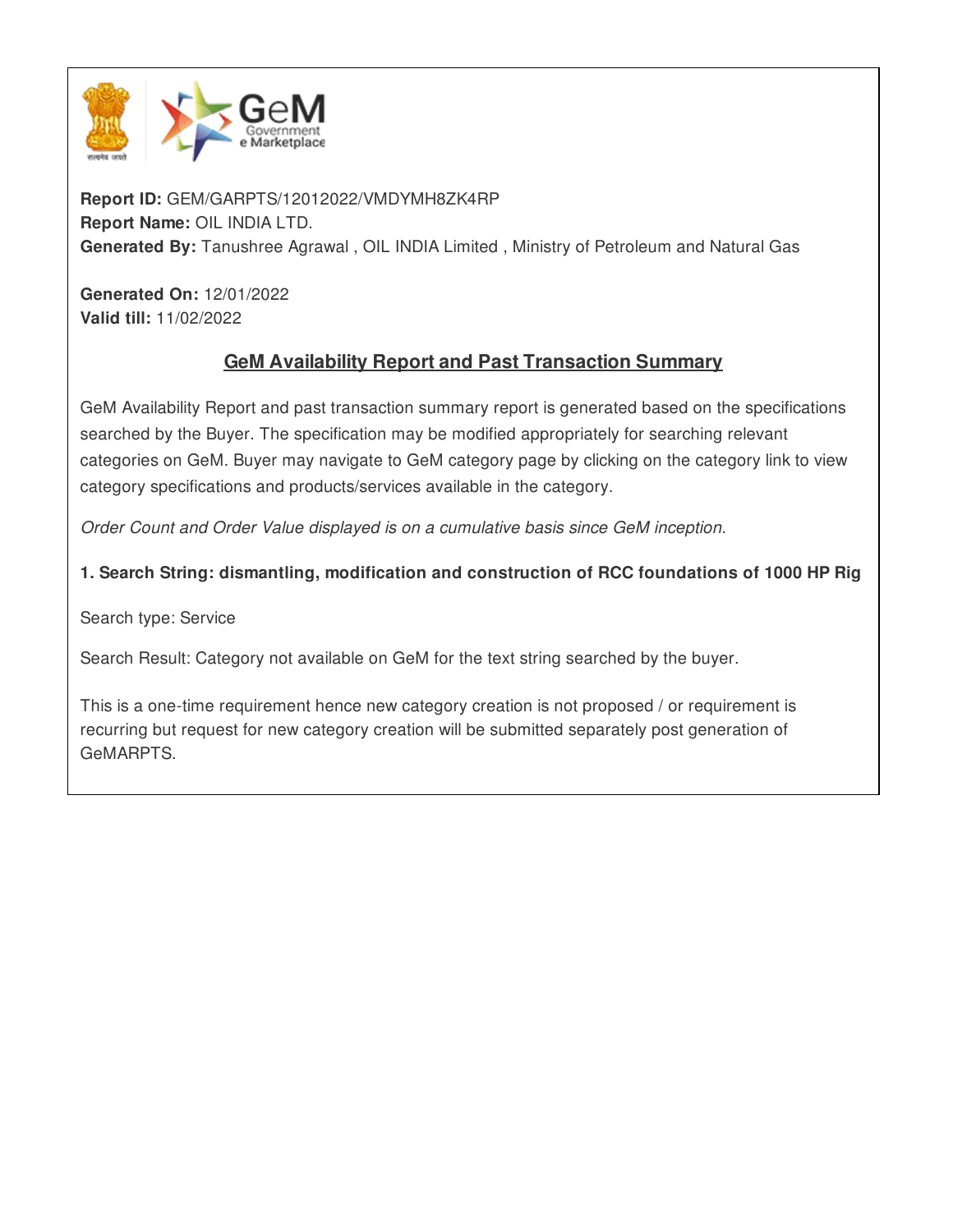



**KG BASIN PROJECT** D. NO. 11-4-7, 3RD FLOOR, NOKALAMMA TEMPLE STREET RAMARAOPET, KAKINADA-533004 TEL: (91) 884-2302176 E-mail: *[kgbasin@oilindia.in](mailto:contracts@oil.asm.nic.in)* Website: www.oil-india.com

### **NOTICE INVITING TENDERS NATIONAL COMPETITIVE BIDDING**

**\_\_\_\_\_\_\_\_\_\_\_\_\_\_\_\_\_\_\_\_\_\_\_\_\_\_\_\_\_\_\_\_\_\_\_\_\_\_\_\_\_\_\_\_\_\_\_\_\_\_\_\_\_\_\_\_\_\_\_\_\_\_\_\_\_\_\_\_\_\_\_\_\_\_\_\_\_\_\_\_\_\_\_\_\_\_\_**

## **FORWARDING LETTER**

**Sub: IFB No. CEI9374P22 for 'Hiring services for dismantling, modification and construction of RCC foundations of 1000 HP Rig (Truck Mounted Carrier Rig), repair of plinth and approach road for abandonment of 5 no. of drilled wells in 4 Locations of OIL's KG basin Project in East Godavari District, Andhra Pradesh'.**

Dear Sirs,

**1.0** OIL INDIA LIMITED (OIL), a "Navaratna" Category, Government of India Enterprise, is a premier Oil Company engaged in exploration, production and transportation of crude oil & natural gas with its Headquarters at Duliajan, Assam. Oil India Limited (OIL)'s KG Basin Project office located at Kakinada is presently entrusted to coordinate activities related to exploration and production of oil and natural gas from a number of onshore / off-shore blocks in India. The Project Office of OIL at Kakinada is well connected by road, rail.

**2.0** In connection with its operations in KG Basin Project, OIL invites Local Competitive Bids (LCB) from competent and experienced contractors for the abovementioned service through OIL's e-procurement portal: "<https://etender.srm.oilindia.in/irj/portal>". One complete set of Bid Document covering OIL's IFB for hiring of above services is uploaded in OIL's e-procurement portal and Govt. portal. Eligible and interested parties are invited to submit their most competitive bid on or before the scheduled bid closing date and time through OIL's e-procurement portal. For ready reference of prospective bidders, few salient points of the IFB (covered in detail in the Bid Document) are highlighted below**:**

| a)            | IFB No. / E-Tender No.                 | $\ddot{\phantom{a}}$ | <b>CEI9374P22</b>                                                            |
|---------------|----------------------------------------|----------------------|------------------------------------------------------------------------------|
| b)            | Type of Bidding                        | $\bullet$            | Open Indigenous E-Tender, Single-Stage Two-<br><b>Bid System</b>             |
| $\mathbf{c})$ | Bid Closing Date & Time                | $\ddot{\cdot}$       | As mentioned in the E-procurement portal.                                    |
| d)            | Bid (Technical) Opening<br>Date & Time | $\ddot{\cdot}$       | As mentioned in the E-procurement portal.                                    |
| e)            | Price Bid Opening Date &<br>Time       |                      | Will be intimated to the eligible /<br>qualified<br>Bidders nearer the time. |
| f)            | <b>Bid Submission Mode</b>             | $\ddot{\cdot}$       | Bids must be uploaded online in OIL's E-<br>procurement portal               |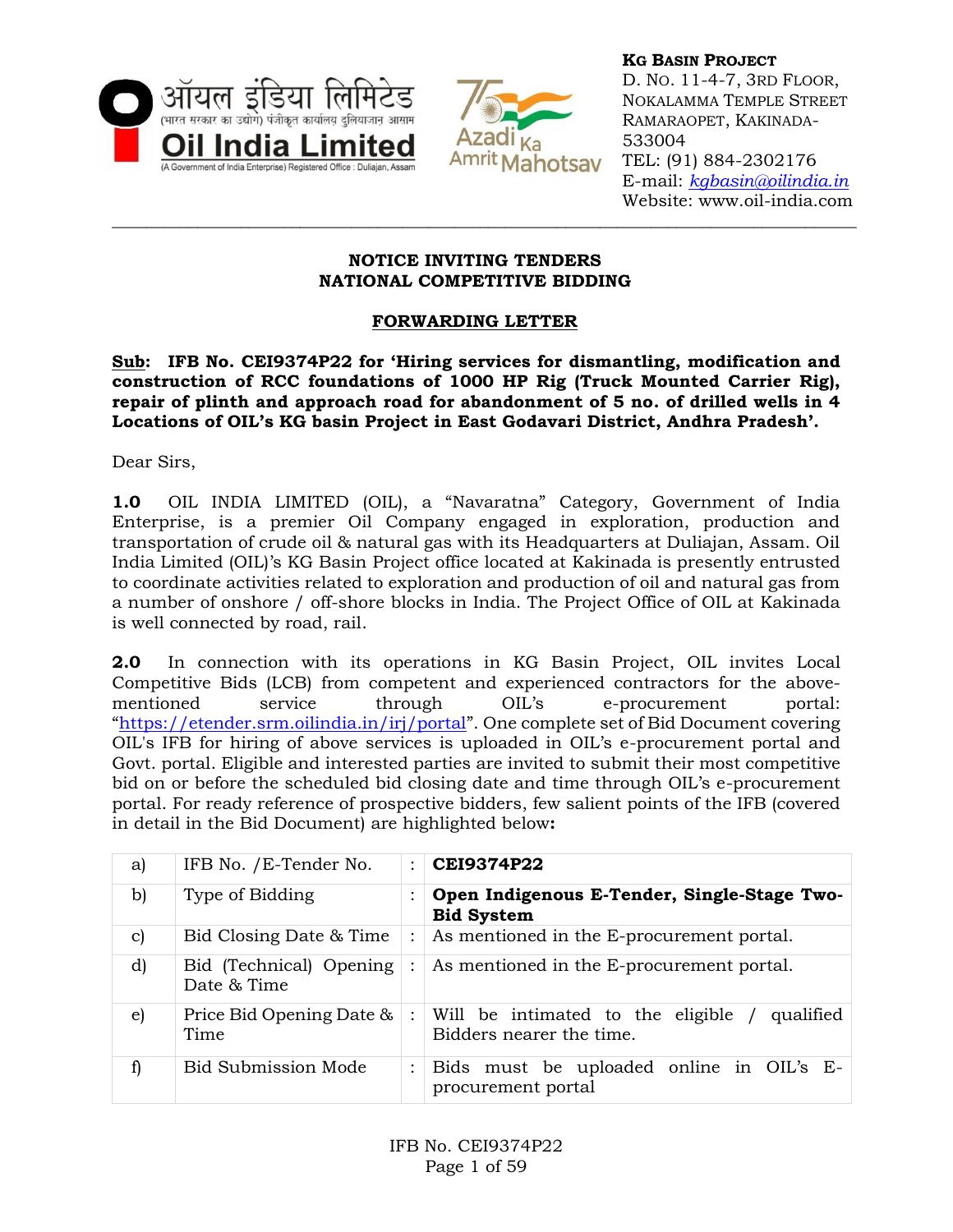| g)           | <b>Bid Opening Place</b>            |                | Office of the Executive Director-KGB&BEP, Oil<br>India Ltd., KG Basin Project, D. No. 11-4-7<br>Nookalamma Temple Road, Ramarao Peta,<br>Kakinada, Andhra Pradesh-533004, India |  |
|--------------|-------------------------------------|----------------|---------------------------------------------------------------------------------------------------------------------------------------------------------------------------------|--|
| h)           | <b>Bid Validity</b>                 |                | Minimum 120 (One Hundred Twenty)<br>days<br>from Bid Closing date                                                                                                               |  |
| i)           | <b>Bid Security Amount</b>          | :              | INR 4,55,014.00                                                                                                                                                                 |  |
| j)           | <b>Bid Security Validity</b>        | $\ddot{\cdot}$ | As mentioned in the E-procurement portal.                                                                                                                                       |  |
| $\mathbf{k}$ | Amount of Performance<br>Security   | $\ddot{\cdot}$ | 3% of Total Estimated Contract value.                                                                                                                                           |  |
| 1)           | Validity of Performance<br>Security | $\ddot{\cdot}$ | Up to 09 (nine) months from date of completion<br>of Contract i.e. [3 (three) months beyond the<br>validity of the Contract plus applicable warranty<br>period of 6 months].    |  |
| m)           | Location of job                     |                | Villages Tane Lanka, Yeduru Lanka and Gede<br>Lanka under Mumidivaram Mandal and Village<br>Dangeru in K. Gangavaram Mandal in East<br>Godavari District, Andhra Pradesh.       |  |
| n)           | Mobilization Time                   |                | Within 07 days from the date of issue of Letter<br>Award (LOA) /<br>Mobilization<br>of<br>notice,<br>whichever is later.                                                        |  |
| $\circ$ )    | Duration of the Contract            | $\ddot{\cdot}$ | 150 days from the date of completion of<br>Mobilization                                                                                                                         |  |
| p)           | <b>Integrity Pact</b>               |                | Must be digitally signed & uploaded along with<br>the Techno-commercial Bid.                                                                                                    |  |
| q)           | Bids to be addressed to             | $\ddot{\cdot}$ | <b>Executive Director-KGB&amp;BEP</b><br>Oil India Ltd.,<br>KG Basin Project<br>D. No. 11-4-7, Nookalamma Temple Road<br>Ramarao Peta, Kakinada<br>Andhra Pradesh-533004, India |  |

**3.0 BID SECURITY**: Bid Security may be deposited online through Payment gateway in OIL's e-Tender Portal or in the form of Demand Draft / Banker's Cheque / Bank Guarantee (as per **ANNEXURE-G**). Bid Security deposited in the form of Demand Draft / Banker's Cheque / Bank Guarantee should reach the office of Executive Director-KGB&BEP, Oil India Ltd., KG Basin Project, D. NO. 11-4-7, Nookalamma Temple Road, Ramarao Peta, Kakinada, Andhra Pradesh-533004, India before Bid opening date and time, otherwise Bid will be rejected. A scanned copy of this document should also be uploaded along with the Un-priced bid documents. The Bid Security must be valid for a period of 30 days more than the validity of the Bid.

## **3.1 Exemption from submission of bid security**

a) Central Govt. offices and Central Public Sector undertakings are exempted from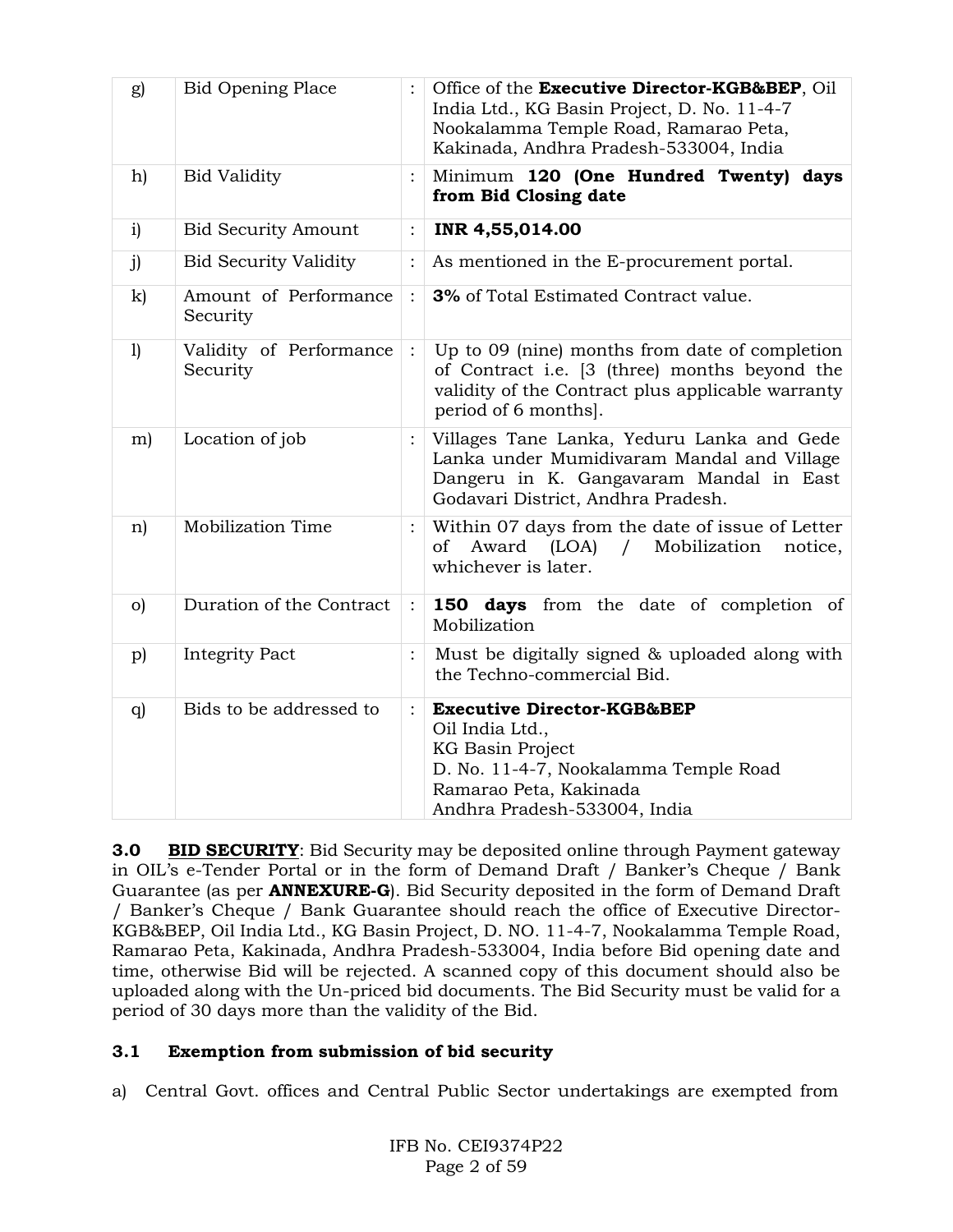submitting Bid Security.

b) If the bidder is a Micro or Small Enterprise (MSE), then they are also exempted from submitting Bid Security on submission of their Udyam Registration Number with Udyam Registration Certificate along with the technical bid.

## **4.0 INTEGRITY PACT:**

**The Integrity Pact is applicable against this tender**. OIL shall be entering into an Integrity Pact with the bidders as per format enclosed vide "**ANNEXURE-C** Integrity Pact" of the tender document. This Integrity Pact proforma has been duly signed digitally by OIL's competent signatory. The Integrity Pact has to be returned by the bidder (along with the techno-commercial bid) duly signed (digitally) by the same signatory who signed the bid, i.e., who is duly authorized to sign the bid. If any bidder refuses to sign Integrity Pact or declines to submit the Integrity Pact, their bid shall be rejected straightway. Uploading the Integrity Pact with digital signature will be construed that all pages of the Integrity Pact has been signed by the bidder's authorized signatory who sign the Bid. In case of a Joint venture, all the partners of the joint venture should sign the Integrity Pact.

OIL has appointed Shri Sutanu Behuria, IAS (Retd.), Shri Rudhra Gangadharan, IAS (Retd.) and Shri Om Prakash Singh, IPS (Retd.) as Independent External Monitors (IEM) for a period of 03 (Three) years to oversee implementation of Integrity Pact in OIL. Bidders may contact the Independent External Monitors for any matter relating to the Integrity Pact at the following addresses:

- 1. Shri Shri Sutanu Behuria, IAS(Retd.); E-mail: [sutanu2911@gmail.com](mailto:sutanu2911@gmail.com)
- 2. Shri Rudhra Gangadharan, IAS (Retd.), Ex-Secretary, Ministry of Agriculture; E-mail: [rudhra.gangadharan@gmail.com](mailto:rudhra.gangadharan@gmail.com)
- 3. Shri Om Prakash Singh, IPS (Retd.); E-mail: [ops2020@rediffmail.com](mailto:ops2020@rediffmail.com)

In the event of any dispute between the management and the Contractor relating to those contracts where Integrity Pact is applicable, in case, both the parties are agreeable, they may try to settle dispute through mediation before the panel of IEMs in a time bound manner. If required, the organizations may adopt any mediation rules for this purpose. In case, the dispute remains unresolved even after mediation by the panel of IEMs, the organization may take further action as per the terms and conditions of the Contract. The fees/expenses on dispute resolution shall be equally shared by both the parties.

## **5.0 GUIDELINES FOR PARTICIPATING IN OIL'S E-PROCUREMENT:**

**5.1** To participate in OIL's E-procurement tender, bidders should have a legally valid digital certificate **of Class 3 with Organization's Name and Encryption certificate** as per Indian IT Act from the licensed Certifying Authorities operating under the Root Certifying Authority of India (RCAI), Controller of Certifying Authorities (CCA) of India (http://www.cca.gov.in). **Digital Signature Certificates having "Organization Name" field as "Personal" are not acceptable**. However, aforesaid Digital Signature Certificates having Bidder's Name in the "Organization Name" field are acceptable. **Only in case of sole proprietorship firms, Digital Signature Certificates issued in the**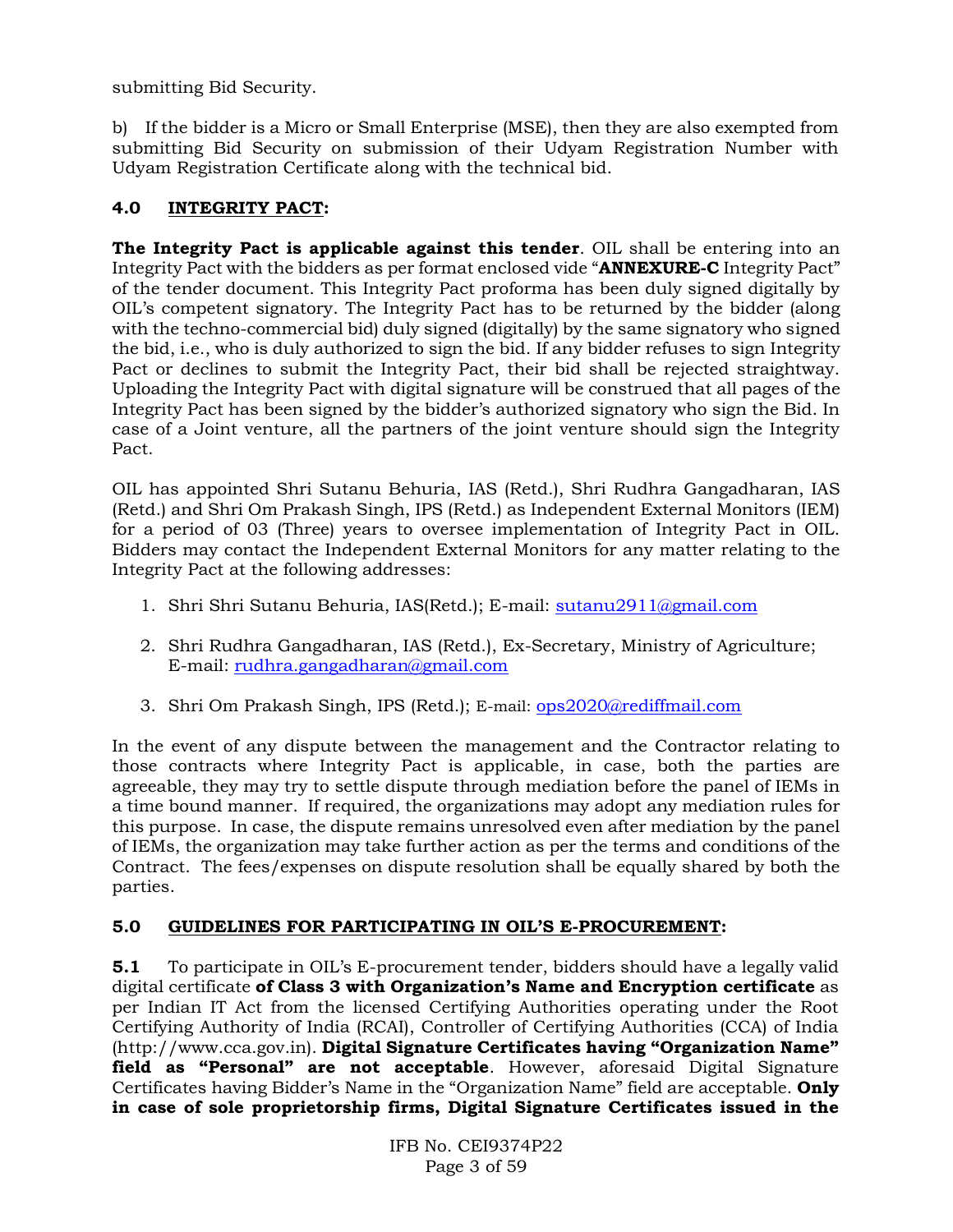### **name of the proprietor is also acceptable provided the bid is submitted in the capacity of a proprietorship firm.**

**5.2** Digital Signature Certificate comes in a pair of Signing/verification and Encryption / decryption certificate. Bidder should have both the Signing / verification and Encryption / Decryption certificate for Signing and encryption, decryption purpose respectively. The driver needs to be installed once, without which the DSC will not be recognized. While participating on e-Tendering the DSC token should be connected to vendor's system.

**5.3** Encryption certificate is mandatorily required for submission of bid. In case bidder created response with one certificate (using encryption key) and bidder changes his Digital Signature Certificate then old certificate [Used for encryption] is required in order to decrypt his encrypted response for getting the EDIT mode of the response. Once decryption is done, bidder may use new DSC certificate for uploading and submission of their offer. It is the sole responsibility of the bidder to keep their DSC certificate properly. In case of loss of the certificate, OIL INDIA LTD. will not be responsible.

**5.4** Bidder is responsible for ensuring the validity of digital signature and its proper usage by their employee. The bid including all uploaded documents shall be digitally signed by duly authorized representative of the Bidder / Bidding Company to bind the Bidder / Bidding Company to the contract. If the digital signature used for signing is not of "Class -3" with Organization's name, the bid will be rejected.

**5.5** For participation, applicants already having User ID & Password for OIL's E-Procurement Portal need to register against the IFB. New vendors/existing vendors not having User ID & Password for OIL's E-Procurement Portal shall obtain User ID & password through online vendor registration system in E-Portal.

**5.5.1** Bidders without having E-Tender Login ID and password should complete their online registration at least 07 (Seven) days prior to the scheduled Bid Closing Date and time of the tender. For online registration, bidder may visit OIL's E-Tender site [https://etender.srm.oilindia.in/irj/portal.](https://etender.srm.oilindia.in/irj/portal)

**5.5.2** Necessary Login ID & Password will be issued by OIL only after submitting the complete online registration by the Bidder. In the event of late registration/incomplete registration by Bidder, OIL INDIA LIMITED shall not be responsible for late allotment of User ID & Password and request for bid closing date extension on that plea shall not be entertained by Company.

**5.6** Parties, who do not have a User ID, can click on Guest login button in the e-Tender portal to view and download the tender. The detailed guidelines are given in User Manual available in OIL's E-Procurement site. For any clarification in this regard, bidders may contact E-Tender Support Cell at Duliajan, Assam at **erp\_mm@oilindia.in**, Ph.: 0374- 2807171/7192.

**5.7** Details of process for submission of Bid Security (EMD) through the online payment gateway are available in Vendor User Manual under E-Procurement Portal. (**Note:** Important Points for on-line Payment can be viewed at Oil India's website at **URL**: [http://oil-india.com/pdf/ETenderNotification.pdf\)](http://oil-india.com/pdf/ETenderNotification.pdf).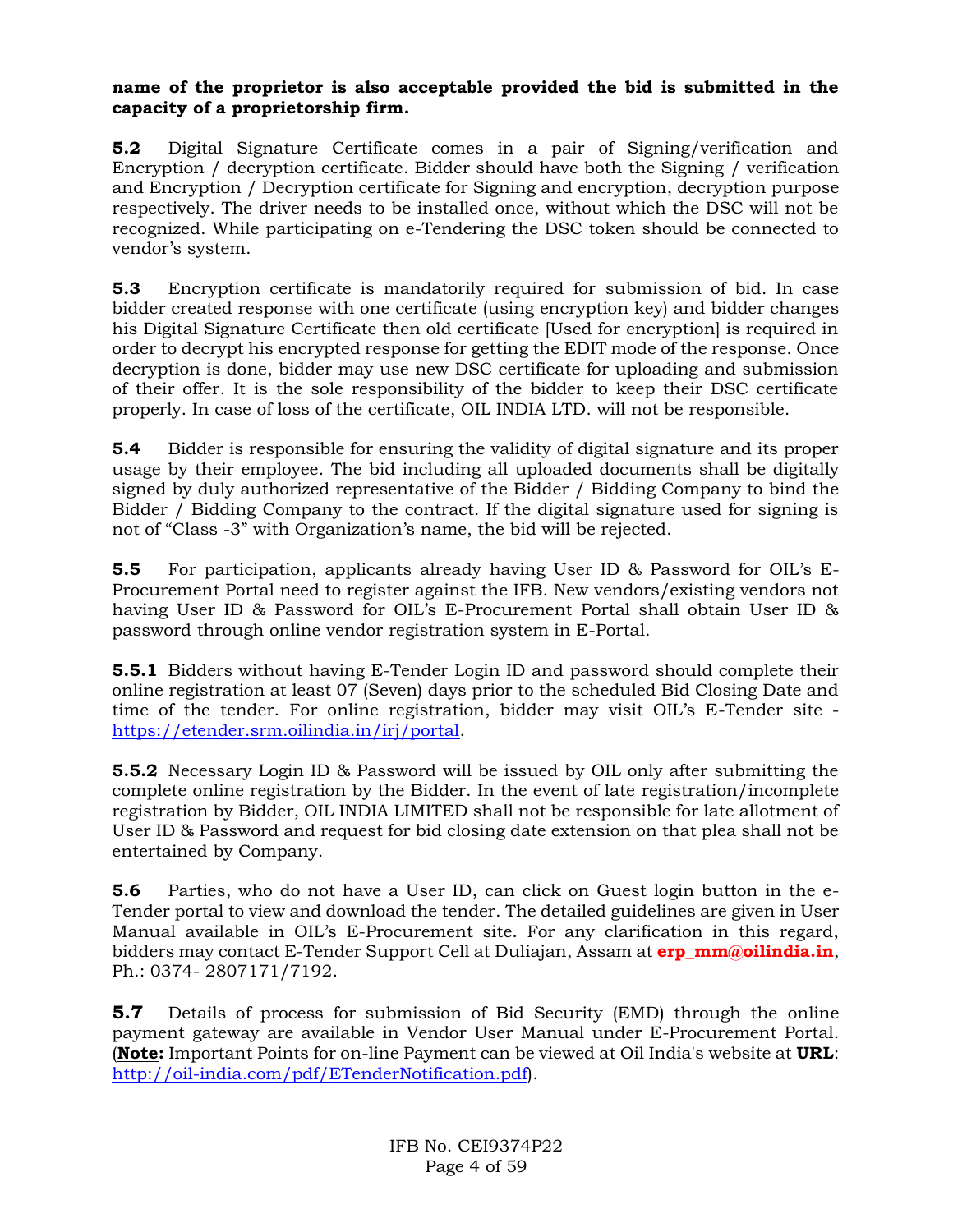**6.0** The link for OIL's E-Procurement Portal is available on OIL's web site [\(www.oil](http://www.oil-india.com/)[india.com\)](http://www.oil-india.com/).

**7.0** Bid should be submitted online in OIL's E-Procurement site up to **01.00 PM (IST) (Server Time**) on the date as mentioned and will be opened on the same day at **03.00 PM (IST) (Server Time)** at the office of the ED-KGB&BEP in presence of the authorized representatives of the bidders.

However, if the above scheduled closing / opening day of the tender happens to be non-working day due to Bandh / Strike or any other reason, the bids will be received and opened on the following working day at the same time except on Saturdays.

Bidders are requested to examine all instructions, forms, terms and specifications in the bid. Failure to furnish all information required as per the bid or submission of offers not substantially responsive to the bid in every respect will be at the bidders' risk and may result in the rejection of its offer without seeking any clarifications.

Before submission of bids, the bidder is advised to inspect the work site to assess the nature and extent of work and the conditions under which it will be carried out. They may also seek such clarifications from this office as are deemed necessary.

**8.0** The rates shall be quoted per unit as specified in the "**PRICE BIDDING FORMAT"** attached under **"Notes and Attachments"** tab. Bidder should note that no pricing information is furnished in the **"Technical Attachment"** (Un-priced Techno-Commercial Bid) otherwise the bid will be rejected.

**9.0** (a) No Bidder can withdraw their bid within the validity or extended validity of the bid. Withdrawal of any bid within validity period will lead to forfeiture of his / her / their Bid Security Deposit in full and debar from participation in future tenders, at the sole discretion of the company.

 (b) Once a withdrawal letter is received from any bidder, the offer will be treated as withdrawn and no further claim / correspondence will be entertained in this regard.

**10.0** Conditional bids are liable to be rejected at the discretion of the Company.

**11.0** The bidders are required to furnish the composition and status of ownership of the firm in whose name bid documents have been purchased / issued along with one or more of the following documentary evidence (which are applicable to the bidder) in support of the same and scanned copies of the same should be uploaded along with the Un-priced Techno-Commercial Bid documents.

**11.1** In case of Sole Proprietorship Firm, Copies of Telephone / Electricity / Mobile Bill, PAN card, latest Income Tax Return form indicating therein the name, business and residential address, E-mail and telephone numbers of the owner and GSTIN number.

**11.2** In case of HUF, Copies of Telephone / Electricity / Mobile Bill, PAN card, latest Income Tax Return form, Family Arrangement indicating therein the name, residential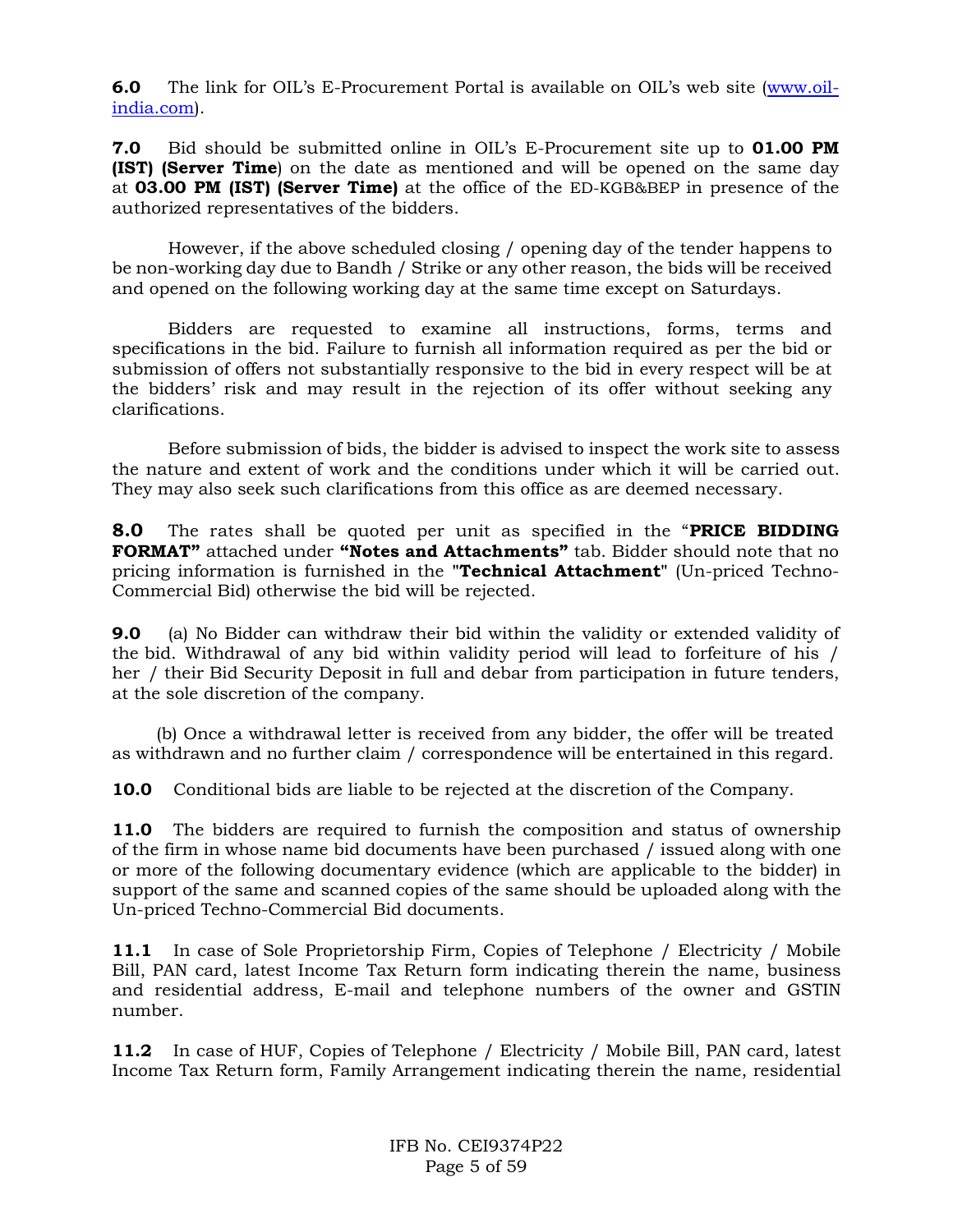address, E-mail and telephone numbers of the owners in general and Karta in particular and GSTIN number.

**11.3** In case of Partnership Firm, Copies of Telephone / Electricity / Mobile Bill, PAN card, latest Income Tax Return form indicating therein the name, residential address, E-mail and telephone numbers of all the partners (including the Managing Partner), registered partnership agreement / deed and GSTIN number.

**11.4** In case of Co-Operative Societies, Copies of Telephone / Electricity / Mobile Bill, PAN card, latest Income Tax Return form indicating therein the name, residential address, E-mail and telephone numbers of all the Directors or persons who are at the helm of affairs, registration certificate from Registrar of Co-Operative Societies and GSTIN number.

**11.5** In case of Societies registered under the Societies Registration Act, Copies of Telephone / Electricity / Mobile Bill, PAN card, latest Income Tax Return form indicating therein the name, residential address, E-mail and telephone numbers of all the Directors or persons who are at the helm of affairs, registration certificate from the Registrar of the state and GSTIN number.

**11.6** In case of Joint Stock Companies registered under the Indian Companies Act, Copies of Telephone / Electricity / Mobile Bill, PAN card, latest Income Tax Return form indicating therein the name, residential address, E-mail and telephone numbers of all the Directors or persons who are at the helm of affairs, Certificate of Incorporation from the Registrar of Companies, Memorandum and Articles and GSTIN number.

**11.7** In case of Trusts registered under the Indian Trust Act, Copies of Telephone / Electricity / Mobile Bill, PAN card, latest Income Tax Return form indicating therein the name, residential address, E-mail and telephone numbers of all the Trustee or persons who are at the helm of affairs, registration certificate from the Registrar of the state, Trust Deed and GSTIN number.

| RFx Response Number 60037504<br>RFx Response Version Number Active Version<br><b>RFx Information</b><br>Items<br>Questions<br><b>Technical Attachments</b><br><b>Basic Data</b><br>$\blacktriangleright$ Notes<br>Clear<br>Category | <b>RFx Number TESTARUP</b><br><b>RFx Version Number 1</b><br>Notes and Attachments<br>Conditions | Status In Process<br>Tracking<br>Summary                                          | LE 04 3047 44-00-00 INDI<br>Submission Deadline<br>Description | Go to this Tab "Notes<br>and Attachments" for<br>Uploading "Price Bid" | Dota 45 04 00:00:00 INDIA |
|-------------------------------------------------------------------------------------------------------------------------------------------------------------------------------------------------------------------------------------|--------------------------------------------------------------------------------------------------|-----------------------------------------------------------------------------------|----------------------------------------------------------------|------------------------------------------------------------------------|---------------------------|
| <b>Conditions of Participation</b><br><b>Bid Invitation/Auction Text</b><br><b>Bidder's Remarks</b><br><b>Purchaser's Remarks</b><br>$\blacktriangleright$ Attachments                                                              |                                                                                                  | Go to this Tab "Technical<br><b>Attachment"</b> for Uploading<br>"Technical Bid". |                                                                |                                                                        |                           |
| ▼ cFolder Attachments<br>Add Attachment Delete Verify Signature<br>cFolder Name                                                                                                                                                     | Category                                                                                         | Description                                                                       | File Name                                                      | Version                                                                | Che<br>Processor          |

## **12.0 SCREEN SHOTS**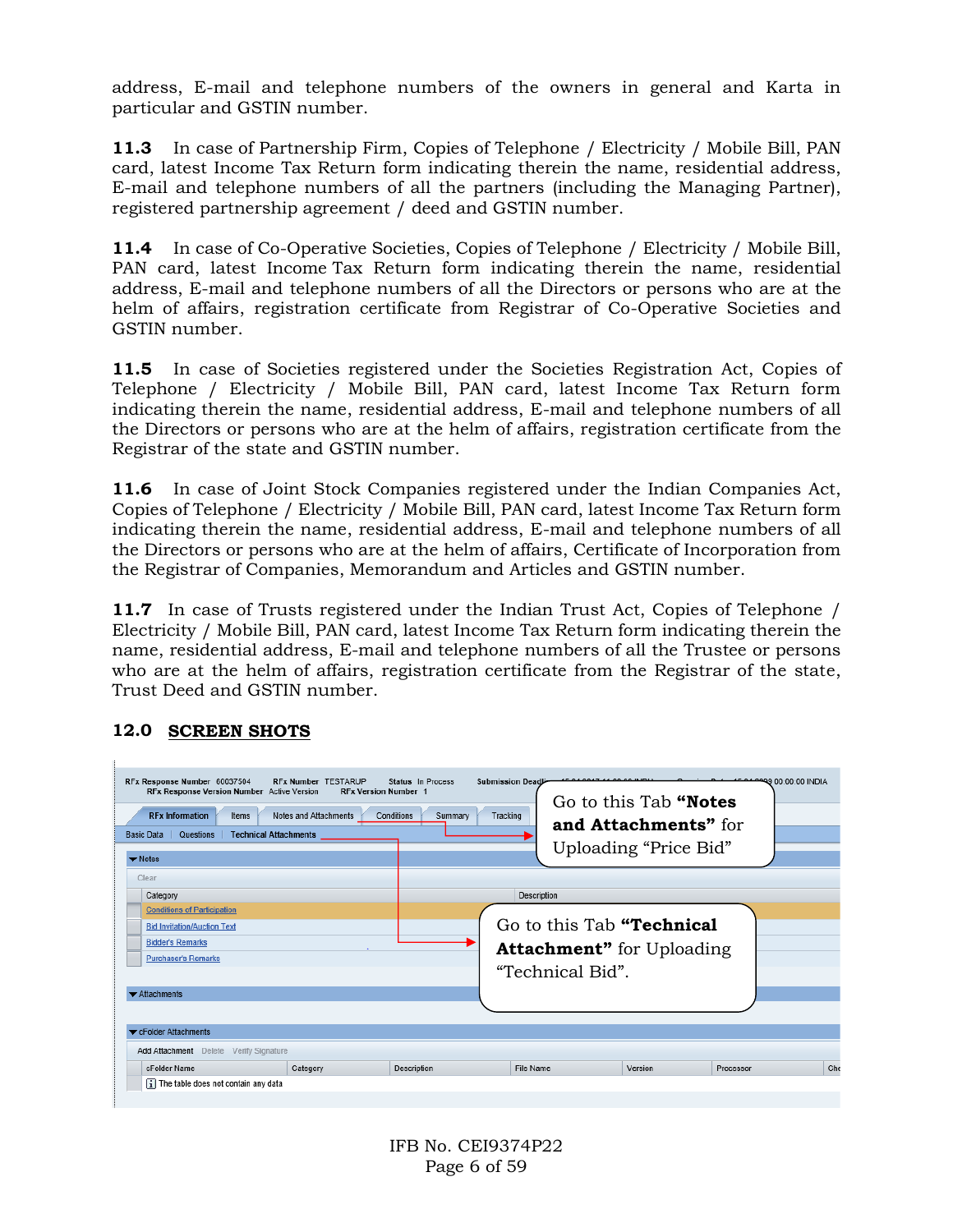On **"EDIT"** Mode, bidders are advised to upload **"Technical Bid"** and **"Priced Bid"** in the respective places as indicated above:

## **Note:**

\*The **"Technical Bid"** shall contain all techno-commercial details **except the prices.**

\*\* The **"Priced bid"** must contain the price schedule and the bidder's commercial terms and conditions, if any. For uploading Priced Bid, first click on Add Attachment, a browser window will open, select the file from the PC and name the file under Description, Assigned to General Data and click on OK to digitally sign and upload the File. Please click on Save Button of the Response to Save the uploaded files.

**13.0 Maintenance of Total bid value in the Response**: For convenience of the Bidders and to improve transparency, the rates/costs quoted by bidders against the E-tender shall be available for online viewing after price bid opening to those bidders whose price bids have been opened in the system. For tenders where **Detailed Price Information under RFx Information Tab is "No price"**, the Price Bid is invited through attachment form under "Notes & Attachment". As per the existing process, Bidders must upload their pricing as per the "Price Bidding Format" under **"Notes & Attachment"**. Additionally the bidders must fill up the **on-line field "Total Bid Value"** under Tab Page **"RFx Information"** with the Total Cost (Including the GST component) as per the amount of the Price Bid in attachment form.



The "Total Bid Value" as entered by the Bidder in the on-line response shall be displayed in the e-tender portal amongst the Techno-Commercially qualified bidders and Company will not take any responsibility whatsoever towards incorrect information furnished by the bidders in the "Total Bid Value" field.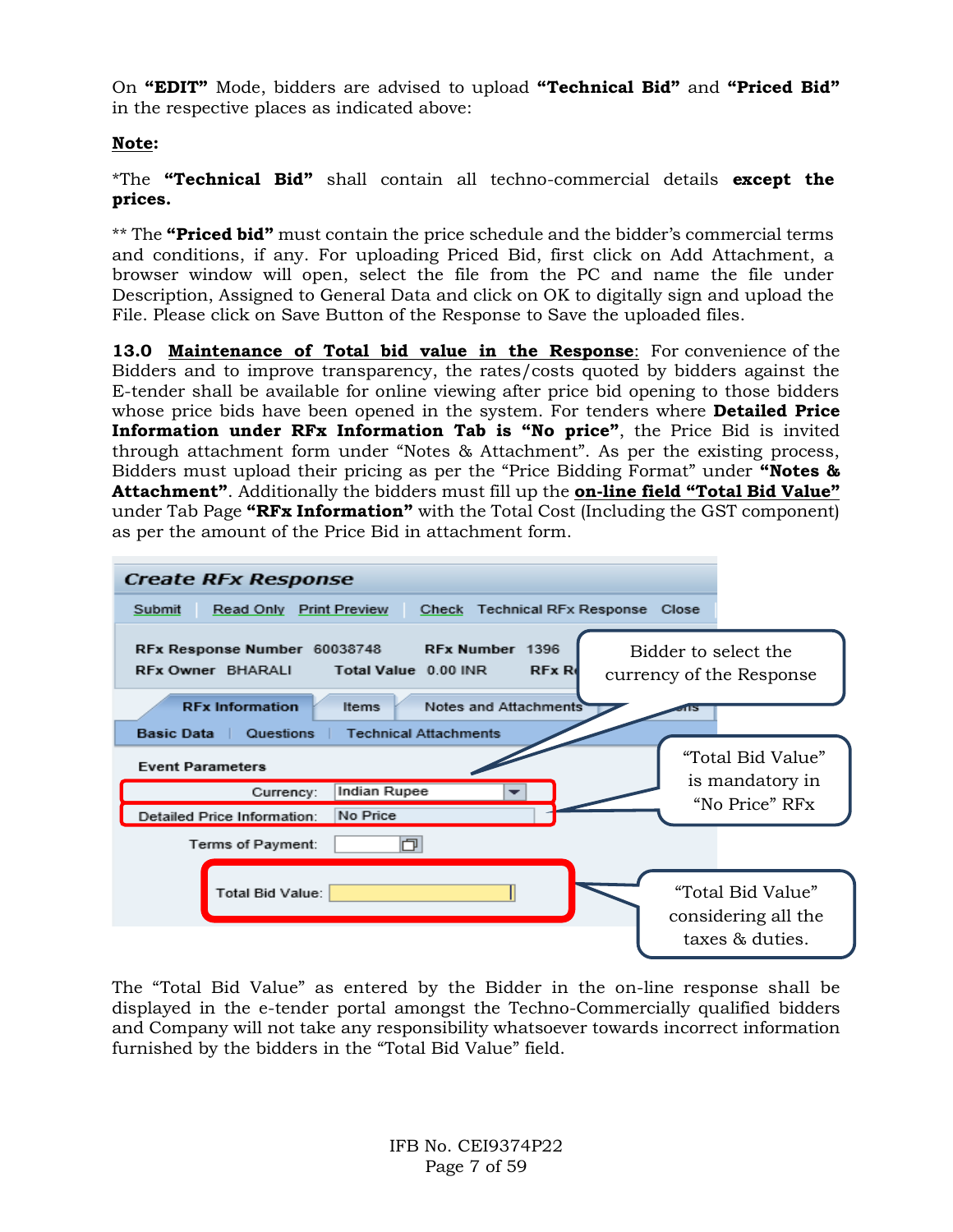It is to be noted that Amount mentioned in the "Total Bid Value" field will not be considered for bid evaluation and evaluation will be purely based on the Price bid submitted as per the "Price Bid Format" under "Notes & Attachments" tab page.

**14.0** The selected bidder will be required to enter into a formal contract, which will be based on their bid and OIL's Standard Form of Contract.

**15.0** The successful bidder shall furnish a Performance Security Deposit @3% of total estimated contract price in the form of a Bank Guarantee (as per prescribed format vide **ANNEXURE-B**) / Demand Draft in favour of Oil India Limited before signing the formal contract. The Performance Security Deposit will be refunded to the Contractor after satisfactory completion of the work, but a part or whole of which shall be used by the Company in realization of liquidated damages or claims, if any or for adjustment of compensation or loss due to the Company for any reason. This Performance Security Money shall not earn any interest.

**16.0 BACKING OUT BY L1 BIDDER AFTER ISSUE OF LOA**: In case LOA issued is not accepted by the L1 bidder or the Performance Security is not submitted as per the terms of the contract within the time specified in the Bid Document, the Bid Security shall be forfeited and the bidder shall be dealt as per the Banning Policy (available in OIL's website) of Company.

**17.0 FURNISHING FRAUDULENT INFORMATION / DOCUMENT**: The information and documents furnish by the bidder / contractor in respect of the subject tender / contract are accepted to be true and genuine. However, if it is detected during technical scrutiny or after award of the contract or after expiry of the contract, that the bidder had submitted any fake / fraudulent document or furnished false statement, the offer / contract shall be rejected / cancelled, as the case may be and the bidder (if fake document / false statement pertains to such bidder) shall be dealt as per the Banning Policy (available in OIL's website) of Company. The bidder has to submit an undertaking in this regard as per attached **ANNEXURE-E**.

**18.0 ERRING / DEFAULTING AGENCIES**: Erring and defaulting agencies like bidder, Contractor, supplier, vendor, service provider will be dealt as per OIL's Banning Policy dated 6th January, 2017 available in OIL's website: [www.oil-india.com.](http://www.oil-india.com/)

## **19.0 TIME SCHEDULE**:

Time will be regarded as the essence of the Contract. The work shall have to be started within 7 (Seven) days from the date of issue of Letter of Award (LOA) / Mobilization notice, whichever is later, by Company and must be completed within 150 days from the date of commencement of work.

Note:

(i)  $1<sup>st</sup> Location at Dangeru (Comparising 2 no. of Wells, DNA-1A and DNA-2) to be$ completed within 45 days including curing time of concrete.

(ii) Rest 3 Locations (comprising one well each viz. GDK-1 Gedelanka, YLK-1, Yedurulandka & TLK-1, Tanelanka) to be completed within 35 days each. Contractor may plan to take up work in multiple locations simultaneously to meet the time schedule).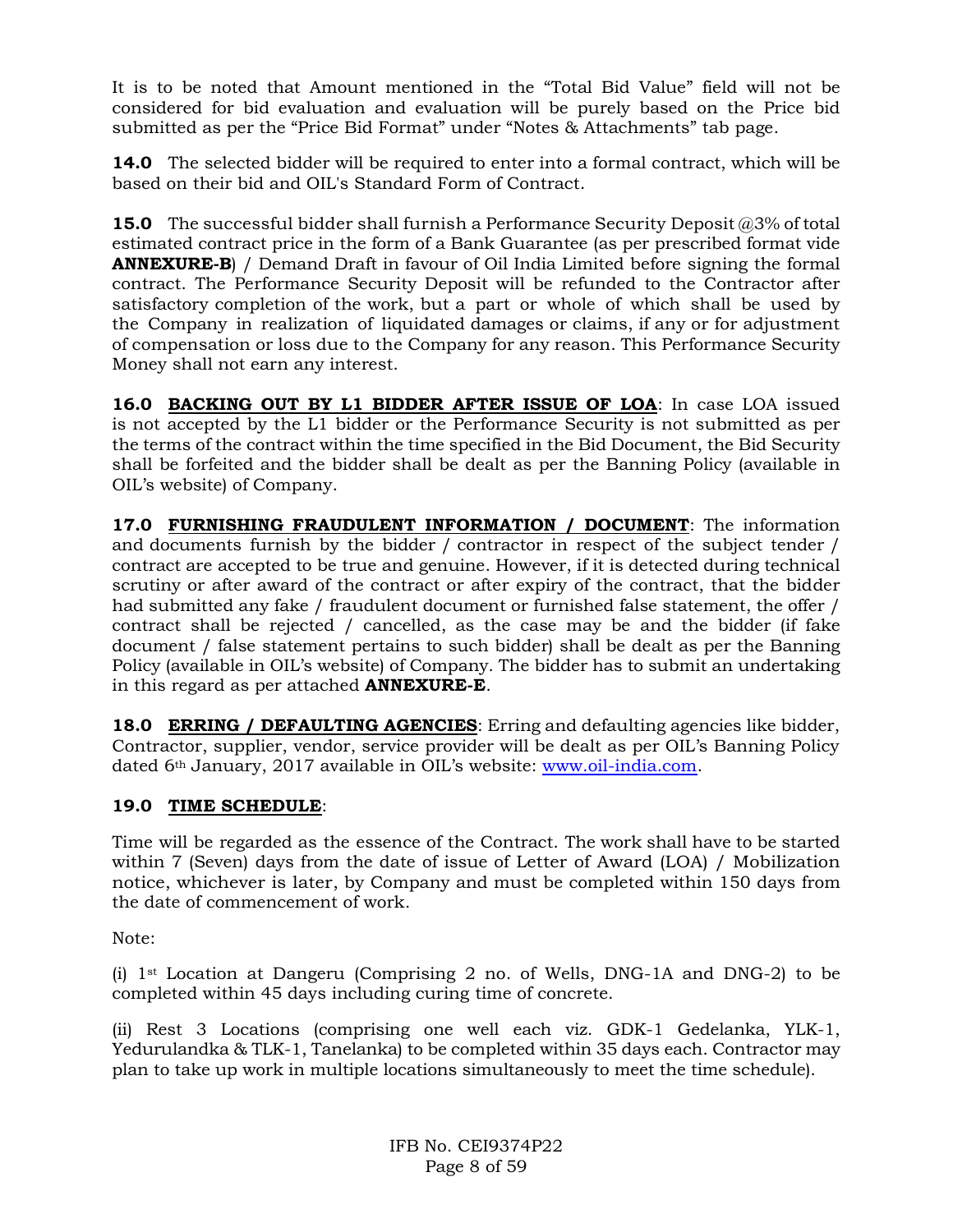Failure on the part of the Contractor to complete the work within the stipulated time including intermediate molestations stipulated in the Note (i) & (ii) above shall entitle the Company to recover liquidated damages and / or penalty from the Contractor as per terms of the tender.

**19.1** OIL reserves the right to curtail / enhance the scope of the work stated above or cancel, if required/ Contract.

**19.2** The Contractor will be required to allow OIL officials to inspect the work site and documents in respect of their workers' payment.

**20.0** Bidder(s) must also furnish the following in their Bid:

- **a) NAME OF FIRM : b) DETAIL POSTAL ADDRESS : c) MOBILE / TELEPHONE NO : d) E-MAIL ADDRESS : e) FAX NO (If available) : f) CONTACT PERSON : g) VENDOR CODE (If available) : h) GST No. :**
- **21.0 The tender will be governed by:**
	- a) COVERING LETTER
	- b) Part I CONDITIONS OF CONTRACT
	- a) Part II SCHEDULE OF WORK
	- b) Part III SCOPE, SPECIFICATION AND SPECIAL CONDITIONS OF CONTRACT
	- c) Part IV SCHEDULE OF MATERIALS, COMPANY'S PLANTS AND EQUIPMENTS
	- d) Part V- BID EVALUATION CRITERIA
	- e) ANNEXURE-A & ANNEXURE-B
	- f) ANNEXURE-C INTEGRITY PACT
	- g) ANNEXURE–D, ANNEXURE-E, ANNEXURE-F & ANNEXURE-G
- **22.0** OIL now looks forward to active participation of contractors in the IFB.

Thanking you.

### Yours faithfully,  **OIL INDIA LIMITED**

### **(TANUSHREE AGRAWAL) Manager-C&P (KGB)** for **Chief General Manager (C&P)**

**Date: 12.01.2022**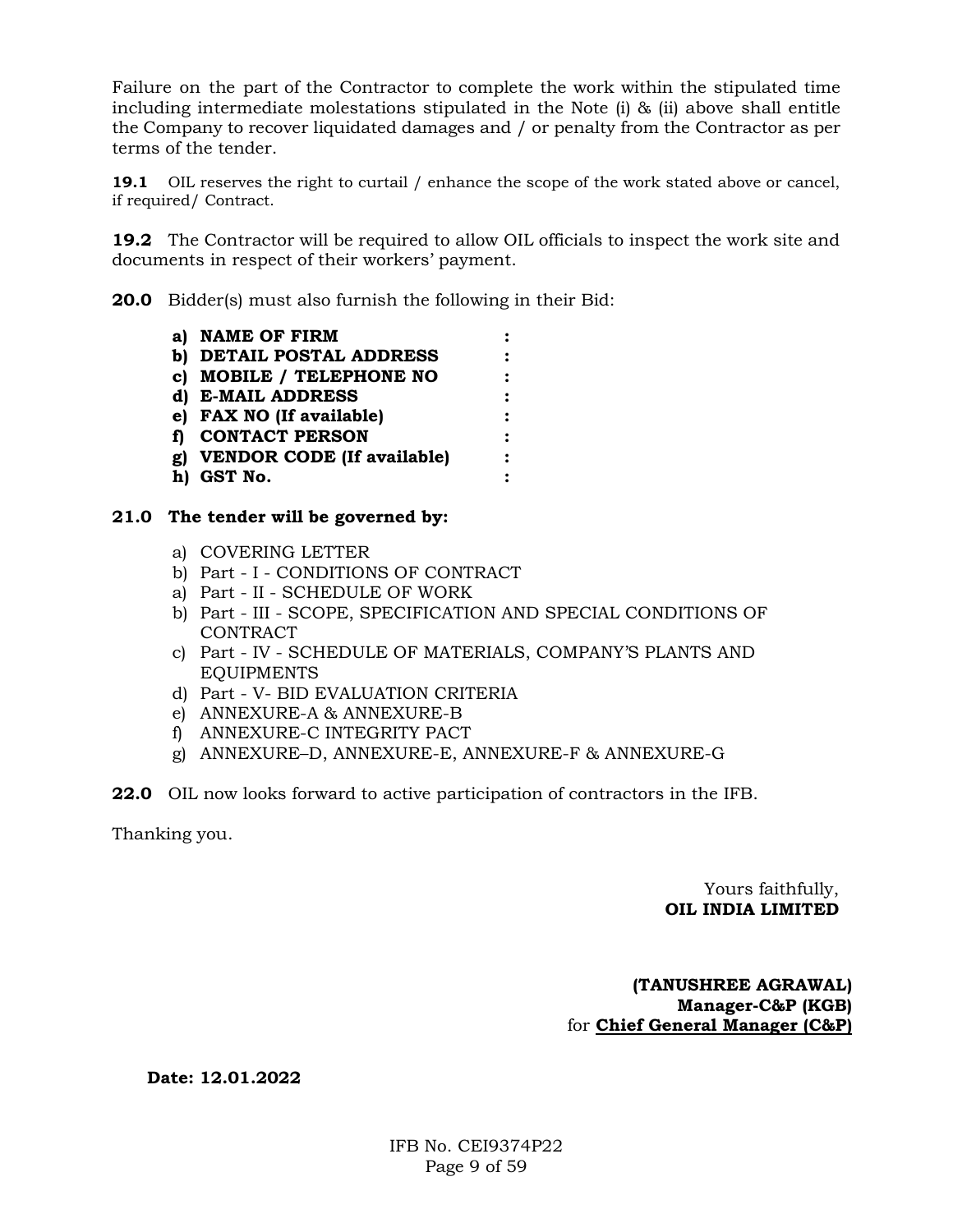#### **PART – I**

### **CONDITIONS OF CONTRACT**

MEMORANDUM OF CONTRACT made this day ------------------------ between OIL INDIA LIMITED, a Company incorporated under the Companies Act 1956 and having its Registered Office at Duliajan in the District of Dibrugarh, Assam and KG Basin Project Office, D. NO. 11-4-7, Nookalamma Temple Road, Ramarao Peta, Kakinada, Andhra Pradesh-533004 (hereinafter called "The Company") of the one part and ---------------- carrying on business under the firm name M/s ------------- with their office at ---------- in the district of ---------- aforesaid (hereinafter called "The Contractor") of the other part. WHEREAS, in this Contract the following terms shall be interpreted as indicated below:

**a)** The "Contract" means the Contract entered into between the Company and Contractor, and terms & conditions as recorded in this document signed by the parties, including all attachments and appendices thereto and all documents incorporated by reference therein.

**b)** The "Contract Price" means the prices / costs / rates payable by Company to the Contractor under the agreement for the full and proper performance of its Contractual obligations.

**c)** The "Work" means each and every activity described in the Schedule of Work / Specifications, detailed in PART-II.

**d)** "Company" or "OIL" means OIL INDIA LIMITED and its executors, successors, administrators and assignees.

**e)** "Contractor" means the individual or firm or Company performing the "Work" under this Contract and its executors, successors and assignees.

**f)** "Contractor's personnel" means the personnel to be provided / deployed by the Contractor for due performance of the assigned work as per the Contract.

**g)** "Company Personnel" means the personnel to be provided by the Company. The Representative / Engineer of the Company are also included in the Company's personnel. The Company's Representative / Engineer means the person or persons appointed and approved from time to time by the Company to act on its behalf for overall co-ordination and project management at site.

**h)** "Site" means the land, installation and other places, provided and designated by the Company on which the works are to be executed by the Contractor.

**i)** "Company's items" means the equipment, materials, installations and services, which are to be provided by the Company at the expense of the Company.

**j)** "Contractor's items" means the equipment, materials and services, which are to be provided by the Contractor at the expense of the Contractor.

**k)** "Commencement date" means the date on which the Contractor's personnel starts the job as mentioned in the Contract.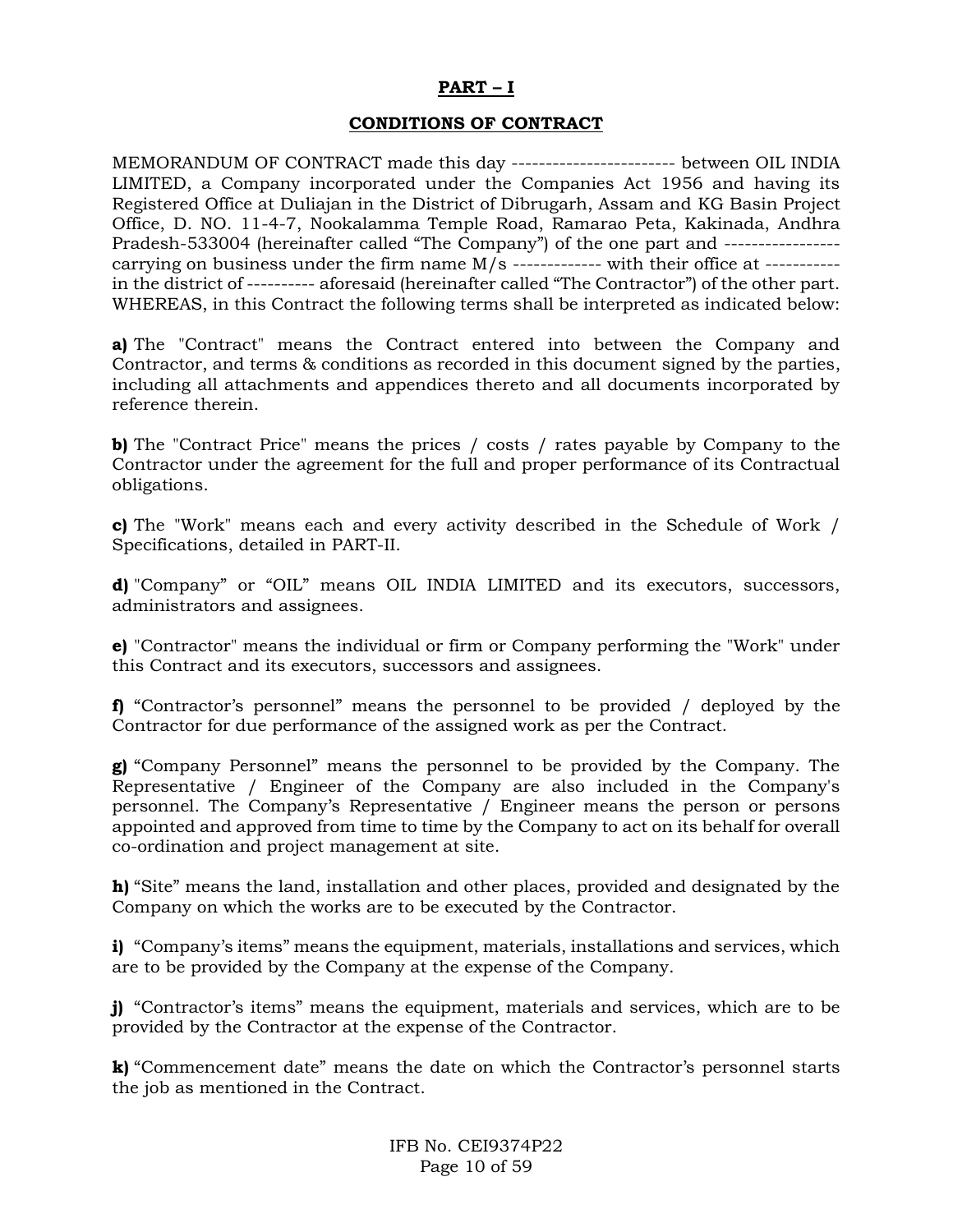**l)** "Gross Negligence" as used in this Contract shall mean "wilful and wanton disregard for harmful, avoidable and foreseeable consequence".

WITNESSETH:

**1.0** (a) The Contractor hereby agrees to carry out the work set down in the Schedule of Work which forms PART-II of this Contract in accordance with General Specifications read in conjunction with any drawings and Particular Specifications and Instructions which forms PART-III of this Agreement utilizing the services as offered by the Company and listed in PART-IV of the Contract.

(b) In this Contract all words and expressions shall have the same meanings as are respectively assigned to them hereinabove which the Contractor has perused and is fully conversant with before entering into this Contract.

**2.0** The Contractor shall provide all labour, supervision and transport and such specified materials described in PART-II of the Contract including tools and plants as necessary for the work and shall be responsible for all royalties and other levies and his rates shall include all incidental and contingent work which, although not specifically mentioned in this Contract but are necessary for completion of the work in a sound manner and with good workmanship.

**3.0** The Company's Engineer shall have power to –

**a)** Reduce the rates at which payments shall be made if the quality of the work, although acceptable, is not up to the required standard, set forth in the Company's standard specifications which have been perused and fully understood by the Contractor.

**b)** Order the Contractor to remove any inferior materials from the work site and to demolish or rectify any work of inferior workmanship, failing which the Company's Engineer may arrange for any such work to be demolished or rectified by any other means at the Contractor's expense.

**c)** Order the Contractor to remove or replace any workman whom he (the Engineer) considers incompetent or unsuitable. The Engineer's opinion as to the competence and suitability of any workmen engaged by the Contractor shall be final and binding on the Contractor.

**d)** Issue to the Contractor from time to time during the progress of the work such further drawings and instructions as shall be necessary for the purpose of proper and adequate executions and maintenance of the works and the Contractor shall carry out and be bound by the same.

**e)** Order deviations in PART-II and III of this Contract after obtaining approval from the Company's management. All such deviation orders shall be in writing and shall show the financial effect, if any, and whether any extra time is to be allowed. The rates to be applied for such deviation order shall be the same as those appearing in the Basic Schedule of Rates of Andhra Pradesh P.W.D. in force on the date of issue of such deviation order.

**4.0** The Contractor shall have no claim against the Company in respect of any work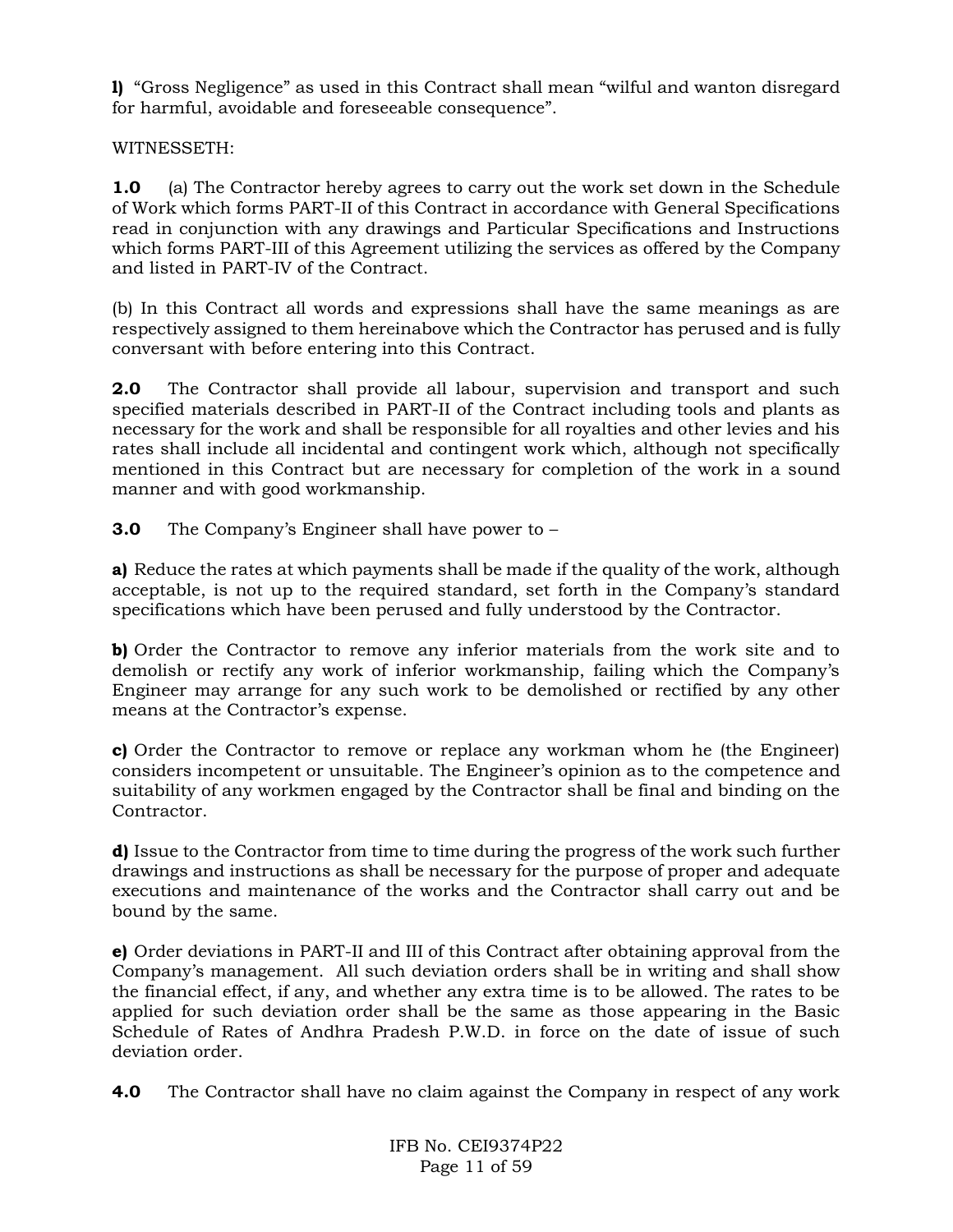which may be withdrawn, but only for work actually completed under this Contract. The Contractor shall have no objection to carry out work in excess of the quantities stipulated in PART-II, if so ordered by the Company at the same rates, terms and conditions.

**5.0** The Company reserves the right to cancel this Contract at any time upon full payment of work done and the value of the materials collected by the Contractor for permanent incorporation in the work under this Contract particularly for execution of this Contract up to the date of cancellation of the Contract. The valuation of the work done and the materials collected shall be estimated by the Company's Engineer in presence of the Contractor. The Contractor shall have no claim to any further payment whatsoever. The valuation would be carried out ex-party if Contractor fails to turn up despite reasonable notice, which will be binding on the Contractor.

**6.0** The Contractor hereby undertakes to indemnify the Company against all claims which may arise against the under noted Act:

- I. The Mines Act.
- II. The Minimum Wages Act, 1948.
- III. The Workman's Compensation Act, 1923.
- IV. The Payment of wages Act, 1963.
- V. The Payment of Bonus Act, 1965.
- VI. The Contract Labour (Regulation & Abolition) Act, 1970 and the rules framed there under.
- VII. Employees' Pension Scheme, 1995.
- VIII. Inter-State Migrant (Regulation of Employment and Condition of Service) Act. 1979.
	- IX. The Employees Provident Fund and Miscellaneous Provisions Act, 1952.
	- X. Goods and Service Tax (GST) Law,

or any other Acts or statutes not herein above specifically mentioned having bearing over engagement of workers directly or indirectly for execution of work. The Contractor shall not make the Company liable to reimburse the Contractor for the statutory increase in the wage rates of the Contract Labourer appointed by the Contractor. Such statutory increase in the wage rates of Contract Labourer shall be borne by the Contractor.

**6.1** Contractor(s) whoever is liable to be covered under P.F. Act must ensure strict compliance of provisions of Provident Fund and Miscellaneous Provisions Act, 1952 in addition to the various Acts mentioned elsewhere in this contract. Any contractor found violating these provisions will render themselves disqualified from any future tendering. As per terms of the contract, if applicable, the contractor must deposit Provident Fund Contribution (covering employee's & employer's share) with the competent authority under their direct code. The contractor shall be required to submit documentary evidence of deposit of P.F. Contribution to the company. In case of failure to provide such documentary evidence, the company reserves the right to withhold the final bill.

**7.0** The Contractor shall clear away all rubbish and surplus materials from the site on completion of work and shall leave the site clean and tidy.

**8.0 Work Completion Time**: The Contractor must commence the work within **7**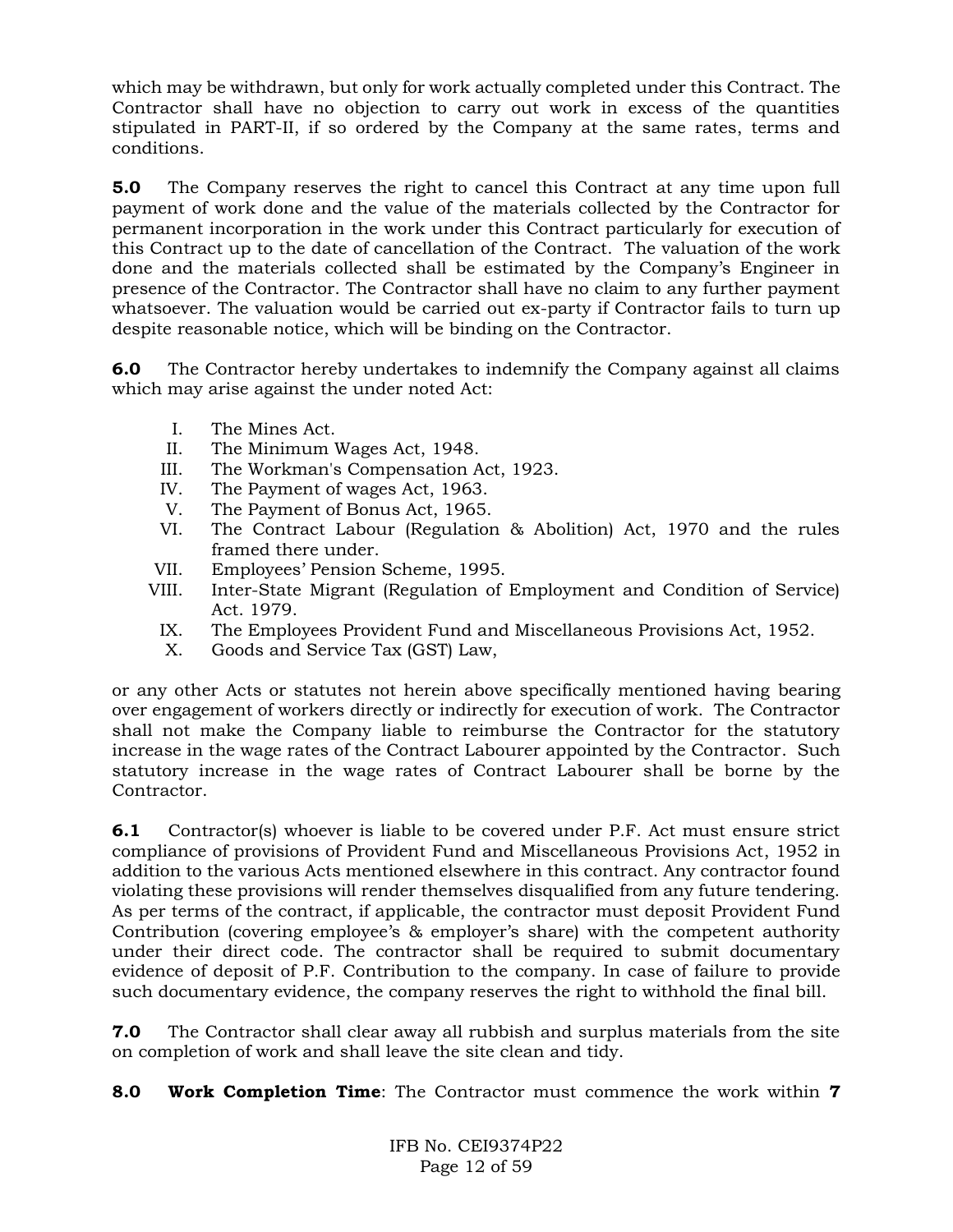**(seven) days from the date of issue of Letter of Award (LOA) / Mobilization notice, whichever is later** and the work should be completed within **150 days** from the date of commencement of work i.e. on completion of mobilisation. Non-compliance of this time schedule will call for imposition of liquidated damage.

**9.0 Validity of the Contract**: The Contract shall remain valid for a period of **150 days** from the date of commencement of work i.e. on completion of mobilisation.

**10.0 Schedule of Rates**: Payment to the Contractor will be made against work completed by them at the rates entered in the Schedule of Rates, PART-II hereof.

**11.0 Liquidated Damages:** Time is the essence of this Contract. During the currency of the job, the work progress must be commensurate with the time elapsed. Work should be completed within stipulated period of completion. For any default in timely completion of assigned work from the date of assigning the work, Liquidated Damages at the rate of  $\frac{1}{2}\%$  (half percent) of the total value of the contract, per week or part thereof, up to a maximum of  $7.1/2\%$  (seven  $\&$  half percent) of the total estimated value of the contract.

In the event of there being undue delay in execution of the Contract, the Company reserves the right to cancel the Contract and / or levy such additional damages as it deems fit based on the actual loss suffered by the company attributable to such delay. The company's decision in this regard shall be final.

**12.0** In order to promote, safeguard and facilitate the general, operational economic interest of the Company, during the continuance of this Contract the Contractor hereby agrees and undertakes not to take any direct or indirect interest and/or support, assist maintain or help any person or persons engaged in antisocial activities, demonstrations, riots, or in any agitation prejudicial to the Company's interest and any such event taking shape or form at any place of the Company's work and its neighbourhood.

**13.0 Estimated Value of Contract:** The total evaluated value of the Contract (all inclusive) is as mentioned in Schedule of Rates, PART-II, but the Company shall pay the Contractor only for actual work done at the all-inclusive rates set down in the Schedule of Rates which forms PART-II of this Contract.

**14.0 Payment Terms**: Payment shall be made against work completed by the Contractor and duly certified by Company's Engineer. Taxes will be deducted at source as per the existing Act, wherever applicable.

On account payment may be made, not often than monthly, up to the amount of 100% of the value of work done. Final payment will be made only after satisfactory completion of the work. Such final payment shall be based on the work actually done allowing for deviations and any deductions and the measurement shall be checked and certified correct by the Company's Engineer before any such final payment is made.

**15.0 Performance Security:** Upon receipt of Notification of Award of the Contract, the successful bidder shall furnish Performance Security to the Company in the Form of a Bank Draft or Bank Guarantee from a scheduled bank located in India as per format provided in **ANNEXURE-B** of the Bid Document. The amount of Performance Security shall be equivalent to **3%** of the total contract value of the Contract. The proceeds of the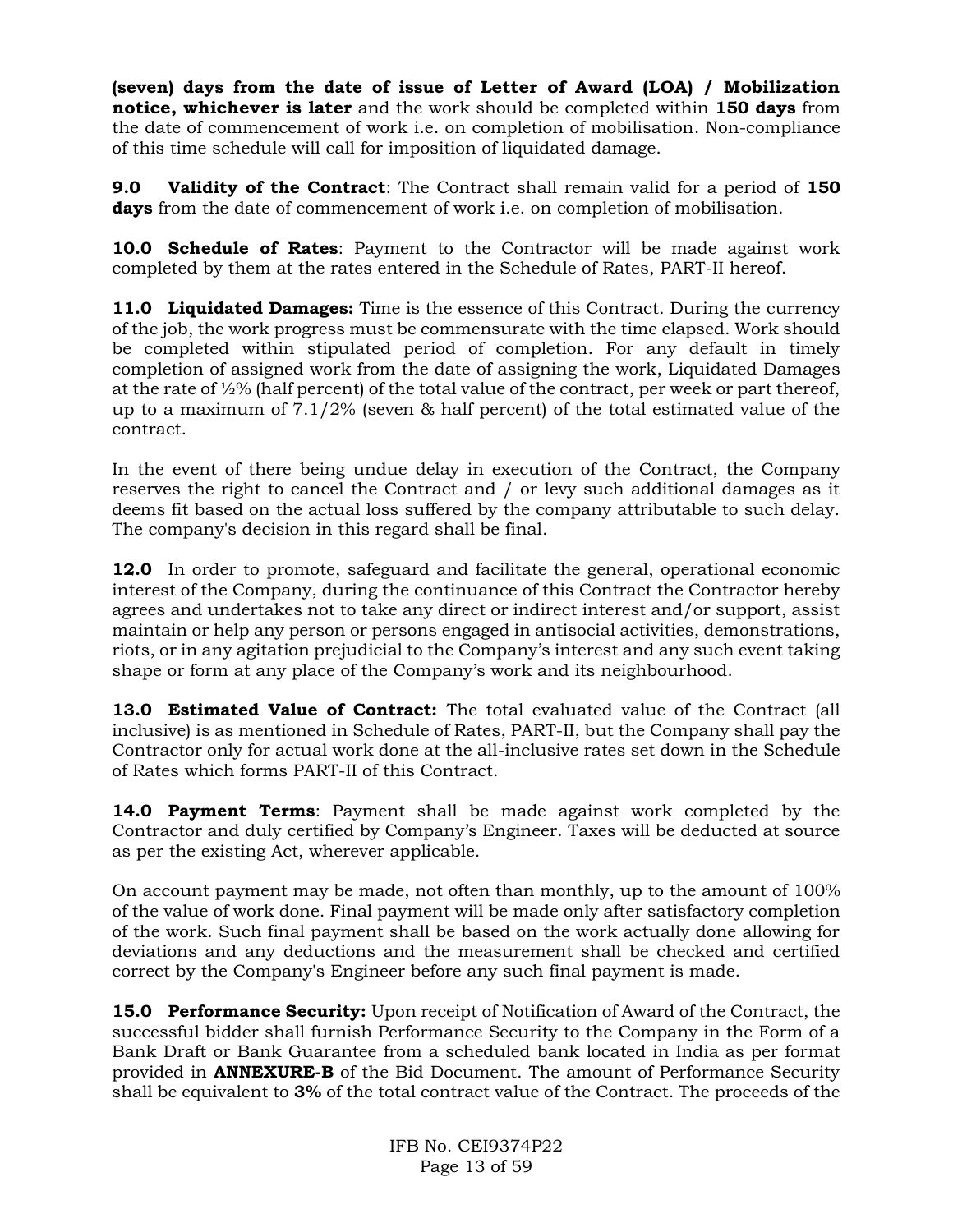Performance Security shall be payable to the Company as compensation for any loss resulting from Contractor's failure to complete his/her obligations under the Contract. The Performance Security shall be valid till **9 (nine) months** beyond the validity of the Contract [3 (three) months beyond the validity of the Contract plus applicable warranty period of 6 months].

**16.0** The Contractor employing more than 20 (twenty) workmen on any day of the preceding 12 (twelve) months shall be required to obtain requisite license at his cost from the appropriate licensing Officer before undertaking any contract work. The Contractor shall also observe the rules and regulations framed under the contract labour (Regulations & Abolition) Act.

**17.0** Wages shall be paid by the Contractor to the workmen directly without the intervention of any Jamadars or Thekadars and that the Contractor shall ensure that no amount by way of commission or otherwise is deducted or recovered by the Jamadars from wages of the workmen.

**18.0** The Contractor will not be allowed to construct any structure (for storage / housing purpose) with thatch, bamboo or any other inflammable materials within industrial or other fenced area of the Company.

**19.0** The Contractor shall ensure that all men engaged by him are provided with appropriate protective clothing and safety wear in accordance with Oil Mines Regulations 2017. The Company's representative shall not allow / accept those who are not provided with the same.

**19.1** The Contractor shall deploy local persons in works. The Contractor shall not engage minor labour below 18 (eighteen) years of age under any circumstances.

**19.2** The Contractor will be required to allow OIL Officials to inspect the work site and documents in respect of the workers' payment.

**19.3** All safety precautions to be maintained by the Contractor at his own cost as per safety rules and regulations.

**19.4** The Contractor shall have to work during rainy seasons also. Watch and ward, loss or damage to Company's property, theft and other incidental charges shall be Contractor's responsibility.

**19.5** Efficient workmen to be engaged by the Contractor. The Contractor shall have to provide temporary latrine facilities in the entire work site for use of their workmen during progress of work.

**19.6** If required, the Contractor shall have to work in two shifts for which no extra payment will be admissible to him / them.

**19.7** The Contractor shall use pump if needed for dewatering of pit(s) while excavation for which no extra payment will be made. Water that may accumulate on the site during progress of the works or in trenches and excavations from other than accepted risks shall be removed from the site to entire satisfaction of the Engineer-in-charge and at the Contractor's expense.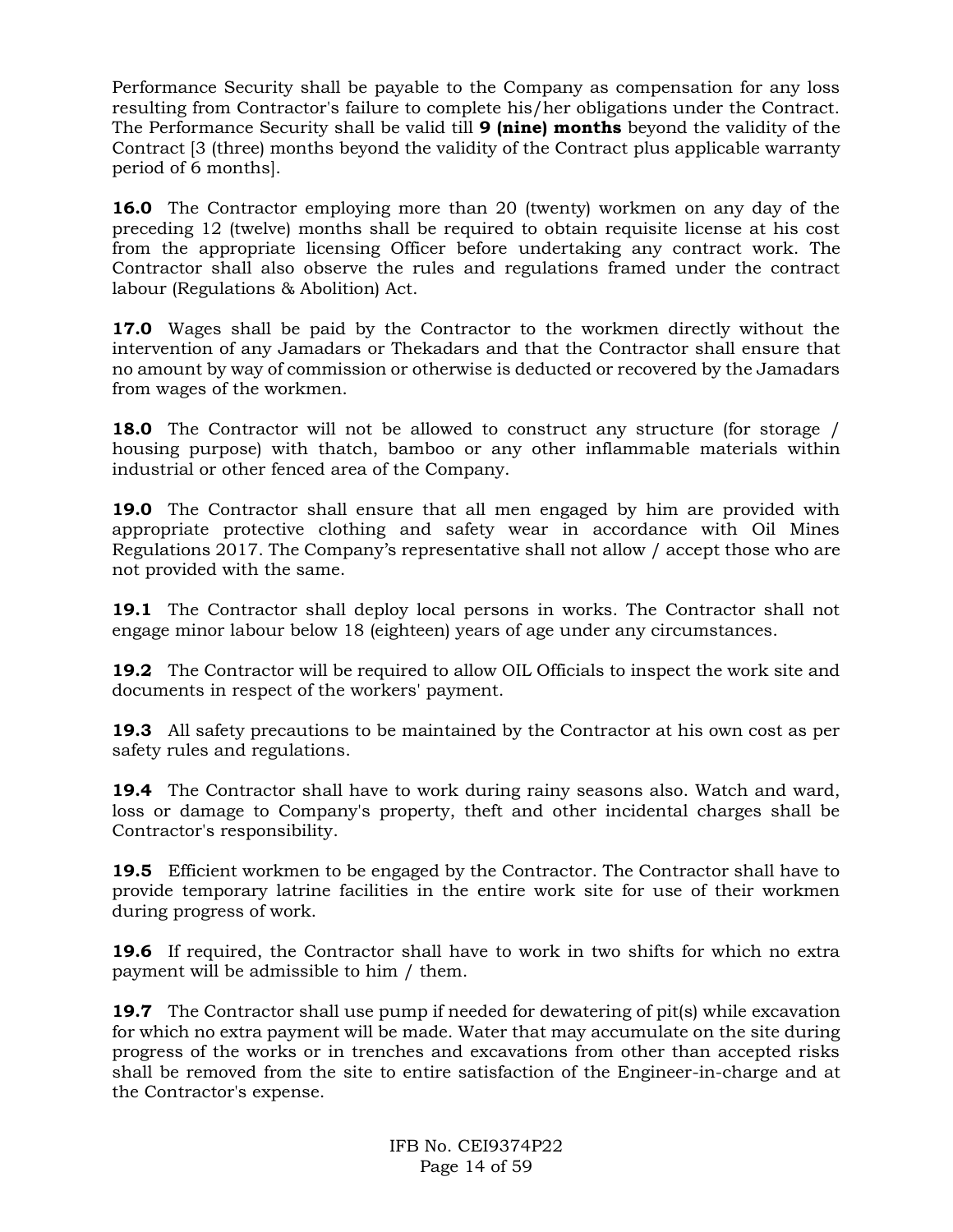**19.8** If needed water and electricity will have to be arranged by the Contractor at his own cost. The contractor himself (the signatory of the contract) must visit the site at least twice in a week as fixed for taking necessary instruction from the Engineer-in charge. The program of works to be submitted in the form of Bar Chart within 3 days of receipt of work order.

**19.9** Materials if rejected should be removed from site within 48 (forty-eight) hours of rejection, failing which the Company reserves the right to get the rejected materials removed at the risk and cost of the Contractor.

**19.10** The Contractor's representative should report to Engineer-in-charge on all working days for instructions.

**19.11** The Contractor and his workmen are to strictly observe the safety precautionary rules as per Mines Act (Latest edition) while executing the work.

**19.12** The contractor must quote considering the prevailing minimum Labour wage rate for each day of work.

**19.13** The Company reserves the right to get the part or whole work complete at the risk and cost of the Contractor if they fail to complete the Work within the stipulated time without any valid reason. The Company's decision shall be final and binding on the Contractor.

## **20.0 LIABILITY:**

**20.1** Except as otherwise expressly provided, neither the Company nor its servants, agents, nominees, shall have any liability or responsibility whatsoever to whomsoever (including the owner) for loss or damage to the equipment and/or loss or damage to the property of Contractor and/or its sub-contractors, irrespective of how much loss or damage is caused unless caused by wilful and gross negligence of the Company and/or its servants, agents, nominees, assignees. The Contractor shall protect, defend, indemnify and hold harmless the Company from and against such loss or damage and any suit, claim or expense resulting therefrom.

**20.2** Neither the Company nor its servants, agents, nominees, assignees, subcontractors shall have any liability or responsibility whatsoever for injury to, illness, or death of any employee of the Contractor irrespective of how such injury, illness or death is caused unless caused by wilful and gross negligence of the Company and/or its servants, agents, nominees, assignees. The Contractor shall protect, defend, indemnify and hold harmless the Company from and against such loss or damage and any suit, claim or expense resulting there from.

## **21.0 FORCE MAJEURE:**

**21.1** In the event of either party being rendered unable by `Force Majeure' to perform any obligation required to be performed by them under the contract, the relative obligation of the party affected by such `Force Majeure' will stand suspended as provided herein. The term `Force Majeure' as employed herein shall mean acts of God, war, revolt, agitation, strikes, riot, fire, flood, sabotage, civil commotion, road barricade (but not due to interference of employment problem of the party) and any other cause,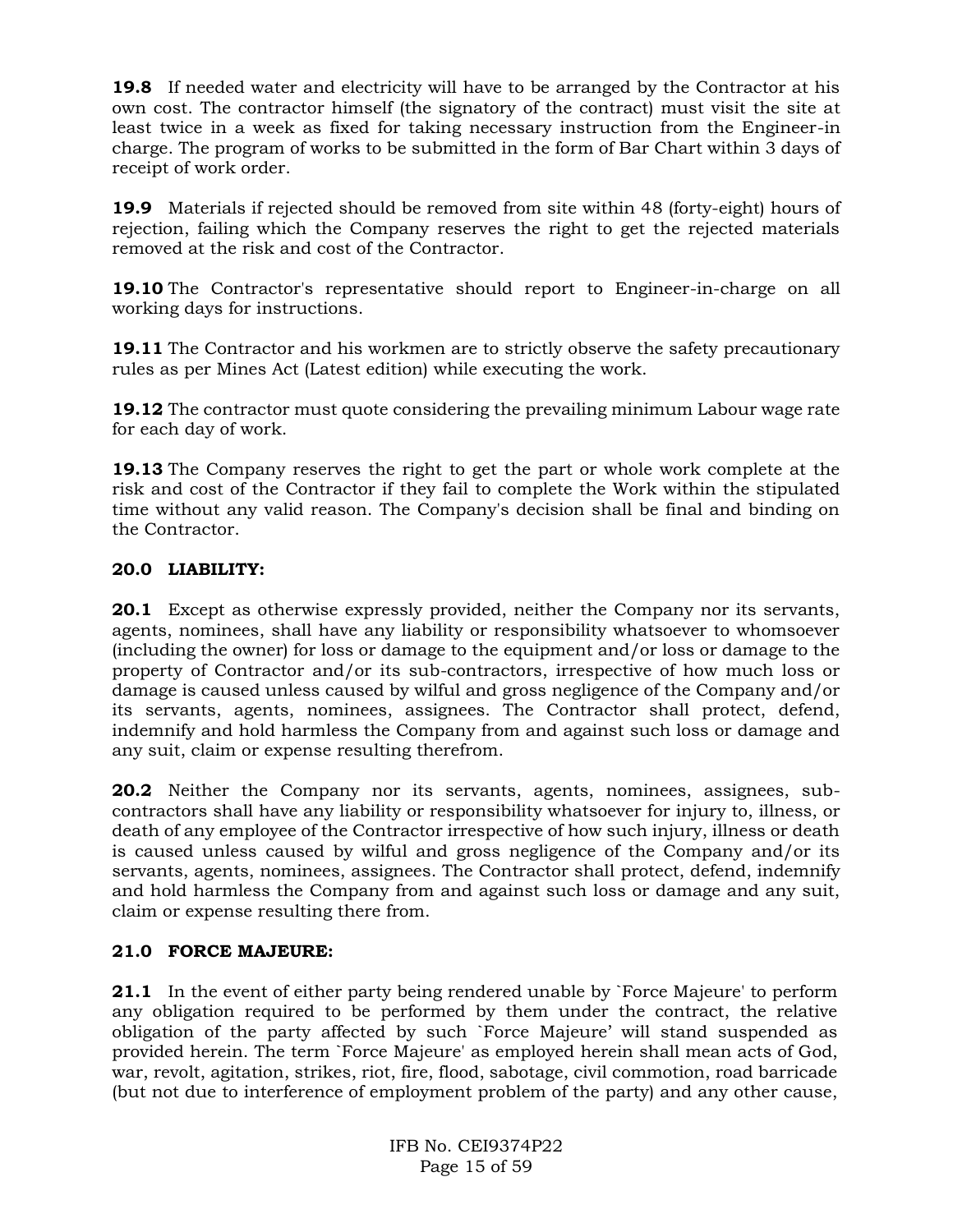whether of kind herein enumerated or otherwise which are not within the control of the party to the contract and which renders performance of the contract by the said party impossible.

**21.2** Upon occurrence of such cause and upon its termination, the party alleging that it has been rendered unable as aforesaid thereby, shall notify the other party in writing within Seventy-Two (72) hours of the alleged beginning and ending thereof, giving full particulars and satisfactory evidence in support of its claim.

**21.3** Should `Force Majeure' condition as stated above occurs and should the same be notified within seventy-two (72) hours after its occurrence, then either party will have the right to terminate the contract with prior written notice if such `Force Majeure' condition continues beyond consecutive fifteen (15) days. Should either party decide not to terminate the contract even under such condition, no payment would apply during the force majeure period unless otherwise agreed to.

Time for performance of the relative obligation suspended by Force Majeure shall then stand extended by the period for which such cause lasts. If, however, relative obligation of the party affected by such 'Force Majeure' is limited to part of the obligation(s), the contract shall not be terminated and the parties shall continue to perform their respective obligations, which are not affected by the 'force majeure' condition, provided the obligations affected by the 'force majeure' do not preclude the parties in performing the obligations not affected by such conditions.

## **22.0 TERMINATION:**

## **22.1** TERMINATION ON EXPIRY OF THE TERMS (DURATION)

The contract shall be deemed to be automatically terminated on the expiry of duration of the contract (or extension, if any, thereof) unless OIL has exercised its option to extend this contract in accordance with the provisions, if any, of this Contract.

### **22.2** TERMINATION ON ACCOUNT OF FORCE MAJEURE:

Either party shall have the right to terminate the Contract on account of Force Majeure as set forth herein **Clause 21.0** above.

### **22.3** TERMINATION OF CONTRACT FOR DEATH:

If the Contractor is an individual or a proprietary concern and the individual or the proprietor dies or if the Contractor is a partnership concern and one of the partners dies then unless, the Company is satisfied that the legal heir of the individual or the proprietary concern or the surviving partners are capable of carrying out and completing Contract, the Company is entitled to cancel the Contract for the uncompleted part without being in any way liable for any compensation payment to the estate of the deceased Contractor and / or to the surviving partners of the Contractor's firm on account of the cancellation of Contract. The decision of the Company in such assessment shall be final & binding on the parties. In the event of such cancellation, the Company shall not hold the estate of the deceased Contractor and/or the surviving partners of Contractor 's firm liable for any damages for non-completion of the Contract.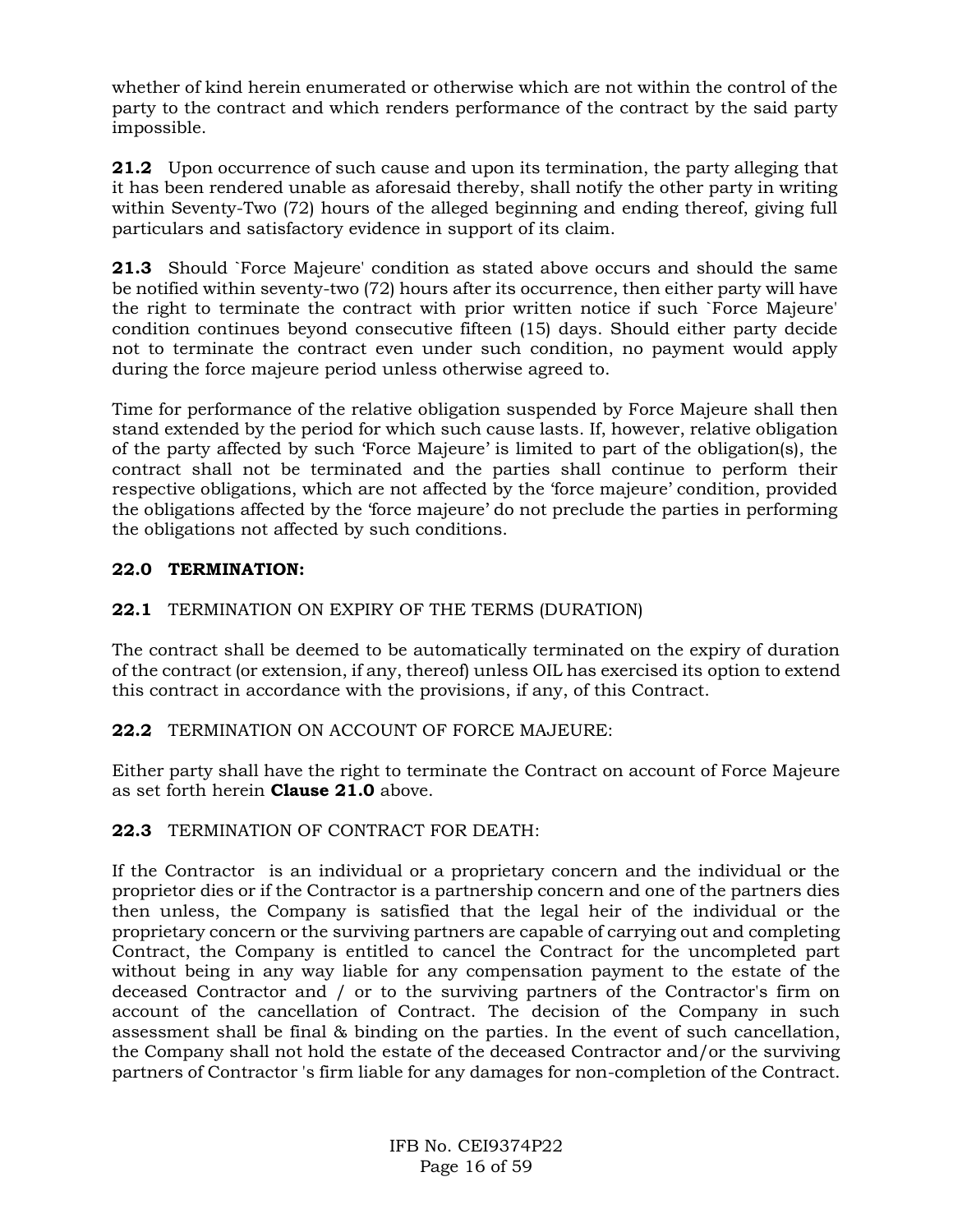## **22.4** TERMINATION ON ACCOUNT OF INSOLVENCY:

In the event that the Contractor at any time during the term of the Contract, becomes insolvent or makes a voluntary assignment of its assets for the benefit of creditors or is adjudged bankrupt, then the Company shall, by a notice in writing have the right to terminate the Contract and all the Contractor's rights and privileges hereunder, shall stand terminated forthwith.

However, Company shall be at liberty to give the Receiver or Liquidator or Insolvency Professional Manager, as appointed by the Competent Court / Tribunal, the option of carrying out the Contract subject to its technical & financial competence and his providing a guarantee for due and faithful performance of the Contract.

### **22.5** TERMINATION FOR UNSATISFACTORY PERFORMANCE:

If the Company considers that, the performance of the Contractor is unsatisfactory, or not as per the provision of the Contract, the Company shall notify the Contractor in writing and specify in details the cause of dissatisfaction. The Company shall have the option to terminate the Contract by giving 15 days' notice in writing to the Contractor, if Contractor fails to comply with the requisitions contained in the said written notice issued by the Company. In the event Contractor rectifies its non-performance to the satisfaction of the Company, the option of termination may not be exercised by the Company. If however, Contractor repeats non-performance subsequently, Company shall exercise the option to terminate contract by giving 07 days' notice. Such Contractor shall be put on holiday as per the Banning Policy of OIL [available at [www.oil-india.in\]](http://www.oil-india.in/).

### **22.6** TERMINATION DUE TO CHANGE OF OWNERSHIP & ASSIGNMENT:

In case the Contractor's rights and / or obligations under this Contract and/or the Contractor's rights, title and interest to the equipment / material, are transferred or assigned without the Company's written consent, the Company may at its option, terminate this Contract. Company shall not be however under any obligation to accord consent to the Contractor for change of ownership & assignment of the contract.

**22.7** If at any time during the term of the Contract, breakdown of Contractor's equipment results in Contractors being unable to perform their obligations hereunder for a period of 7 successive days (not including Force Majeure delay), the Company at its option, may terminate the Contract in its entirety without any further right or obligation on the part of the Company, except for the payment of money then due. No notice shall be served by the Company under the condition stated above.

**22.8** Notwithstanding any provisions herein to the contrary, the Contract may be terminated at any time by the Company on giving 30 (thirty) days' written notice to the Contractor due to any other reason not covered under the above Clauses from **22.1** to **22.7** and in the event of such termination the Company shall not be liable to pay any cost or damage to the Contractor except for payment for service charges and other charges as per the Contract up to the date of termination.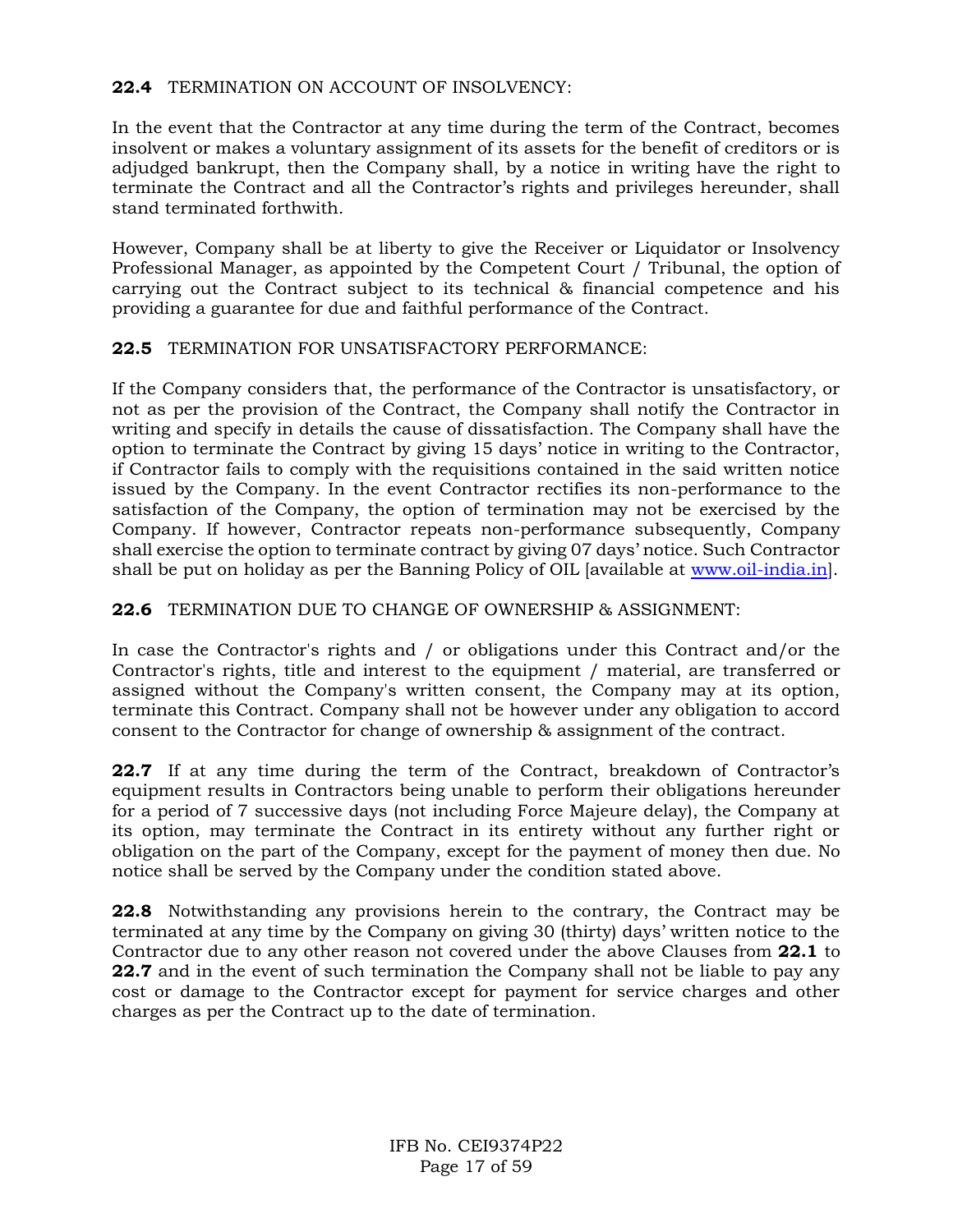## **22.9** CONSEQUENCES OF TERMINATION:

In all cases of termination herein set forth, the relative obligations of the parties to the contract shall be limited to the period up to the date of termination. Notwithstanding the termination of the Contract, the parties shall continue to be bound by the provisions of the Contract that reasonably require some action or forbearance after such termination.

22.10 Upon termination of the Contract, Contractor shall return to the Company all of Company's items, which are in Contractor's possession at the time.

**22.11** In the event of termination of contract, the Company will issue Notice of termination to the Contractor with date or event after which the contract will be terminated. The contract shall then stand terminated and the Contractor shall demobilize their personnel & materials. No demobilization charges shall be payable by Company in case of Clauses from **22.4 to 22.7**.

## **23.0 ARBITRATION:**

**23.1** The Contractor and the Company shall make every effort to resolve amicably by direct informal negotiation any disagreement arising between them under or in connection with the Contract.

**23.2** In the event of any disagreement or dispute arising in connection with execution of the Contract which cannot be settled in an amicable manner between the Contractor and the Company, the matter shall be referred to arbitration. Such arbitration shall be governed by the provisions of the Arbitration and Conciliation Act, 1996 as amended up to date by any statutory modification or re-enactment thereof for the time being in force. Arbitration proceeding will be held in New Delhi.

**24.0** In case of any doubt or dispute as to the interpretation of any clause herein contained the decision of the Company's Engineer shall be final and binding on the Contractor.

**25.0** General Health, Safety and Environment aspects will be as per the terms set forth in **ANNEXURE–A**.

### **26.0 SET OFF:**

Any sum of money due and payable to the contractor (including security Deposit refundable to them) under this or any other contract may be appropriated by Oil India Limited and set off against any claim of Oil India Limited (or such other person or persons contracting through Oil India Limited) for payment of a sum of money arising out of this contract or under any other contract made by the contractor with Oil India Limited ( Or such other person or persons contracting through Oil India Limited).

### **27.0 TAX LIABILITY:**

All statutory taxes / levies by the Central / State Govt. or other authority from time to time will be borne by the Contractor. Rates/Amounts under this Contract are inclusive of all taxes, royalty, etc. In respect of Royalty, the Contractor must submit to the

> IFB No. CEI9374P22 Page 18 of 59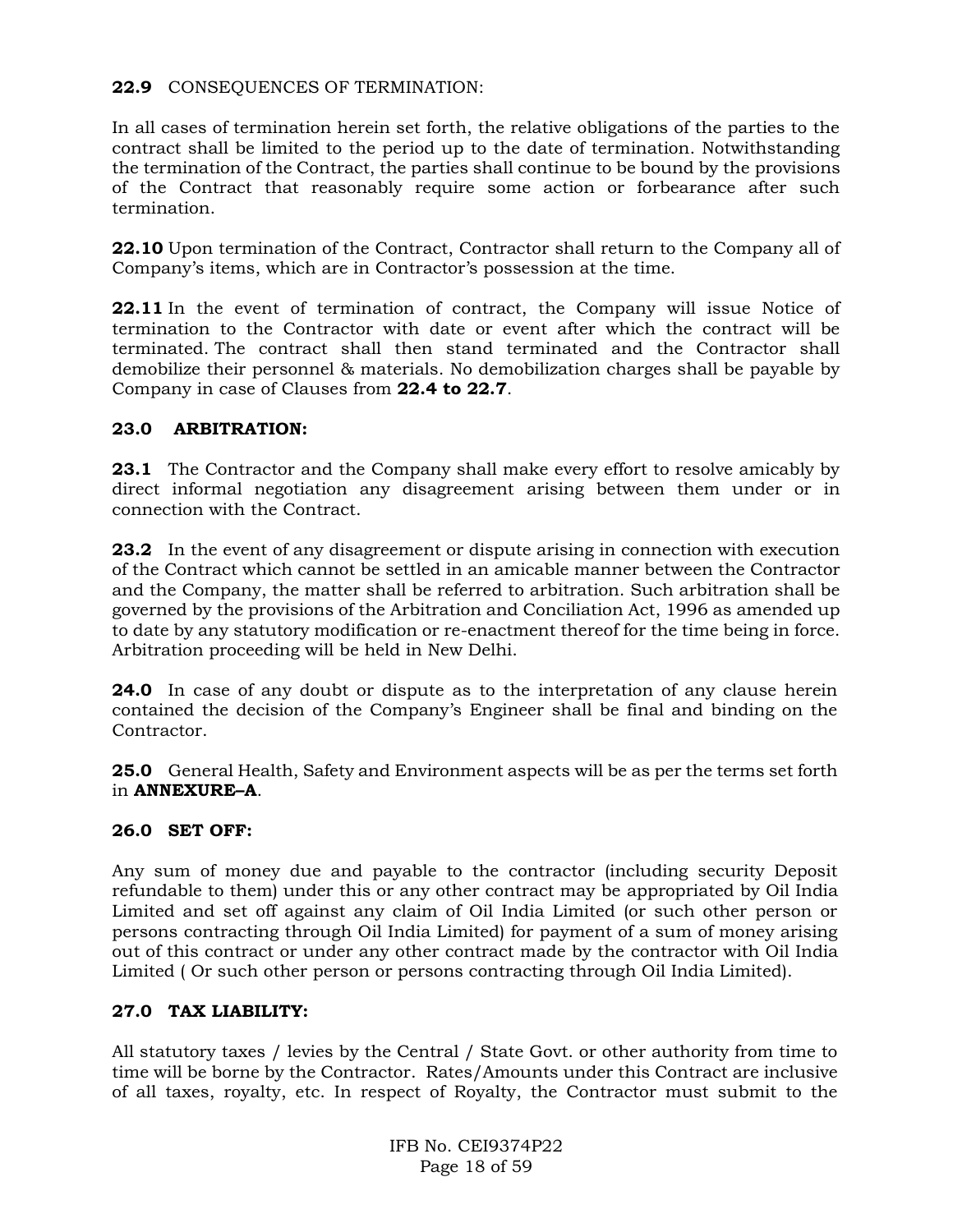Company - the proof of payment, Short-Term Permit (STP) within 15 days and N.O.C. / N.D.C. from the Mining department before payment of final bill. The rate of Royalty may vary from time to time as per Govt. directives and the same is binding on the Contractor.

## **28.0 SUB-LETTING**:

The contractor shall not sub-let the WHOLE of the Works. Except where otherwise provided by the contract, the Contractor shall not sub-let any PART of the Works without the written consent of the Engineer-in-Charge and such consent, if given, shall not relieve the Contractor from any liability or obligation under the Contract and he shall be responsible for the acts, defaults or neglects of any sub-contractor, his agents, servants or workmen, provided always that the provision of labour on a piece-work basis shall not be deemed to be a sub-letting under this Clause.

## **29.0 COMMISSION OF MISCONDUCT / SUBMISSION OF FRAUDULENT DOCUMENT BY THE BIDDER / CONTRACTOR AND BANNING THEREOF:**

The information and documents furnished by the bidder / Contractor in respect of the tender/contract are accepted by Company to be true and genuine. However, if it comes to the notice of the Company anytime either during the pendency of the tender or after award of the contract or after completion the contract that a Bidder / Contractor furnished fraudulent document/false information in relation to the subject tender/contract or committed any misconduct, appropriate action shall be taken against the Bidder/ Contractor for debarment/banning of the bidder / Contractor from participating in any future tender of the Company in terms of the Company's Banning Policy, 2017 besides making the Contractor liable for other penal action including termination of ongoing contract(s) at his/her risk and peril. In such event, the Bid Security/Performance Security in respect of ongoing contract(s) shall be forfeited by the Company.

**30.0 ERRING / DEFAULTING AGENCIES**: Erring and defaulting agencies like bidder, contractor, supplier, vendor, service provider will be dealt as per OIL's Banning Policy dated 6th January, 2017 available in OIL's website: www.oil-india.com. Moreover, OIL reserves the right to take legal or any other action on the basis of merit of the case.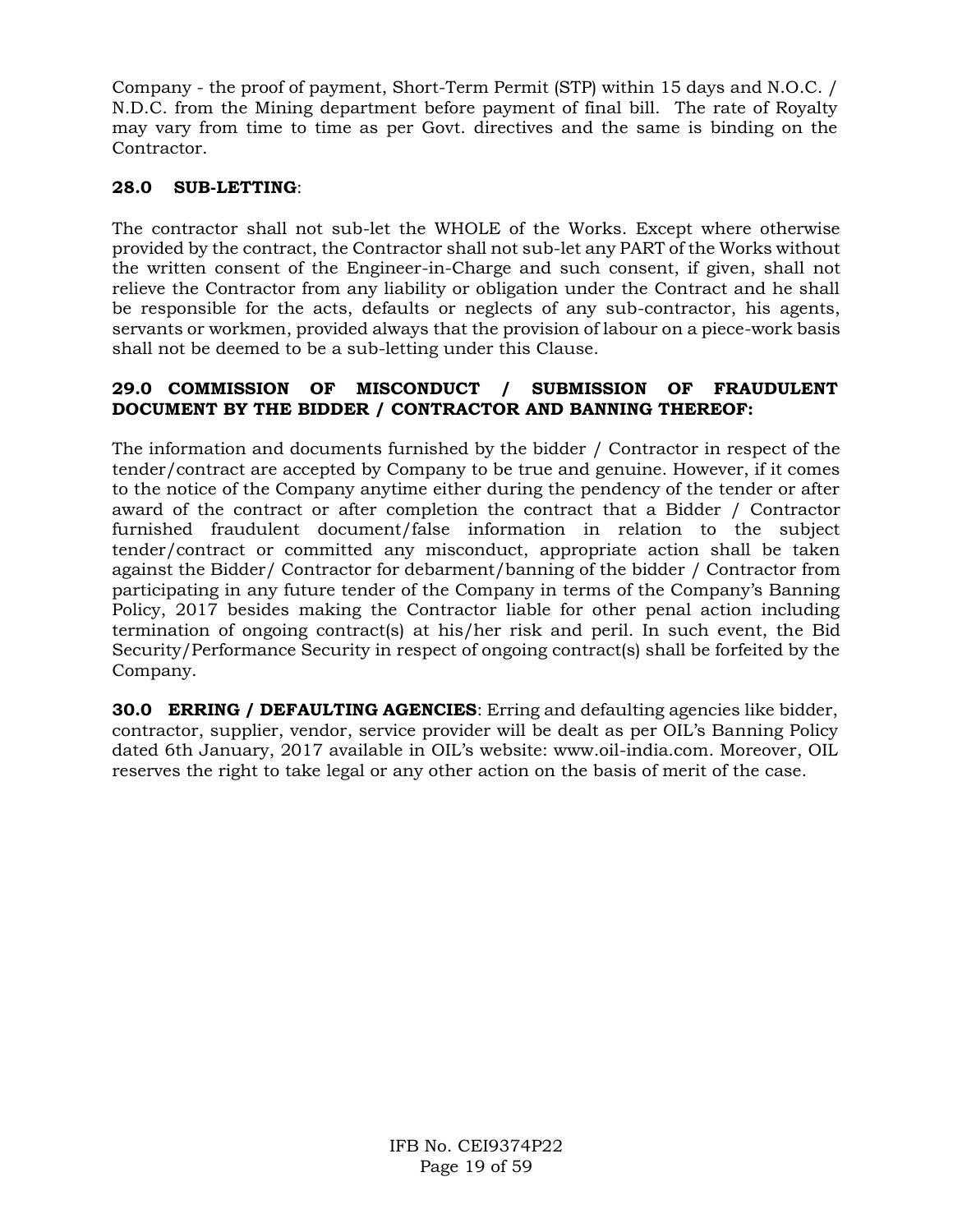IN WITNESS where of the parties hereunto set their hand and seals the day and year first above written.

| Signed in the name and on behalf of:      | Signed in the name and on behalf of:            |
|-------------------------------------------|-------------------------------------------------|
| M/s. (CONTRACTOR)                         | OIL INDIA LIMITED<br>(COMPANY)                  |
|                                           |                                                 |
| <b>Name:</b><br>(Legal Power of Attorney) | Name:<br>Designation:                           |
| In presence of:                           | In presence of:<br>Signature: _________________ |

**END OF PART – I**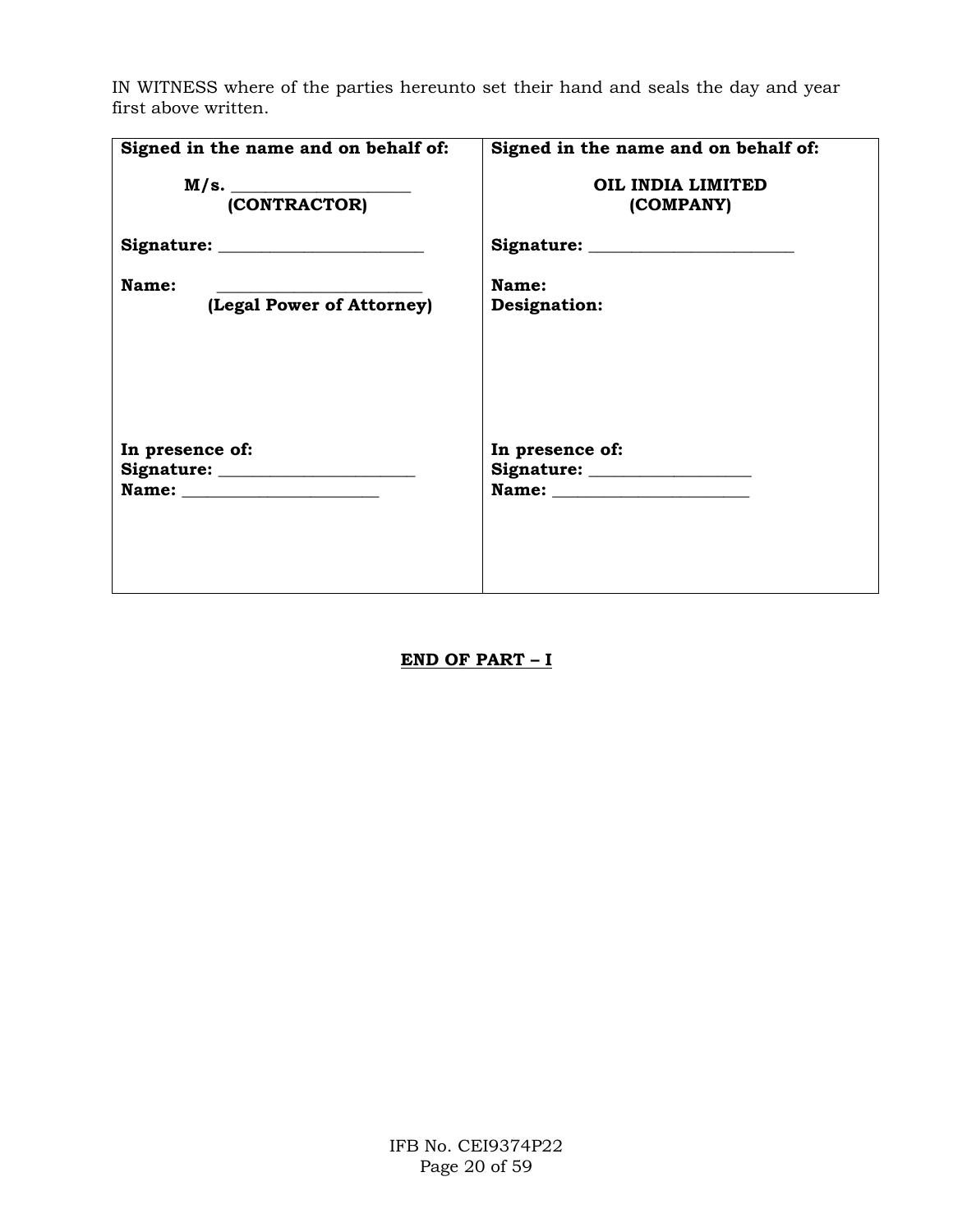## **PART-II**

### **SCHEDULE OF WORK**

**Name of work: Hiring services for dismantling, modification and construction of RCC foundations of 1000 HP Rig (Truck Mounted Carrier Rig), repair of plinth and approach road for abandonment of 5 no. of drilled wells in 4 Locations of OIL's KG basin Project in East Godavari District, Andhra Pradesh**

| S1. | Description of work                                                                                                                                                                                                                                                                                                                                                                                        | Unit            | Quantity  |
|-----|------------------------------------------------------------------------------------------------------------------------------------------------------------------------------------------------------------------------------------------------------------------------------------------------------------------------------------------------------------------------------------------------------------|-----------------|-----------|
| No. |                                                                                                                                                                                                                                                                                                                                                                                                            |                 |           |
| 10  | Clearing grass and removal of rubbish up to a<br>distance of 50 metres outside the periphery of the<br>area.                                                                                                                                                                                                                                                                                               | Square<br>Meter | 45,675.00 |
| 20  | Cutting of trees, including cutting of trunks,<br>branches and removal of stumps, roots, stacking<br>of serviceable material with all lifts and up to a<br>lead of 1000 metres and earth filling in the<br>depression / pit. Girth from 300 mm to 600 mm.                                                                                                                                                  | Each            | 40.00     |
| 30  | Earth work excavation mechanically up to a depth<br>of 3 m for foundations and depositing on bank for<br>all lifts and with an initial lead of 10 m including<br>all operational, incidental, labour charges such as<br>sheeting, planking, strutting,<br>shoring,<br>etc.<br>complete for finished item of work including<br>seigniorage excluding dewatering charges etc as<br>per SS - 20 B (APSS 308). | Cubic<br>Meter  | 2,676.43  |
| 40  | Earth work excavation manually up to a depth of<br>3 m for foundations and depositing on bank for all<br>lifts and with an initial lead of 10 m including all<br>operational, incidental, labour charges such as<br>shoring,<br>sheeting, planking, strutting,<br>etc.<br>complete for finished item of work including<br>seigniorage excluding dewatering charges etc. as<br>per SS - 20 B (APSS 308).    | Cubic<br>Meter  | 529.65    |
| 50  | Construction of embankment with approved<br>material obtained from Plinth available gravel<br>with all lifts and leads, transporting to site,<br>required<br>spreading,<br>grading to<br>slope<br>and<br>compacting to meet requirement of table 300-2.                                                                                                                                                    | Cubic<br>Meter  | 2,720.00  |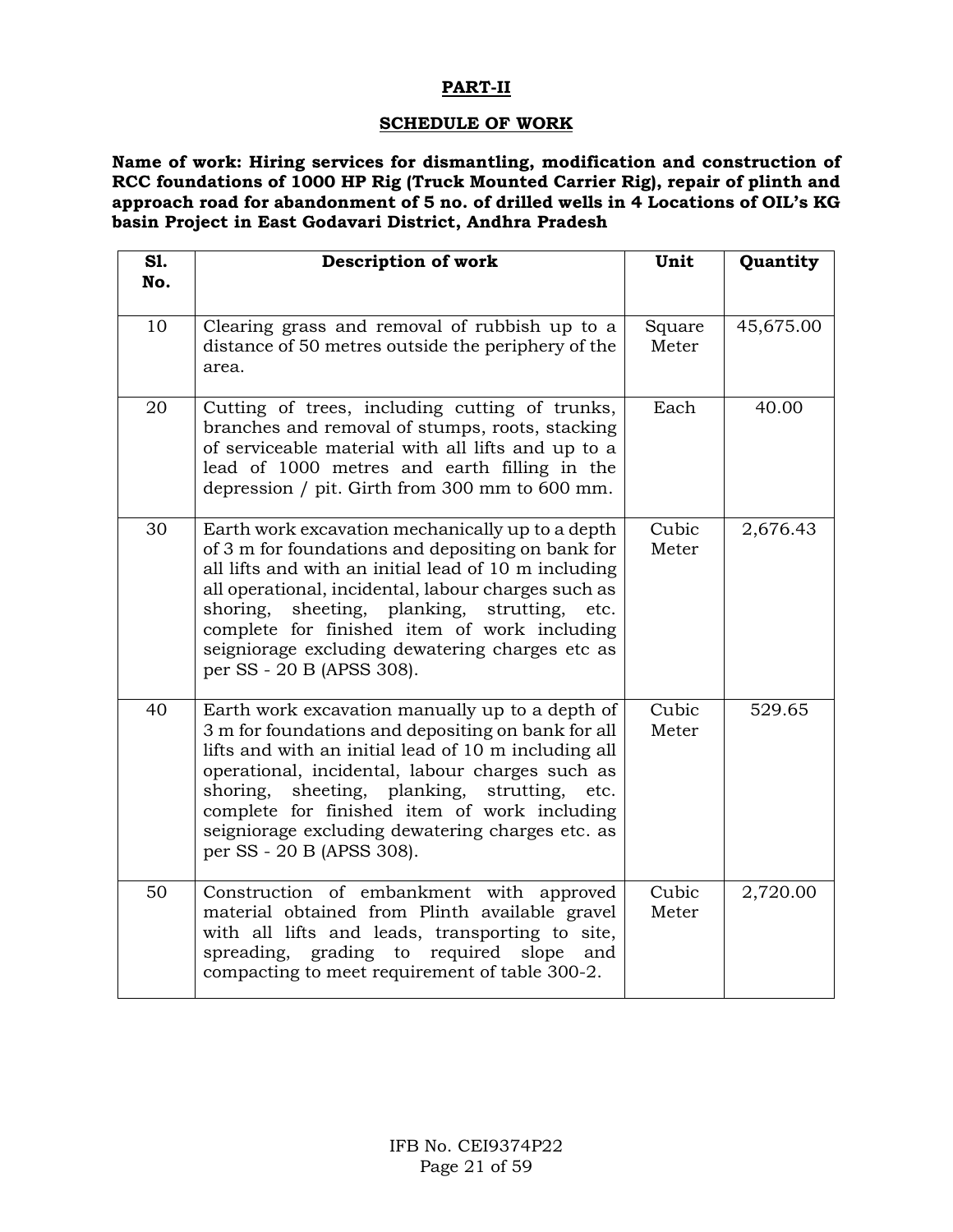| 60 | Filling with useful available excavated earth<br>(excluding rock) in trenches, sides of foundations<br>and basement with initial lead in layers not<br>exceeding 15 cm thick, consolidating each<br>deposited layer by watering and ramming<br>including cost and conveyance of water to work<br>site and all operational, incidental, labour<br>charges, hire charges of $T$ & $P$ etc., complete for<br>finished item of work. (APSS NO. 309 & 310).                                                                                                                                     | Cubic<br>Meter | 252.03 |
|----|--------------------------------------------------------------------------------------------------------------------------------------------------------------------------------------------------------------------------------------------------------------------------------------------------------------------------------------------------------------------------------------------------------------------------------------------------------------------------------------------------------------------------------------------------------------------------------------------|----------------|--------|
| 70 | Filling with sand in trenches, sides of foundations<br>and basement with initial lead in layers not<br>exceeding 15 cm thick, consolidating each<br>deposited layer by watering and ramming<br>including cost and conveyance of water to work<br>site and all operational, incidental, labour<br>charges, hire charges of $T$ & $P$ etc., complete for<br>finished item of work. (APSS NO. 309 & 310).                                                                                                                                                                                     | Cubic<br>Meter | 165.78 |
| 80 | PCC M-10 (1:3:6) mix (Cement: fine aggregate:<br>coarse aggregate) corresponding to Table 9 of IS<br>456 using 40 mm size graded machine crushed<br>hard granite metal (coarse aggregate) from<br>approved quarry including cost and conveyance of<br>all materials like cement, fine aggregate (sand)<br>coarse aggregate, water etc., to site and including<br>Seigniorage charges, sales & other taxes on all<br>materials including all operational, incidental and<br>labour charges such as machine mixing, laying<br>concrete, curing etc., but excluding centering,<br>shuttering. | Cubic<br>Meter | 270.57 |
| 90 | Plain Cement concrete (M 20) Nominal Mix using<br>20 mm metal from approved quarry including cost<br>and conveyance of all materials like cement, fine<br>aggregate (sand) coarse aggregate, water etc., to<br>site and including Seigniorage charges, sales &<br>on all materials including<br>other taxes<br>all<br>operational, incidental and labour charges such<br>as machine mixing, laying concrete, curing etc.,<br>Including centering, shuttering, using concrete<br>mixer.                                                                                                     | Cubic<br>Meter | 185.76 |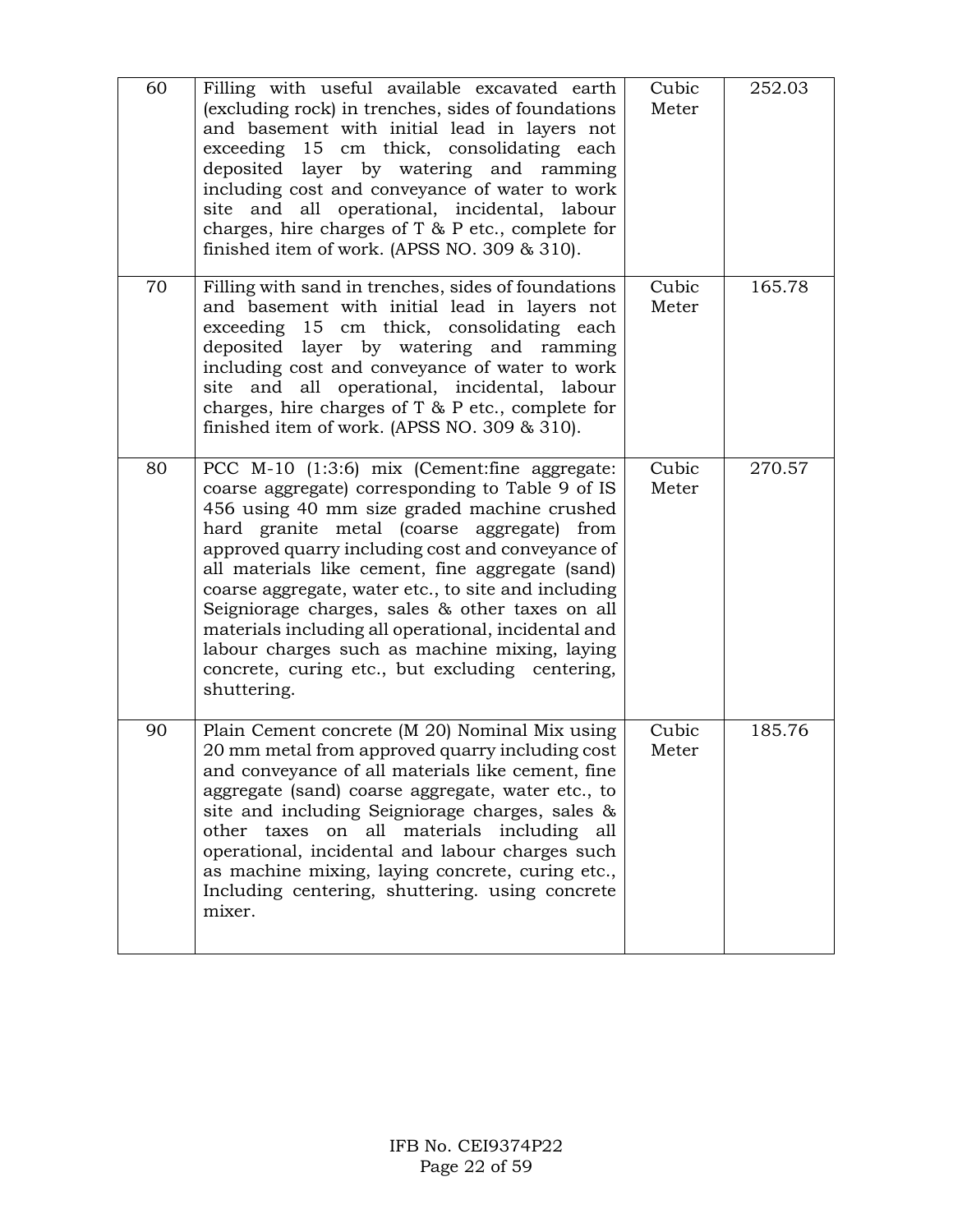| 100 | RCC M-20 Nominal mix (Cement:fine aggregate:<br>coarse aggregate) corresponding to Table 9 of IS<br>456 using 20 mm size graded machine crushed<br>hard granite metal (coarse aggregate)<br>from<br>approved quarry including cost and conveyance of<br>all materials like cement, fine aggregate (sand)<br>coarse aggregate, water etc., to site and including<br>Seigniorage charges, sales & other taxes on all<br>materials including all operational, incidental and<br>labour charges such as machine mixing, laying<br>concrete, curing etc., complete but excluding cost<br>of steel and its fabrication charges for finished<br>item of work, including centering, shuttering. | Cubic<br>Meter | 658.02    |
|-----|-----------------------------------------------------------------------------------------------------------------------------------------------------------------------------------------------------------------------------------------------------------------------------------------------------------------------------------------------------------------------------------------------------------------------------------------------------------------------------------------------------------------------------------------------------------------------------------------------------------------------------------------------------------------------------------------|----------------|-----------|
| 110 | Supplying,<br>fitting<br>TMT<br>and<br>placing<br>bar<br>reinforcement in VRCC works complete as per<br>drawings and technical specifications for Bars<br>below 36 mm dia. including overlaps and wastage,<br>where they are not welded.                                                                                                                                                                                                                                                                                                                                                                                                                                                | Kilogram       | 22,990.38 |
| 120 | Providing, laying, spreading and compacting<br>stone aggregates of size 63 to 45 mm to water<br>specification<br>bound<br>macadam<br>including<br>spreading in uniform thickness, hand packing,<br>rolling with 3 wheeled steel / vibratory roller 8-10<br>tonnes in stages to proper grade and camber,<br>applying and brooming requisite type of screening<br>/ binding Materials to fill up the interstices of<br>coarse aggregate, watering and compacting to the<br>required density.                                                                                                                                                                                              | Cubic<br>Meter | 462.15    |
| 130 | Providing, laying, spreading and compacting<br>stone aggregates of size 53 mm to 22.4 mm to<br>water bound macadam specification including<br>spreading in uniform thickness, hand packing,<br>rolling with 3 wheeled steel / vibratory roller 8-10<br>tonnes in stages to proper grade and camber,<br>applying and brooming requisite type of screening<br>/ binding Materials to fill up the interstices of<br>coarse aggregate, watering and compacting to the<br>required density. Grade-III Specification                                                                                                                                                                          | Cubic<br>Meter | 240.00    |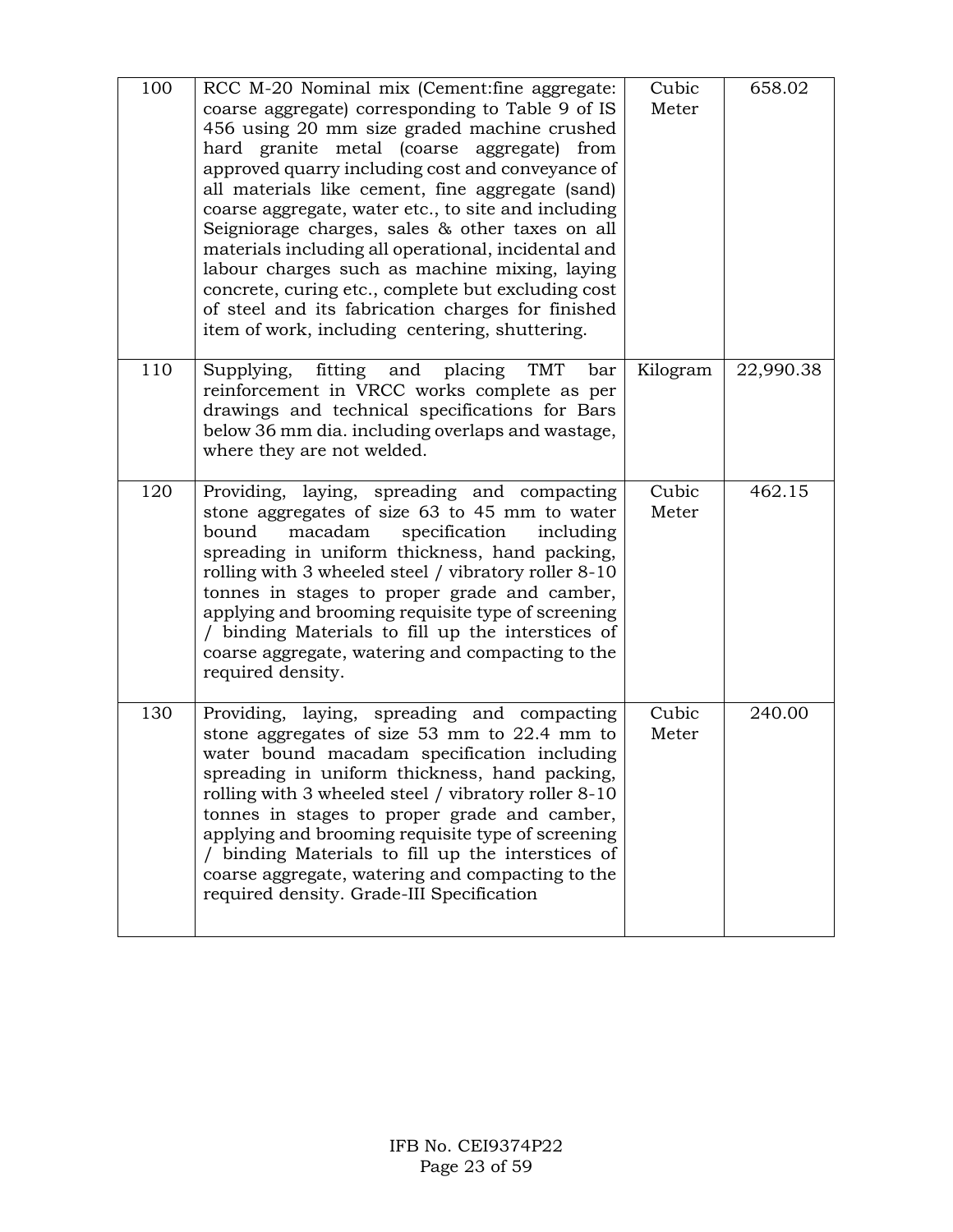| 140 | Providing, laying, spreading and compacting<br>graded stone aggregate (45 mm to $22.4$ mm $\omega$ 30<br>per cent, 22.4 mm to 2.36 mm $@$ 40 per cent, 2.36<br>mm to 75 micron $\omega$ 30 per cent) to wet mix<br>macadam specification including premixing the<br>Material with water at OMC in mechanical mix<br>plant carriage of mixed Material by tipper to site,<br>laying in uniform layers with paver in sub-base /<br>base course on well prepared surface and<br>compacting with vibratory roller to achieve the<br>desired density. | Cubic<br>Meter  | 269.97   |
|-----|-------------------------------------------------------------------------------------------------------------------------------------------------------------------------------------------------------------------------------------------------------------------------------------------------------------------------------------------------------------------------------------------------------------------------------------------------------------------------------------------------------------------------------------------------|-----------------|----------|
| 150 | Dismantling of existing structures comprising of<br>cement concrete including T&P and scaffolding<br>necessary, sorting the dismantled<br>wherever<br>material, disposal of unserviceable material and<br>stacking the serviceable material with all lifts and<br>lead of 1000 metres.                                                                                                                                                                                                                                                          | Cubic<br>Meter  | 173.82   |
| 160 | Dismantling of existing structures comprising of<br>Reinforced cement concrete including T&P and<br>scaffolding wherever necessary, sorting the<br>dismantled material, disposal of unserviceable<br>material and stacking the serviceable material<br>with all lifts and lead of 1000 metres.                                                                                                                                                                                                                                                  | Cubic<br>Meter  | 84.56    |
| 170 | Dismantling of existing structures comprising of<br>Brick work in cement mortar including T&P and<br>scaffolding wherever<br>necessary, sorting the<br>dismantled material, disposal of unserviceable<br>material and stacking the serviceable material<br>with all lifts and lead of 1000 metres.                                                                                                                                                                                                                                              | Cubic<br>Meter  | 299.57   |
| 180 | Masonry work in CM (1:6) prop with Fly ash<br>Cement solid blocks of size $290 \times 225 \times 140$ mm<br>for manufacturing of fly ash solid blocks using fly<br>ash of 80 kgs, cement of 15 kgs. Gypsum of 5 kgs.<br>and stone dust including cost and conveyance of<br>all materials, labour charges, seigniorage charges,<br>scaffolding and curing etc., complete with a<br>compressive strength not less than 50 kg/sq. m.<br>for wall & drains.                                                                                         | Cubic<br>Meter  | 233.23   |
| 190 | Plastering with CM $(1:4)$ , 12 mm thick including<br>cost and conveyance of all materials, labour<br>charges, seigniorage charges, scaffolding and<br>curing etc., complete in all respects.                                                                                                                                                                                                                                                                                                                                                   | Square<br>Meter | 2,029.42 |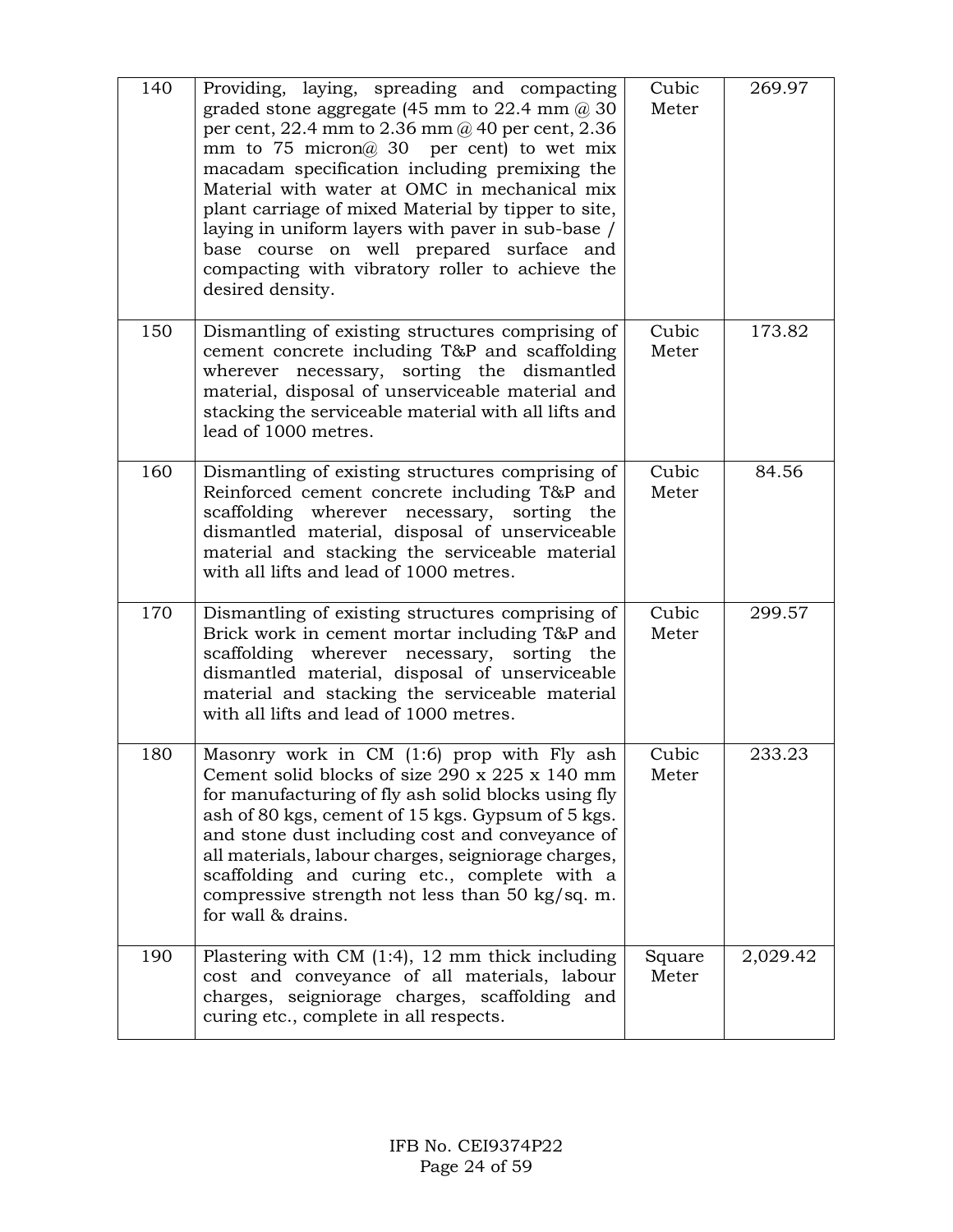| 200 | Epoxy bonding of new concrete to old concrete<br>including supply of material, manpower and<br>transportation of all complete to finished item of<br>work.                                                                                                                                                                                                                                                                                                    | Square<br>Meter | 196.50    |
|-----|---------------------------------------------------------------------------------------------------------------------------------------------------------------------------------------------------------------------------------------------------------------------------------------------------------------------------------------------------------------------------------------------------------------------------------------------------------------|-----------------|-----------|
| 210 | Dismantling of existing structures comprising of<br>steel work, including T & P and scaffolding<br>necessary, sorting the dismantled<br>wherever<br>material, disposal of unserviceable material and<br>stacking the serviceable material with all lifts and<br>lead of 1000 metres.                                                                                                                                                                          | Tonne           | 19.56     |
| 220 | Cleaning Water Closet, Urinals and Wash basin<br>with Acid and Vim Powder complete in all respects<br>as per the instructions of Engineer in charge.                                                                                                                                                                                                                                                                                                          | Each            | 5.00      |
| 230 | Transportation of Rainwater with 8 KL tanker<br>from effluent pits and dispose of the same within<br>10 km lead including hire charges of water tanker,<br>loading & unloading of water. Complete in all<br>respects as per the instructions of Engineer in<br>charge.                                                                                                                                                                                        | Per Trip        | 225.00    |
| 240 | Engaging of Smooth wheeled roller 8 T capacity<br>on hourly basis including hire charges, fuel and<br>operator charges complete in all respects.                                                                                                                                                                                                                                                                                                              | Hour            | 180.00    |
| 250 | Laying sand bags in stipulated places including<br>cost of empty cement bag, sand, thread, stitching<br>charges with 13.615% overhead and contractors<br>profit.                                                                                                                                                                                                                                                                                              | Each            | 640.00    |
| 260 | Providing and placing in position finished size &<br>shape Laminated high density polyethylene HDPE<br>of mass 300 GSM, woven fabric, Geo-membrane<br>including loading, transportation, unloading and<br>laying and fusion welding joints with heat welding<br>machine confirming to detailed specification given<br>in PART-III Special Conditions of Contract.                                                                                             | Square<br>Meter | 16,200.00 |
| 270 | Roofing with Second hand corrugated G.I sheets<br>0.30 mm thick fixed with G.I 'J' bolts & nuts 8<br>mm dia. with bitumen & G.I limpet washers filled<br>with white lead & including a coat of approved<br>steel primer and two coats of approved paint on<br>over lapping of sheets complete (up to a pitch of<br>600) and seigniorage charges, etc., complete,<br>excluding the cost of purlins, rafters, trusses &<br>cost of conveyance of all materials. | Square<br>Meter | 475.00    |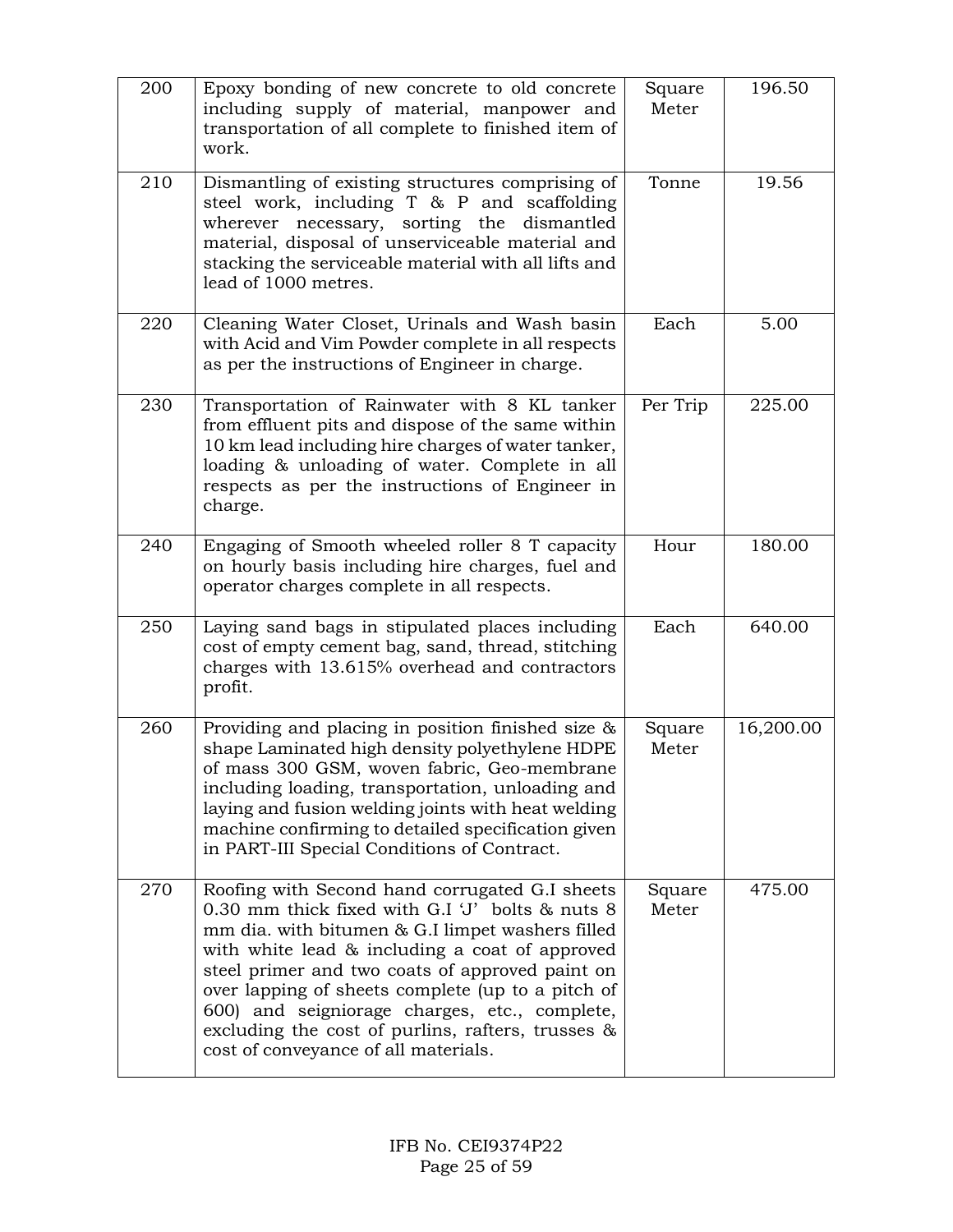| 280 | Transportation of Structural steel & G.I Sheets<br>including Hire charges of truck, loading &<br>unloading of material and conveyance complete in<br>all respects from Loc-16 Yedurlanka to Loc-11<br>Dangeru.                       | Tonne           | 1.70     |
|-----|--------------------------------------------------------------------------------------------------------------------------------------------------------------------------------------------------------------------------------------|-----------------|----------|
| 290 | of Structural<br>Transportation<br>steel<br>Well<br>barricading material including Hire charges of<br>truck, loading & unloading of material and<br>conveyance complete in all respects from well<br>locations to OIL Yard Kakinada. | Metric<br>Tonne | 16.56    |
| 300 | Labour charges for Fabrication of Second-hand<br>steel<br>for<br>works<br>structural<br>like<br>Trusses,<br>stanchions, Columns, heavy beams including<br>cost of welding rods, power charges excluding<br>fixing charges.           | Kilogram        | 800.00   |
| 310 | Labour charges for fixing heavy iron grills,<br>Trusses, Stanchions, Heavy Beams and Girders<br>erecting in position and fixing by using chain<br>pulley blocks, Derek pole arrangements and<br>cranes etc., complete in position.   | Kilogram        | 1,500.00 |
| 320 | Engaging 2 to 5 Hp Capacity Diesel Engine pump<br>for pumping of water wherever necessary required<br>including hire charges, fuel and operational<br>charges of pump etc. complete all as directed by<br>Engineer in charge.        | Hour            | 188.00   |
| 330 | Supplying and Fixing European Water Closet of<br>1 <sup>st</sup> quality conforming to IS:2556-Part-2-1973 of<br>white glazed with 'P' or 'S' trap.                                                                                  | Each            | 4.00     |
| 340 | Supplying and Fixing best Indian make plastic<br>seat and lid for European water closets with<br>rubber or plastic Buffers as per IS 2548-1996.                                                                                      | Each            | 4.00     |
| 350 | Supplying & Fixing Orissa Pan white glazed W.C<br>1st quality ISI marked conforming to IS:2556-<br>Part-3-1981 with "P" or "S" trap: 580 mm x 440<br>mm.                                                                             | Each            | 4.00     |
| 360 | Supplying & fixing white glazed flatback Bowl<br>urinals of size $440$ mm x $265$ mm x $315$ mm with<br>internal flushing rim fixed with screws complete<br>Indian make conforming to IS:2556-1995.                                  | Each            | 4.00     |
| 370 | Supply $\&$ fixing of 12.7 mm N.P bib tap (Short<br>body) Indian make heavy duty                                                                                                                                                     | Each            | 16.00    |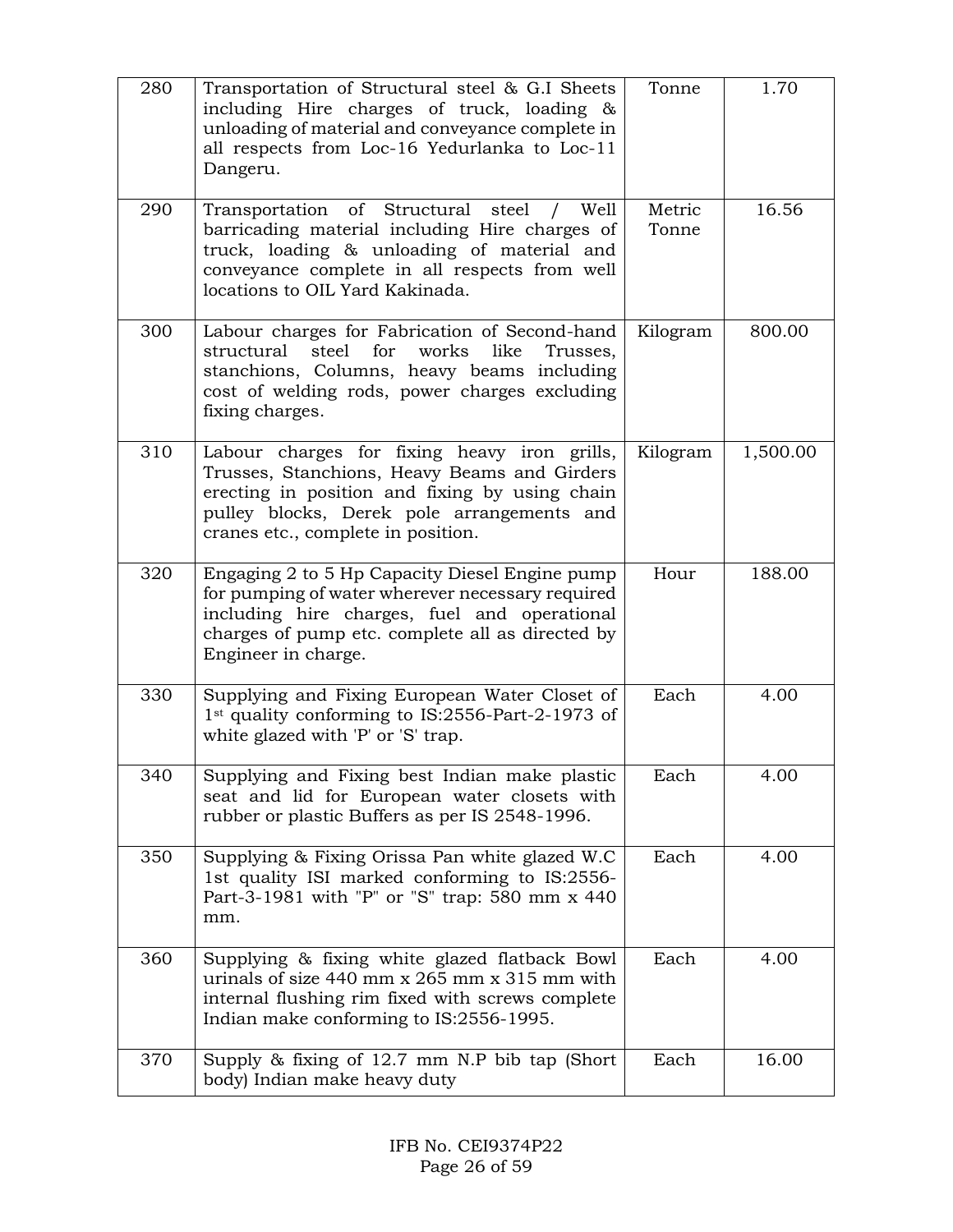| 380 | Supply & fixing of angle stop cock 12.7 mm dia.<br>first quality Indian Make heavy duty.                                                                                                                                                                                                                                                                                | Each            | 16.00    |
|-----|-------------------------------------------------------------------------------------------------------------------------------------------------------------------------------------------------------------------------------------------------------------------------------------------------------------------------------------------------------------------------|-----------------|----------|
| 390 | Supply & fixing of 12.7 mm brass stop cock Indian<br>make heavy duty.                                                                                                                                                                                                                                                                                                   | Each            | 16.00    |
| 400 | 3" (76.2 mm) Nahany Trap with Jali-UPVC / SWR<br>Pipe fittings.                                                                                                                                                                                                                                                                                                         | Each            | 20.00    |
| 410 | 4" (101.6 mm) multi floor trap with Jali-UPVC /<br>SWR Pipe fittings.                                                                                                                                                                                                                                                                                                   | Each            | 16.00    |
| 420 | Supply & fixing 31.75 mm dia. PVC flexible<br>wastepipe of 914.4 mm length of Ist quality.                                                                                                                                                                                                                                                                              | Each            | 8.00     |
| 430 | 110 mm dia. 3M Single Socket PVC / SWR pipe -<br>$6$ Kg / sq. cm.                                                                                                                                                                                                                                                                                                       | Meter           | 28.00    |
| 440 | Supply and Fixing of Premium make CPVC Pipes<br>and Fittings to meet the requirement of ASTM-D<br>2846 and are produced in CTS (Copper Tube Sizes<br>1/2" ton 2" Ashirvad Flow guard SDR 11 and SDR<br>13.5 pipes are made from identical CPVC<br>compounds having the same physical Properties<br>for Hot and Cold Water (IS15778:2007). 15.90mm<br>OD pipe - SDR 13.5 | Meter           | 60.00    |
| 450 | Supply and Fixing of Premium make CPVC Pipes<br>and Fittings to meet the requirement of ASTM-D<br>2846 and are produced in CTS (Copper Tube Sizes<br>1/2" ton 2" Ashirvad Flow guard SDR 11 and SDR<br>13.5 pipes are made from identical CPVC<br>compounds having the same physical Properties<br>for Hot and Cold Water (IS15778:2007). 28.60<br>mm OD Pipe-SDR 13.5  | Meter           | 80.00    |
| 460 | Supply and Fixing of Premium make CPVC Pipes<br>and Fittings to meet the requirement of ASTM-D<br>2846 and are produced in CTS (Copper Tube Sizes<br>1/2" ton 2" Ashirvad Flow guard SDR 11 and SDR<br>13.5 pipes are made from identical CPVC<br>compounds having the same physical Properties<br>for Hot and Cold Water (IS15778:2007). 54 mm<br>OD Pipe-SDR 13.5     | Meter           | 40.00    |
| 470 | Scarifying Existing Granular Surface to a Depth<br>of 50 mm by Manual Means.                                                                                                                                                                                                                                                                                            | Square<br>Meter | 3,010.00 |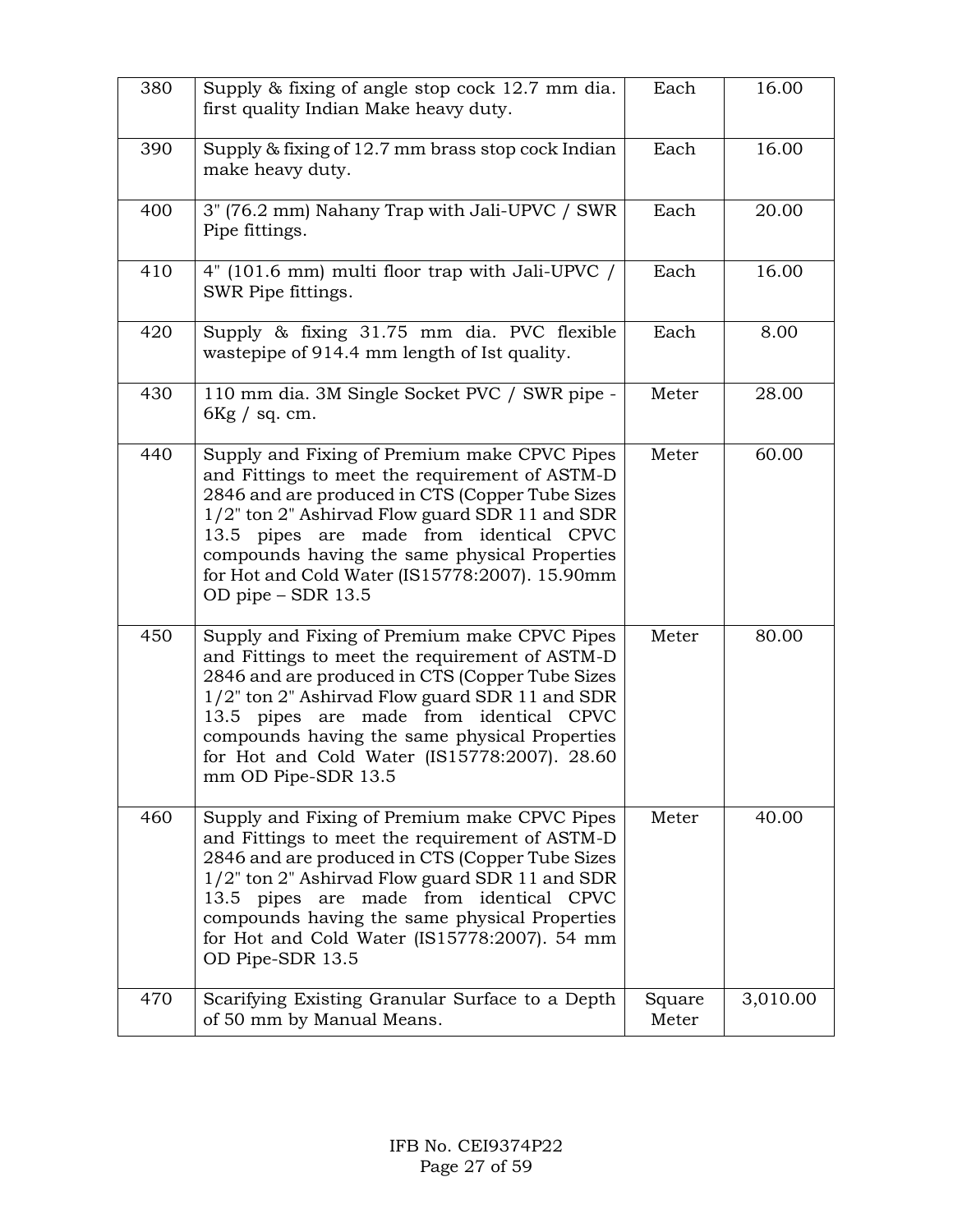| 480 | Providing and applying tack coat with bitumen<br>emulsion using emulsion pressure distributor at<br>the rate of 0.20 kg per sq. m. on the prepared<br>bituminous / granular surface cleaned with<br>mechanical broom.                                                                                                                                                                                                                                            | Square<br>Meter | 6,050.00  |
|-----|------------------------------------------------------------------------------------------------------------------------------------------------------------------------------------------------------------------------------------------------------------------------------------------------------------------------------------------------------------------------------------------------------------------------------------------------------------------|-----------------|-----------|
| 490 | Providing, laying and rolling of open - graded<br>premix surfacing of 20 mm thickness composed<br>of 13.2 mm to 5.6 mm aggregates either using<br>penetration grade bitumen or cut-back or<br>emulsion to required line, grade and level to serve<br>as wearing course on a previously prepared base,<br>including mixing in a suitable plant, laying and<br>rolling with a smooth wheeled roller 8-10 tonne<br>capacity, finished to required level and grades. | Square<br>Meter | 6,050.00  |
| 500 | Providing and laying seal coat sealing the voids in<br>a bituminous surface laid to the specified levels,<br>grade and cross fall with HMP of appropriate<br>capacity not less than 75 tonnes / hours using<br>crushed stone chipping 6.7 mm size<br>and<br>penetration bitumen of suitable grade.                                                                                                                                                               | Square<br>Meter | 6,050.00  |
| 510 | Filling with Stone crusher dust with initial lead in<br>layers not exceeding 15 cm thick, consolidating<br>each deposited layer by watering and ramming<br>including cost and conveyance of water to work<br>site and all operational, incidental, labour<br>charges, hire charges of $T$ & $P$ etc., complete for<br>finished item of work. (APSS NO. 309 & 310).                                                                                               | Cubic<br>Meter  | 82.00     |
| 520 | Supplying and fixing galvanised steel barbed wire<br>(IS: $278-1962$ Type I) weighing 9.38 Kg per 100<br>metres (min.), Straining and fixing to any type of<br>standard,<br>rails, straining bolts,<br>including<br>securing with and provision of galvanised mild<br>steel wire, stapples or steel pins, etc., as directed<br>(Posts and struts of wood, concrete, steel, etc.)<br>and straining bolts shall be paid for separately.                            | Meter           | 10,847.20 |
| 530 | Supply of Sal wood Planks of linch thick of<br>required<br>dimension<br>including<br>cost<br>and<br>conveyance to the well location.                                                                                                                                                                                                                                                                                                                             | Cubic<br>Meter  | 0.78      |
| 540 | Supply of Hydraulic Truck Crane 16T capacity for<br>Lifting, loading and unloading of structural steel<br>and other heavy loads, including hire charges,<br>fuel and operational charges of crane etc.<br>complete all as directed by Engineer in charge.                                                                                                                                                                                                        | Hour            | 24.00     |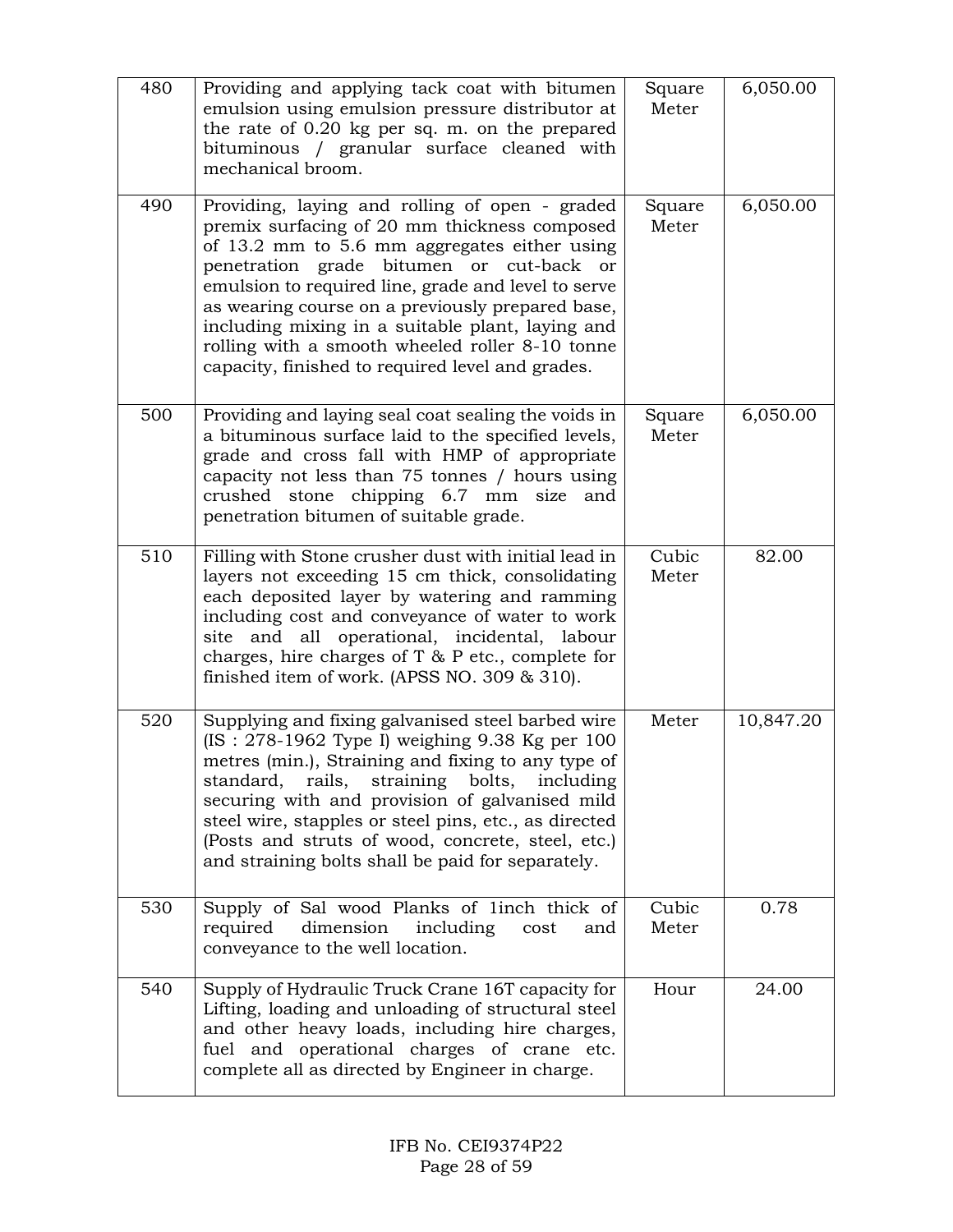| 550 | Excavation in marshy soil with hydraulic           | Cubic | 480.00 |  |
|-----|----------------------------------------------------|-------|--------|--|
|     | excavator 0.9 cum bucket capacity including        | Meter |        |  |
|     | cutting and loading in tippers and disposal in all |       |        |  |
|     | lifts and lead, trimming of bottom and side slope  |       |        |  |
|     | in accordance with requirement of lines, grades    |       |        |  |
|     | and cross section.                                 |       |        |  |
|     |                                                    |       |        |  |

## **Notes**:

**(i)** Bidders are requested to quote for all the items mentioned above. Bids will be evaluated considering the entire requirement as above. The Rates / amounts should be quoted by the Bidders inclusive of all applicable taxes and duties, however, GST payable to be shown separately.

**(ii)** Bidders are also requested to refer the Taxes and Duties clause during GST regime attached vide **ANNEXURE-D** for compliance.

**(iii)** Arithmetical errors will be rectified on the following basis. If there is a discrepancy between the unit price and the total price (that is obtained by multiplying the unit price and quantity) the unit price shall prevail and the total price shall be corrected accordingly. If there is a discrepancy between words, and figures, the amount in words will prevail. If any Bidder does not accept the correction of the errors, their Bid will be rejected.

**(iv)** The quantities assumed above are only for evaluation purpose however, payment will be made on actual work done during the currency of the contract.

**(v)** Price Bids shall be evaluated on overall lowest cost to OIL (L-1 offer) basis i.e., considering total quoted price for all services including GST (CGST & SGST/UTGST or IGST). In the event of mismatch between quoted GST rate and GST amount, the percentage rate quoted will be treated as correct and amount will be adjusted accordingly. Likewise, any calculations errors in arriving at the total contract cost including GST for bid comparison will be rectified considering the quoted Unit Rates as correct.

**(vi)** Company reserves the right to increase / decrease the quantities of any item or delete any particular item(s) from the scope of work at the time of award of contract. If any bidder does not accept such deletion / modification to scope of work their bid will be rejected and the bidder will be debarred from future tendering.

**(vii)** Price Bid without giving any of the details of the taxes (Including rates and amounts) will be considered as inclusive of all taxes including GST. When a bidder mentions taxes as extra without specifying the rates & amount, the offer will be loaded with maximum value towards taxes received against the tender for comparison purposes. If the bidder emerges as lowest bidder after such loading, in the event of contract on that bidder, taxes mentioned by OIL in the Contract will be binding on the bidder.

## **END OF PART – II**

IFB No. CEI9374P22 Page 29 of 59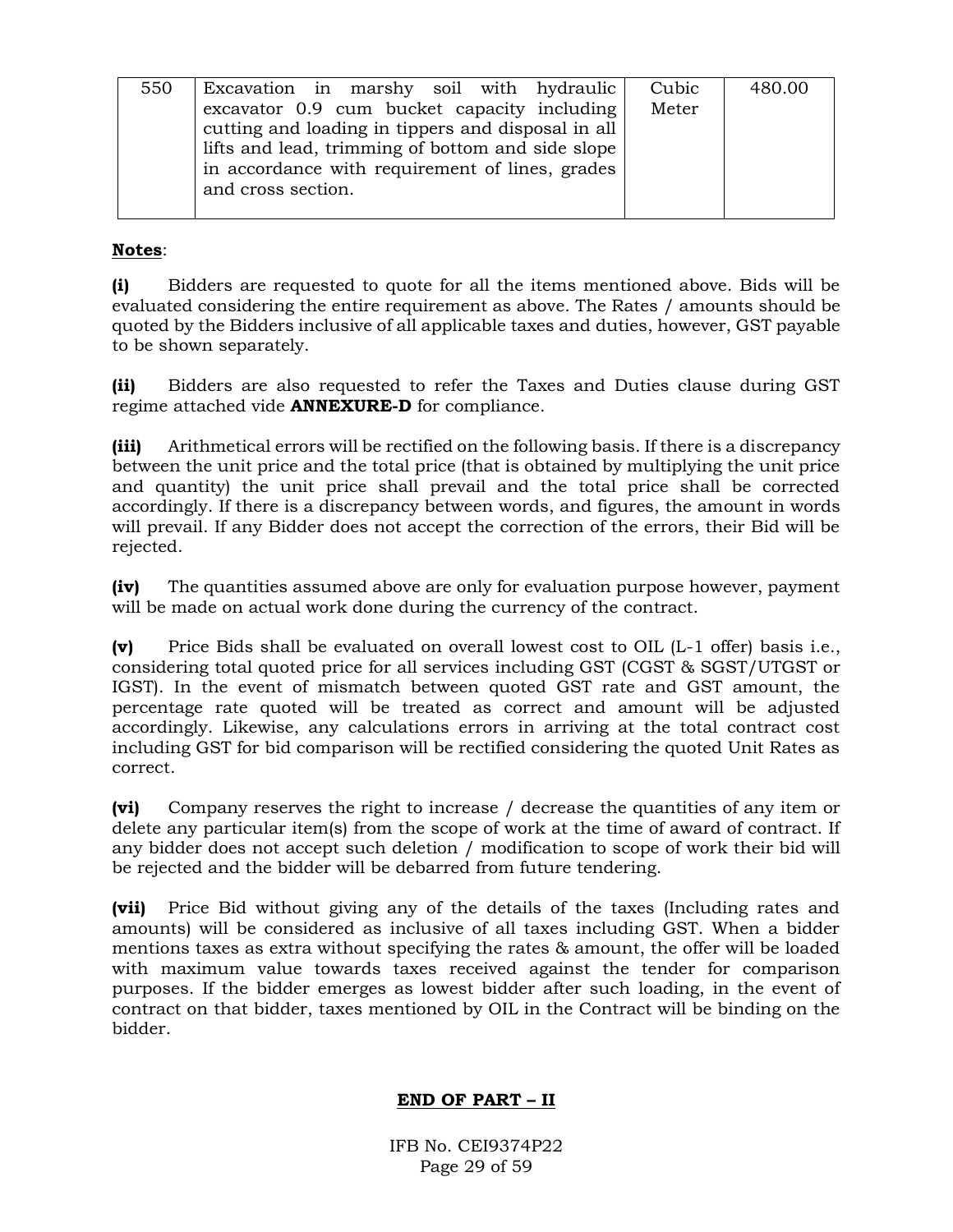### **PART-III**

### **SCOPE, SPECIFICATION AND SPECIAL CONDITIONS OF CONTRACT**

**Description of job: Hiring services for dismantling, modification and construction of RCC foundations of 1000 HP Rig (Truck Mounted Carrier Rig), repair of plinth and approach road for abandonment of 5 no. of drilled wells in 4 Locations of OIL's KG basin Project in East Godavari District, Andhra Pradesh.**

### **1.0 SCOPE OF WORK**:

Brief specifications are given here under for general guidance purpose of the tenderers. The job scope includes dismantling of existing CC / RCC foundations construction of RCC foundations of 1000 HP Rig (Truck Mounted Carrier Rig) and repair of existing plinth and approach road as per detailed drawings and layout drawings and all other activities as spelt out in the detailed drawings and specifications. The rates are deemed to have been quoted after taking into consideration all aspects as per site requirements and specifications in the NIT / Contract. Rates are inclusive of all materials and labour and other taxes, levies and royalties except GST as applicable. Water and Power shall have to be arranged by the contractor for execution of the tendered work. The contractor shall be responsible to complete the entire work in all respects and also any other works necessary to complete the job though especially not covered in the scope of work.

In general, the scope of work covers the following but not limited to:

1.1 Cleaning jungles, bushes and cutting trees as required & shown.

1.2 Dismantling and modifications of existing Brick work / CC / RCC work / Foundations.

1.3 Construction of CC / RCC foundations of 1000 HP Rig (Truck Mounted Carrier Rig) and those of Equipment included in the Rig Package as per approved layout & drawings.

1.4 Patch repair of existing Bituminous / Concrete Road as required & shown by OIL representative.

1.5 Widening of existing road at the sharp turnings as required & shown by OIL representative.

1.6 Ancillary Work comprising mainly, repairing of existing Toilets, repairs existing Cement & Chemical sheds, Fire Water tank, Shed for Fire Brigade Beams over HDPE lining, drains around mud tanks etc.

- 1.7 Dewatering from existing drill site pits by using pumps / tankers as required.
- 1.8 Excavation, loading & disposal of marshy soil from the drilling site pits.
- 1.9 Miscellaneous & other Rig up jobs after Rig is placed.

Generally, following nature of work covers the following but not limited to:

A. MORTH / APSSR / BIS specifications as referred in the BOQ (PART-II of the tender) will be followed for all works

B. Excavation, laying and compaction of earth / sand / gravel / moorum / granular materials from the specified unused area of the respective plinths as shown by OIL representative for raising level within the plinth as required.

C. Earth Work in Excavation / filling / backfilling.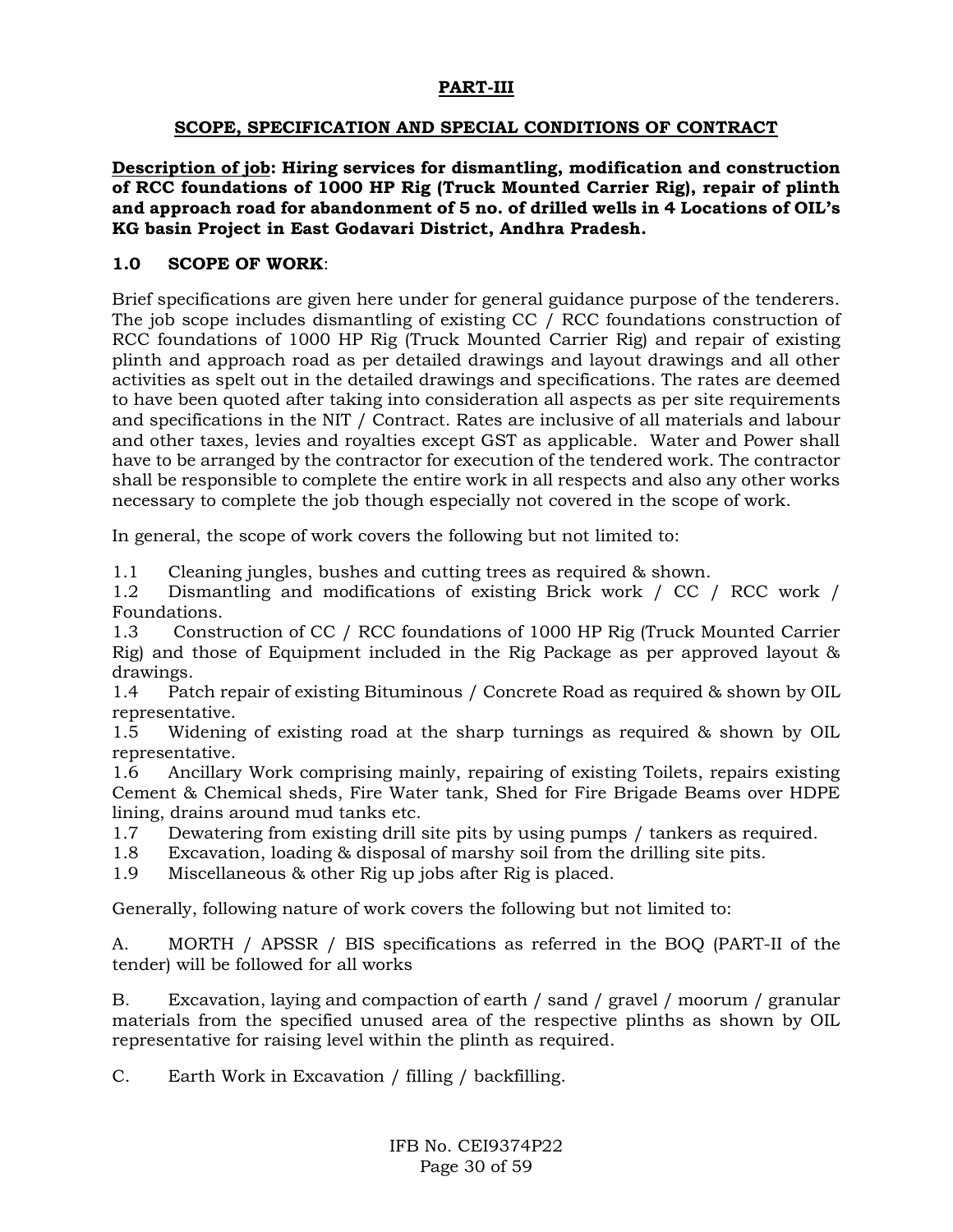D. Providing and laying P.C.C. in foundation bed as per instruction.

E. Providing and laying R.C.C. at specified proportion.

F. Providing, cutting, bending and placing of steel TMT reinforcement bars for RCC works as per instruction during the course of execution.

G. Providing and fixing formworks for concrete**. (Cost of form works are included in the CC / RCC items)** 

H. Providing & laying of HDPE lining in Effluent pits.

I. Providing and laying RCC / Hume pipes for drainage / culverts.

J. Brick / Stone Masonry in sub-structure / superstructure up to about 2 m height.

K. Supplying services of tractor trolley with levelling blades and other attachments for grading works.

L. Providing equivalent man-days for miscellaneous jobs not measurable in specific items.

The above items are indicative for the purpose of assessing bidding rates. The actual jobs scope may be extended to any civil engineering related works including petty jobs as and when required.

## **2.0 SITE CLEARANCE**:

Felling of trees, uprooting tree stumps as and when required, jungle cutting, grading, dressing and levelling up to the required depth, before starting of the job and removal of all debris from the site after completion of work.

## **3.0 EXCAVATION OF FOUNDATION**:

(i) Earth work in excavation for foundation trenches of walls, column footing, plinth beam etc. including refilling the trenches after the completion of C.C. / R.C.C. / brick foundation work including bailing out of water if necessary. Trenches to be excavated to the exact length, width and depth as shown in the drawing or as may be directed by the Engineer-in-charge.

(ii) When the foundations are completed to a desired height above ground level and approved by the Engineer-in-charge the excavated space round the foundations shall be cleared of rubbish or debris and refilled to the ground level with available excavated earth, watered and well rammed in layers not more than 150 mm thick.

## **4.0 CONCRETE (P.C.C.) / REINFORCEMENT CEMENT CONCRETE**:

(a) Cement concrete work to be done with 20mm graded down aggregate. All PCC work should be done in proportion of 1:3:6.

(b) All reinforcement cement concrete work to be done as directed by Engineer Incharge with 20 mm graded down aggregate. The mixing shall be done thoroughly to receive uniform mass, colour and consistency. Mixing shall be done by using appropriate capacity mixture machine as specified. The concrete shall be thoroughly compacted around the reinforcement by punning, prodding and using vibrator (if advise)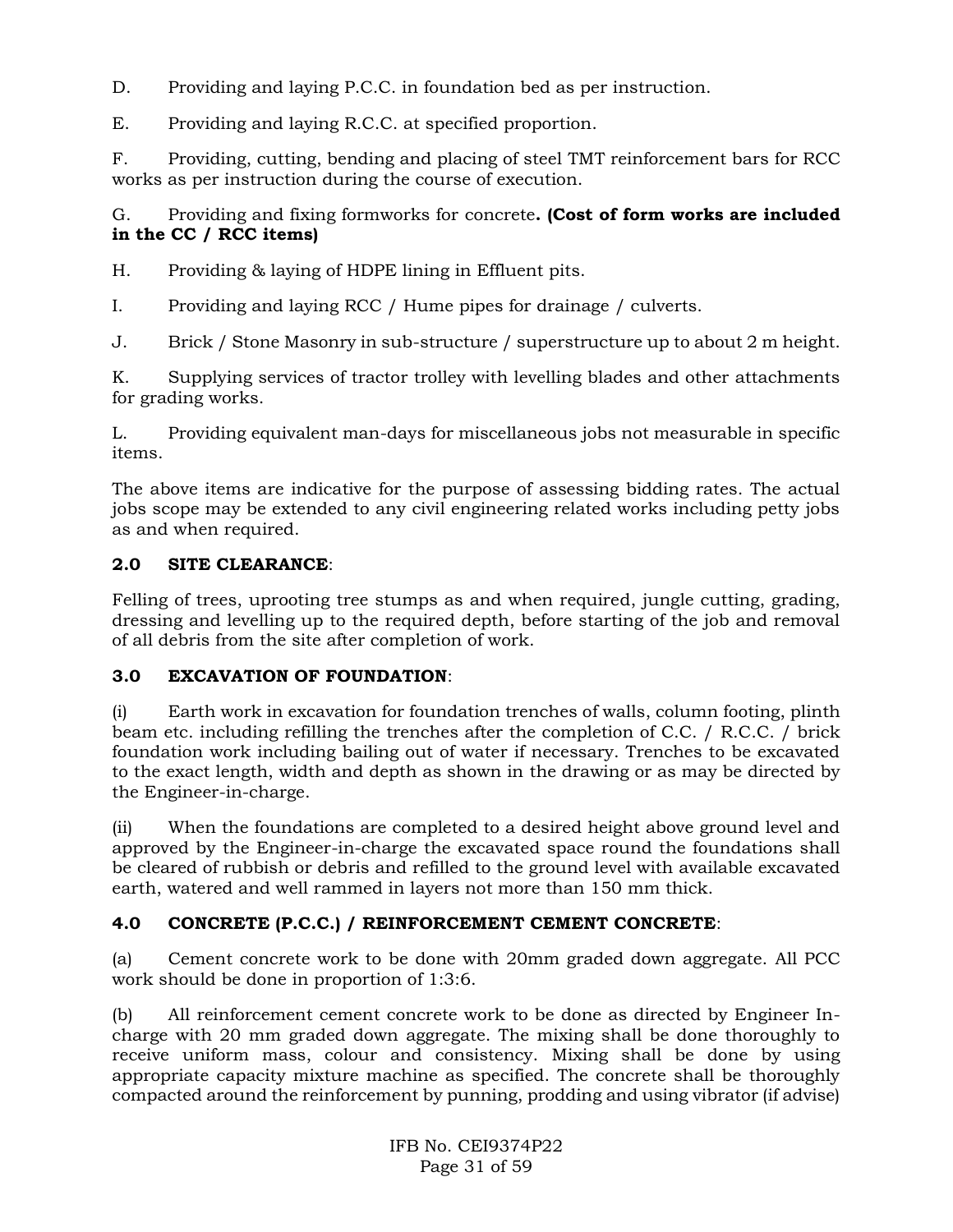during the operation of placing. Unless and until directed by engineer-in charge all RCC work should be done in proportion of 1:1.5:3 but in dwarf wall RCC work should be done in proportion of 1:2:4.

(c) Fine Aggregate: Sand shall conform to relevant portion of IS 515. It shall pass through an IS sieve 4.75 test sieve, leaving a residue not more than 5%. It shall be from natural source or crushed stone screening, if allowed. The sum of percentage of all deleterious materials such as dust, clay, shale, salt, loam etc. shall not exceed 5% by weight. Fine aggregate for concrete shall be graded within limits as specified in IS 383.

(d) Coarse Aggregate: It shall consist of broken stone 95% of which shall e retained on 5.75 mm IS sieve. It shall conform to IS-383 and IS-515.It should be chemically inert when mixed with cement and should be fairly cubical in shape.

## **5.0 REINFORCEMENT**:

(a) Steel reinforcement shall be Thermo-Mechanically treated bars (at the discretion of the Engineer-in-charge). All reinforcement to be supplied by the contractor after approval of the samples and relevant test report to be submitted by the contractor from the competent authority at his own cost. The reinforcement shall be placed in position and bent as per the drawings or instruction. Bars shall be fixed with 22G binding wire. the overlap jointing shall be staggered. Pre-cast block covers (1:2) cement mortar 50mm square and of necessary thickness shall be used to keep the reinforcement bars in proper position. For the CC block no extra payment will be made. Wire for binding shall not be measured separately.

(b) The TMT bars used should conform to IS-1786-1985 of Fe-500 Grade and IS-1139-1966 or hard drawn steel wire fabric conforming to IS 1566-1967.

(c) All reinforcement shall be free from cracks, surface flows, jagged, imperfect edges, loose mill scales, rust or any other coating which may destroy or reduce bond.

## **6.0 PLASTERING & MORTAR:**

(i) 12 mm thick & 15 mm thick cement plaster (1:4) on all surfaces. Surface to be plastered shall be scrubbed clean with wire brush to remove efflorescence etc. and shall be kept wet for minimum 6 hrs. before application of plaster. After completion of the work curing shall be done for a minimum of 7 days.

(ii) Cement mortar for brick work shall be (1:4) proportion.

## **7.0 FORM WORK**

25 mm thick timber shuttering shall conform to the slope lines and dimension of concrete and RCC structure as shown in the relevant drawings. It should be of proper shape and not previously used. The form work shall be sufficiently tightened to prevent loss of slurry. A sheet of polythene to be use as applicable to prevent the same at the contractors cost for the job.

## **8.0 CURING:**

Concrete & plaster surface shall be carefully protected during first stage of hardening from harmful effects or excessive heat, drying winds, rain or running water and shock. It shall be covered with a layer of sacking, sand, canvas, hessian or similar absorbent

> IFB No. CEI9374P22 Page 32 of 59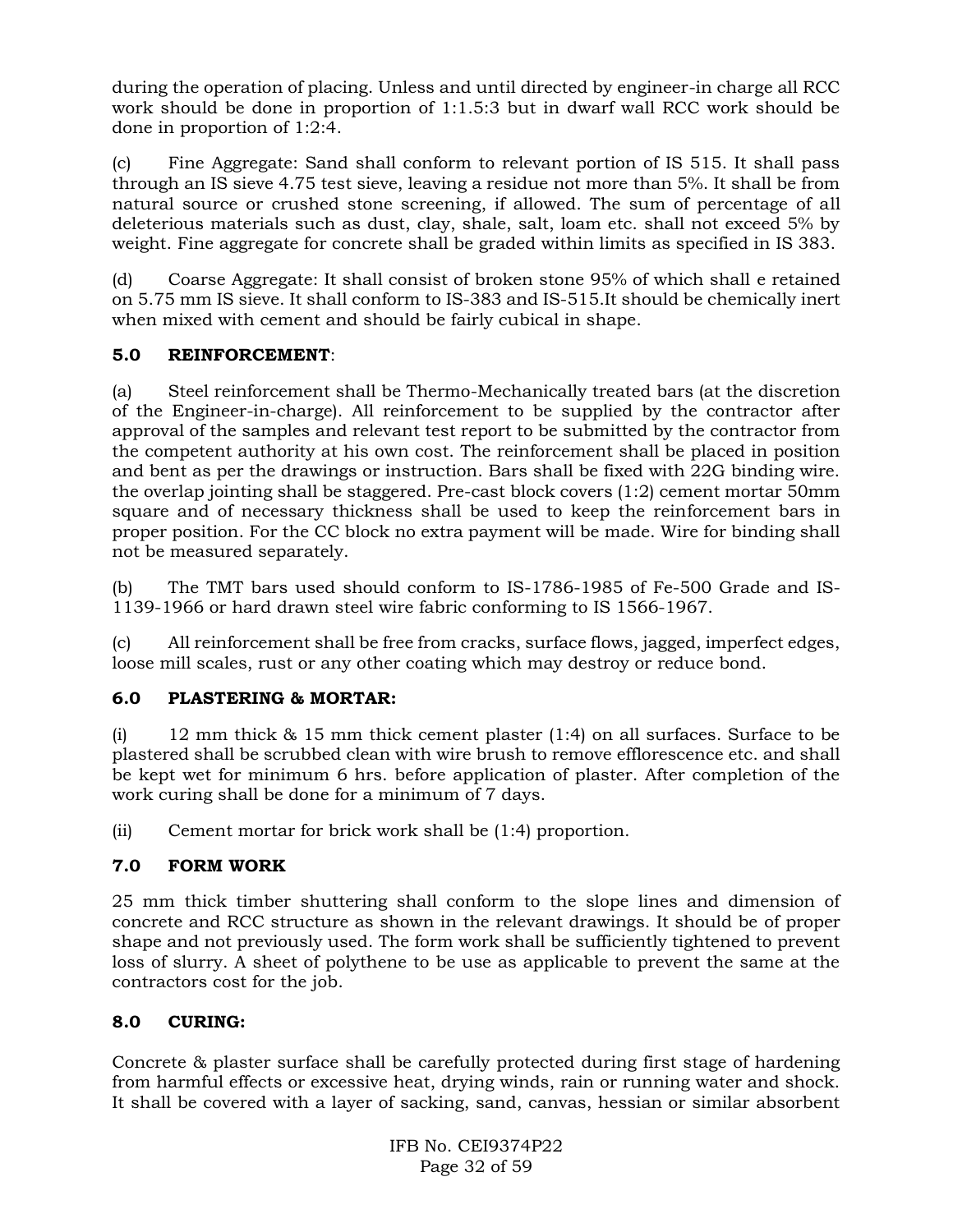materials and kept constantly wet for ten days from the date of placing of concrete and plastering. Alternatively, the concrete being thoroughly wetted and covered by layer of approved waterproof material which should be kept in contact with it for seven days.

## **9.0 WATER:**

Water for mixing cement mortar or concrete shall not be salty or brackish and shall be clean, reasonably clear and free from objectionable quantity of silt and traces of oil, acid, injurious alkali, salts, organic matter and other deleterious materials which will either weaken the mortar or concrete or causes efflorescence or attack the steel in reinforced cement concrete. Potable water is generally considered satisfactory for mixing and curing concrete mortar masonry etc. Where water other than from main source is used this shall be tested in an approved testing laboratory to establish its suitability. All charges connected there with shall be borne by the contractors.

## **10.0 STORAGE:**

Storage of construction materials and equipment at the work site shall be at the contractor's cost and risk. Contractor will engage his own security for watch and ward of his equipment and materials etc.

## **11.0 SPECIAL INSTRUCTION TO THE CONTRACTOR**:

11.1 Contractor must have mixture machine and vibrator for the RCC works. The Contractor shall use pump if needed for de-watering for excavation job for which no extra payment will be made.

11.2 Watch and ward, loss or damage to Company's property's' theft and other incidental charges shall be contractor's responsibility.

11.3 Efficient workmen to be engaged by the Contractor.

11.4 The Contractor's representative should report to Engineer-in charge on all working days at 10.00AM for day-to-day instruction.

11.5 Materials if rejected should be removed from site within 48 (forty-eight) hours of rejection, failing which the company reserves the right to get the rejected materials removed at the risk and cost of the contractor.

11.6 The Company reserves the right to get the part or whole work completed through other agency at the risk and cost of the contractor if he fails to complete the work within the stipulated time without any valid reasons. The Company's decision shall be final and binding on the Contractor.

11.7 The Contractor shall obtain Labour License within fourteen (14) days of signing the contract. The Contractor will submit Labour License if they propose to engage 20 or more Contract Labour in any day during execution. If they propose to engage 19 or less Contract Labour they need to give an undertaking that they will engage 19 or less number of Labour in any day in the year during execution of Contract.

11.8 Water that may accumulate on the site during progress of the works or in trenches and excavation shall be removed from the site as per the satisfaction of the Engineer-in-charge and at the Contractor's expense.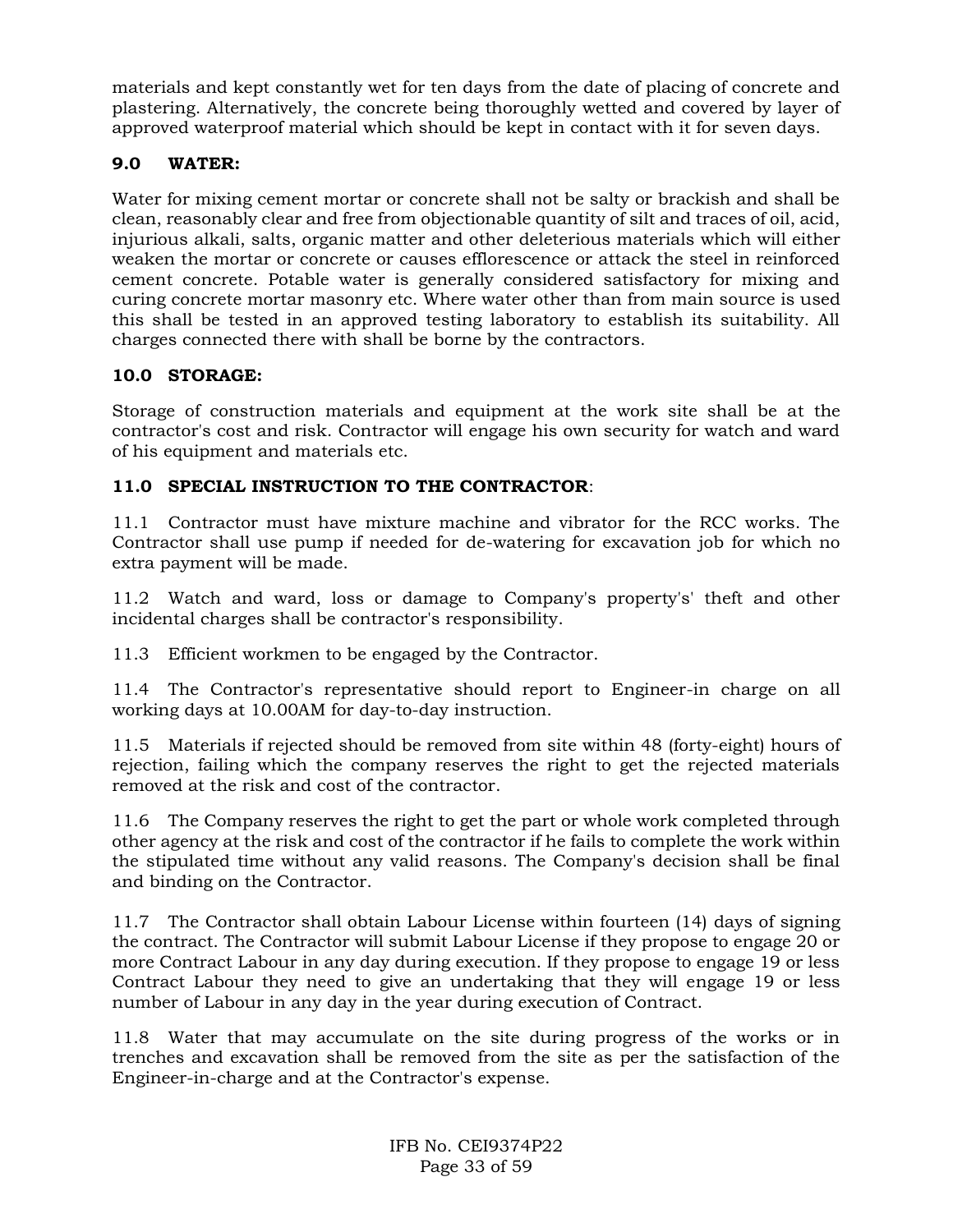11.9 If needed water and electricity will have to be arranged by the Contractor at his own cost. Contractor will be responsible for supply & transportation of water to Work Site in the required quantities both for construction works and drinking purpose of his workers.

11.10 The Contractor and his workmen have to strictly observe the safety precautionary rules as per Mines Act (Latest edition) while executing the work.

11.11 Necessary traffic signal / road boards to be displayed at proper place by the Contractor at his own cost. The Contractor shall be wholly responsible for any accident arising out of non-fulfilment of this condition.

11.12 Welding and cutting sets with fuel & operator, welder, fitter etc. including supply of all necessary accessories shall be arranged by the Contractor at his cost at site for fabrication and erection work as and when required.

11.13 Hot and Cold permit, Gas leakage testing certificate issued by the Concerned Department to be submitted by the contractor to Engineer-in-charge.

11.14 Contractor should furnish the cube test report of RCC from govt approved laboratory. The total expenditure of the tests will be borne by the contractor.

11.15 Contractor shall furnish the necessary test certificates from Govt. Approved test laboratory for reinforcement bars and for any other materials as advised by Engineer In-charge. Expenditure of the tests will be borne by the contractor.

11.16 If materials supplied / used by contractor is not up to the desired specification or inferior (but acceptable) in quality, payment will be made by deducting suitably as per the actual usages of materials at site by incorporating the rates of the material used.

11.17 Contractor has to obtain all necessary permissions from the Government Departments, Public / Private or local Authorities to carry out the job and to settle local issues for successful completion of the same without any interference / hindrance.

11.18 The Contractor to sort out issues, if any, encountered from the local villagers during execution for smooth progress and completion.

11.19 Since it is time bound project, Contractor must ensure that they will be able to complete the Work within the stipulated time and be able to execute Work on shift basis at least in 2 (two) shifts of 8 Hours each with adequate manpower and materials to meet the target date of completion. Moreover, all necessary arrangements including the power for light shall have to be made to work in all days including the rainy days.

11.20 Contractor will engage his own security for watch and ward of his equipment and materials etc.

11.21 The Contractor must provide experienced and qualified Supervisor for continuous and efficient supervision of works. The name of such persons shall be intimated to the Company.

11.22 Contractor must submit a detail Work program for the project to complete the Work within the allotted time.

11.23 The Contractor shall have no claim for any delay arising out of emergencies, or land disputes etc. beyond the Company's control.

> IFB No. CEI9374P22 Page 34 of 59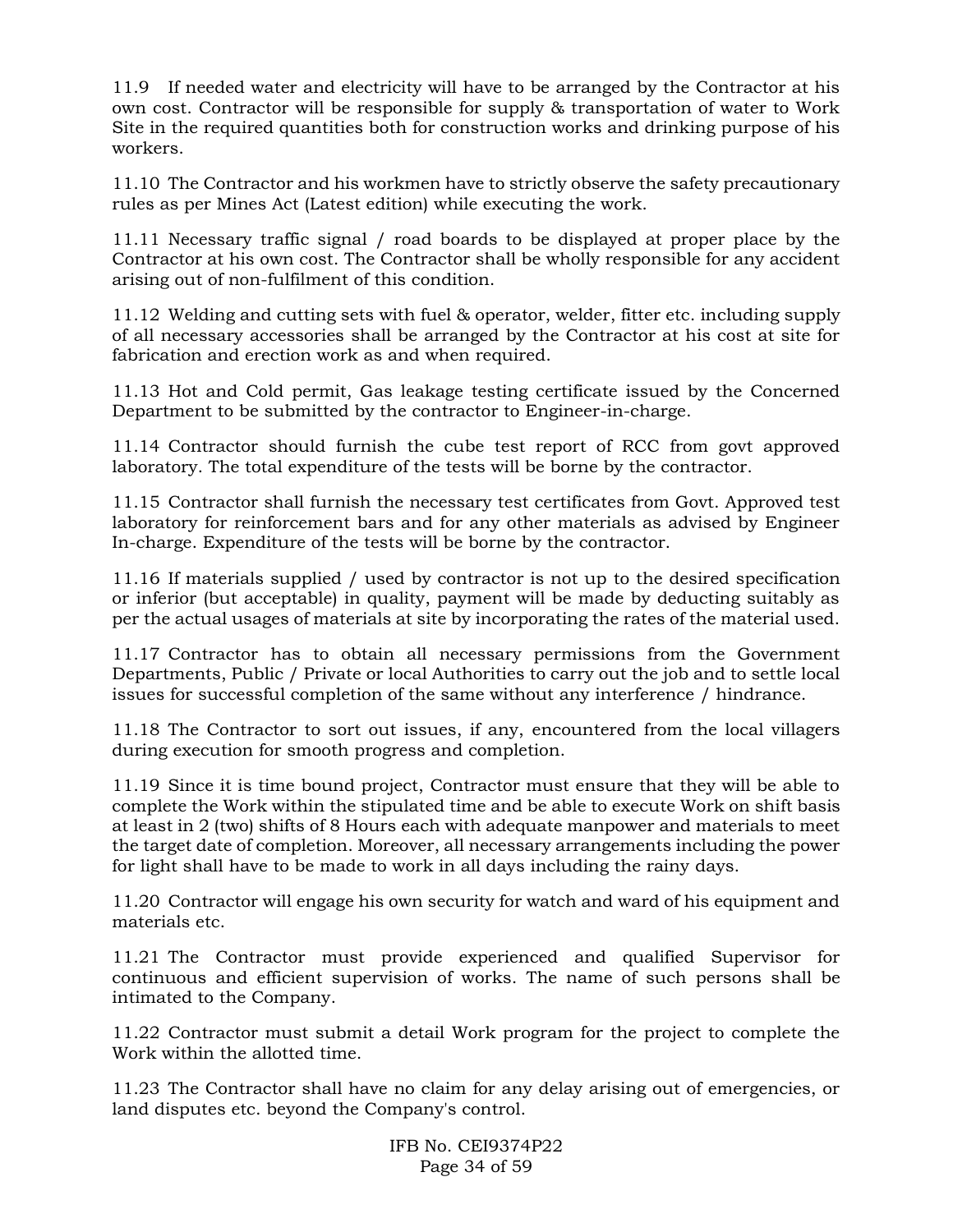11.24 The rates must be valid for entire Contract period for which the Contractor shall have no objection. Otherwise, the Contract will be cancelled at the discretion of the Company (OIL).

11.25 The Company reserves the right to ask the Contractor to carry out Work more than the quantities mentioned in PART-II of the Contract at the same rates, terms and conditions to which the Contractor shall have no objection. Likewise, the quantities of Work to be executed may be reduced by the Company, to which the Contractor will have no objection. The Contractor will be paid for actual quantities of Work executed by him at the directions of the Company, and at rates agreed in the Contract

11.26 All debris, waste etc. to be cleared off and the surrounding areas to be levelled on completion of Work.

11.27 The Contractor must provide adequate tools, accessories in time for efficient execution of Work as per instruction of the Engineer.

11.28 Damages (if any) occurred in the existing approach road and in the Drilling Plinth of Locations during the execution of this contract, shall be maintained by the Contractor at their own cost.

11.29 Contractor has to keep a Telephone connection / Mobile Phone connection exclusively for the Site and same should be communicated to OIL.

## **12.0 HSE POINTS:**

(i) It will be solely the Contractors responsibility to fulfil all the legal formalities with respect to the Health, Safety and Environmental aspects of the entire job (namely, the person employed by him, the equipment, the environment, etc.) under the jurisdiction of the district of that state where it is operating. Ensure that all sub-contractors hired by him comply with the same requirement as the Contractor himself and shall be liable for ensuring compliance all HSE laws by the sub or sub sub-contractors.

(ii) Every person deployed by the Contractor in a mine must wear safety gadgets to be provided by the Contractor. The Contractor shall provide proper Personnel Protective Equipment as per the hazard identified and risk assessed for the job and conforming to statutory requirement and Company PPE schedule. Safety appliances like protective footwear, Safety Helmet and Full Body harness has to be DGMS approved. Necessary supportive document shall have to be submitted as proof. If the Contractor fails to provide the safety items as mentioned above to the working personnel, the Contractor may apply to the Company (OIL) for providing the same. OIL will provide the safety items, if available. But in turn, OIL will recover the actual cost of the items by deducting from Contractor's Bill. However, it will be the Contractors sole responsibility to ensure that the persons engaged by him in the mines use the proper PPE while at Work.

(iii) All the safety gears mentioned above are to be provided to the working personnel before commencement of the Work.

(iv) The Contractor shall prepare written Safe Operating Procedure (SOP) for the Work to be carried out, including an assessment of risk, wherever possible and safe methods to deal with it/them. The SOP should clearly state the risk arising to me, machineries & material from the mining operation / operations to be done by the Contractor and how it is to be managed.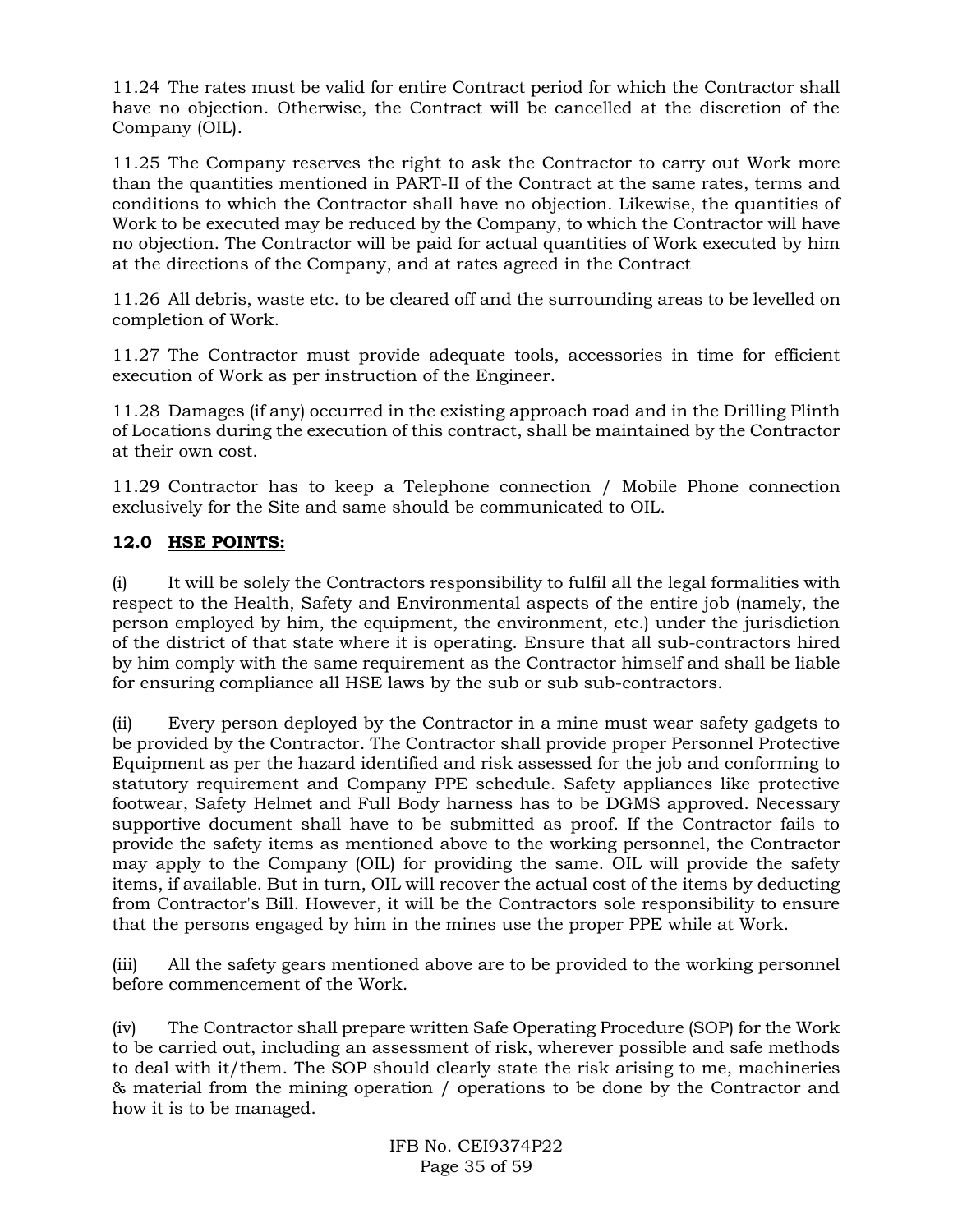(v) The Contractor shall provide a copy of the SOP to the person designated by the mine owner who shall be supervising the Contractor's Work.

(vi) Contractor has to ensure that all Work is carried out in accordance with the Statute and SOP and for the purpose he may deploy adequate qualified and competent personnel for the purpose of carrying out the job in a safe manner. For Work of a specified scope / nature, he should develop and provide to the mine owner a Site-specific code of practice in line.

(vii) It will be entirely the responsibility of the Contractor / his supervisor / representative to ensure strict adherence to all HSE measures and statutory rules during operation in OIL's installations and safety of workers engaged by him. The crew members will not refuse to follow any instruction given by Company's Installation Manager / Safety Officer / Engineer / Official / Supervisor / Junior Engineer for safe operation.

(viii) Any compensation arising out of the job carried out by the Contractor whether related to pollution, Safety or Health will be paid by the Contractor only.

(ix) Any compensation arising due to accident of the Contractor's personnel while carrying out the job, will be payable by the Contractor.

(x) The Contractor shall have to report all incidents to the Installation Manager / departmental representative of the concerned department of OIL.

(xi) The Contractor has to keep a register of the persons employed by him / her. The Contractor's supervisor shall take and maintain attendance of his men every day for the Work, punctually.

(xii) If the Company arranges any safety class / training for the working personnel at Site (Company employee, Contractor worker, etc.) the Contractor will not have any objection to any such training.

(xiii) To arrange daily toolbox meeting and regular Site safety meetings and maintain records.

(xiv) A Contractor employee must, while at Work, take reasonable care for the health and safety of people who are at the employee's place of Work and who may be affected by the employee's act or omissions at Work.

(xv) A Contractor employee must, while at Work, cooperate with his or her employer or other persons so far as is necessary to enable compliance with any requirement under the act or the regulations that is imposed in the interest of health, safety and welfare of the employee or any other person.

(xvi) Contractor's arrangements for health and safety management shall be consistent with those for the mine owner.

(xvii) In case Contractor is found non-compliant of HSE laws as required Company will have the right for directing the Contractor to take action to comply with the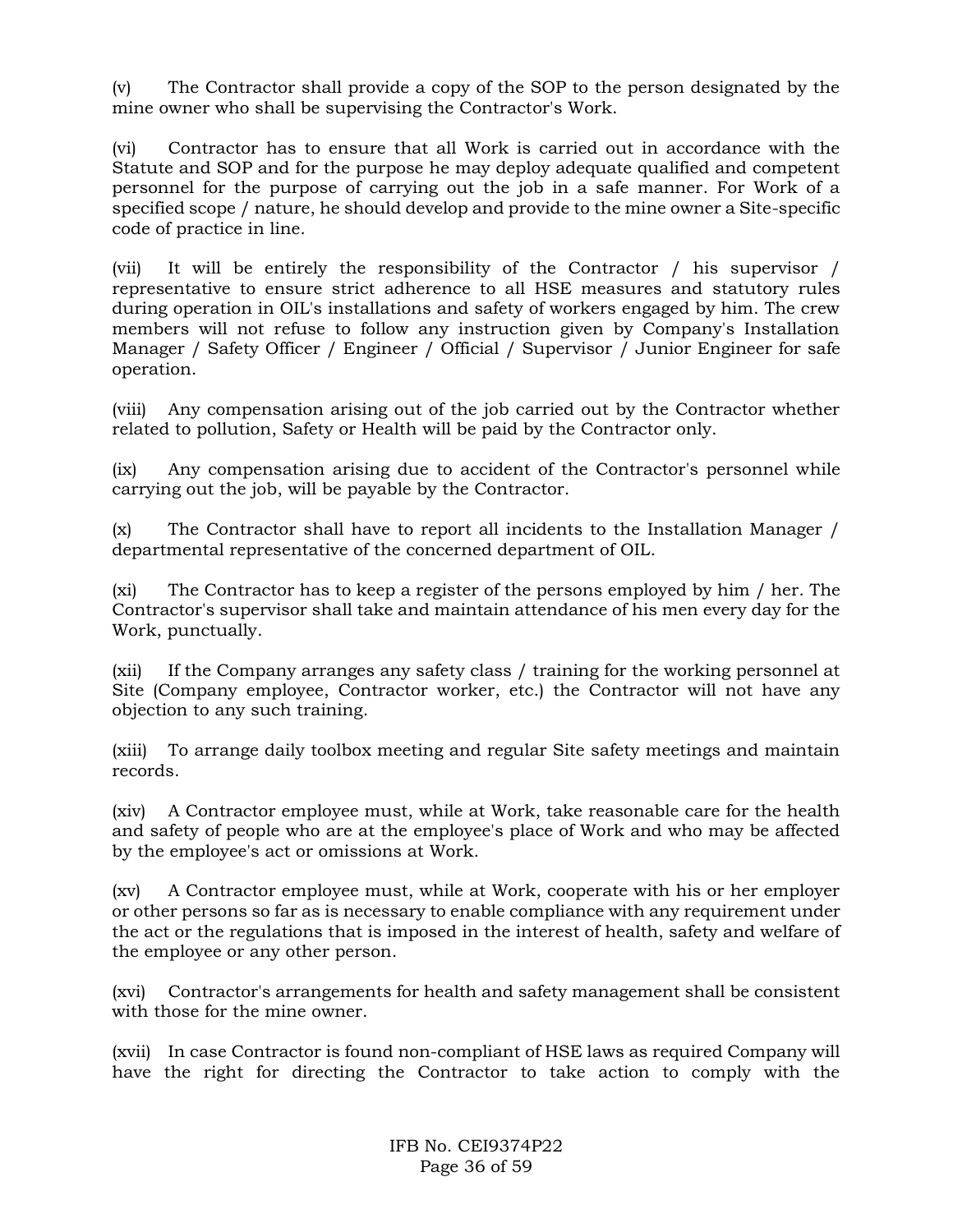requirements, and for further non-compliance, the Contractor will be penalized prevailing relevant Acts / Rules / Regulations.

(xviii) When there is a significant risk to health, environment or safety of a person or place arising because of a non-compliance of HSE measures Company will have the right to direct the Contractor to cease Work until the non-compliance is corrected.

(xix) The Contractor should prevent the frequent change of his contractual employees as far as practicable.

(xx) For any HSE matters not specified in the Contract document, the Contractor will abide the relevant and prevailing Acts / rules / regulations / pertaining to Health, Safety and Environment.

Note:

a) No road closure will be provided during execution of the job.

b) The contractor should submit the work program in form of a bar chart within 7days of receipt of work order.

c) All materials supplied by the contractor must be approved by Engineer In-charge and necessary Test certificate from competent authority for steel supply by the contractor will have to be produced by contractor as required by the Engineer In-charge.

### **13.0 List of Materials & Equipment to be supplied by Contractor:**

All the materials, plants and equipment required for successful completion of job will be supplied by the Contractor. For smooth & timely execution of Work, the Contractor have to deploy the requisite Equipment but not limited to the following:

- 1. Smooth wheeled and Vibratory Road roller 8-10 MT capacity
- 2. Skilled and unskilled labor
- 3. Black smith / welding set
- 4. Excavator with breaker
- 5. Backhoe loader (JCB) / excavator for loading.
- 6. Hydraulic tipper / Dumper for carriage of construction materials.
- 7. Concrete mixer machine and concrete vibrator.
- 8. Adequate quantity of steel plate shuttering & scaffolding / suitable staging material.
- 9. Water tankers / DG Sets / Vibrators etc.

## **END OF PART – III**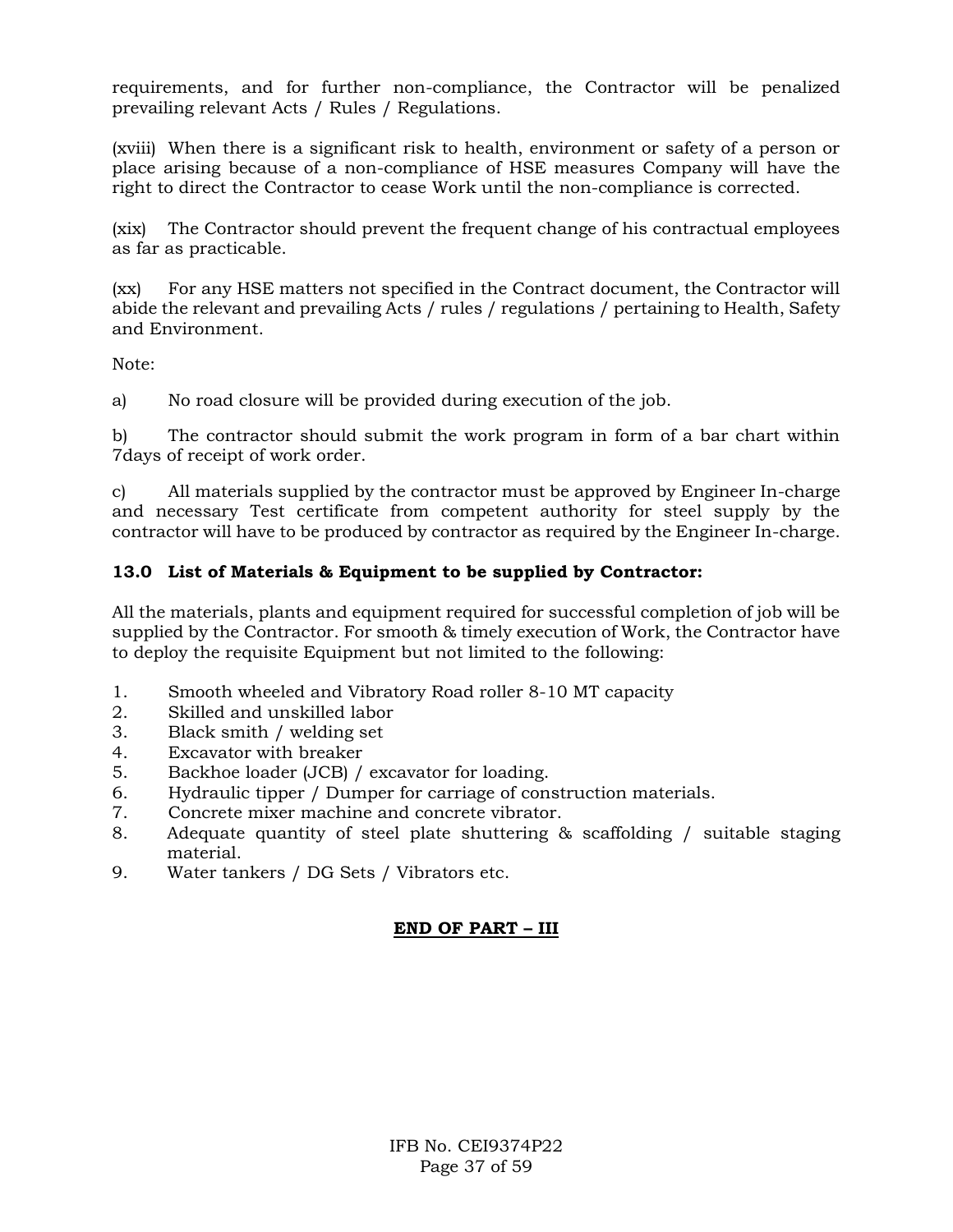### **(a) SCHEDULE OF MATERIALS AVAILABLE AT THE COMPANY's STORES / STOCK PILES FOR PERMANENT INCORPORATION IN WORKS AND**

## **(b) SCHEDULE OF COMPANY'S PLANTS AND EQUIPMENTS FOR USE IN THE EXECUTION OF WORK.**

| SL No.      | Description             | Remarks |
|-------------|-------------------------|---------|
| (a)         | Materials               | Nil.    |
| (b)         | Plants and Equipment    | Nil.    |
| $ {\rm c} $ | <b>Working Drawings</b> | Nil.    |

### **END OF PART – IV**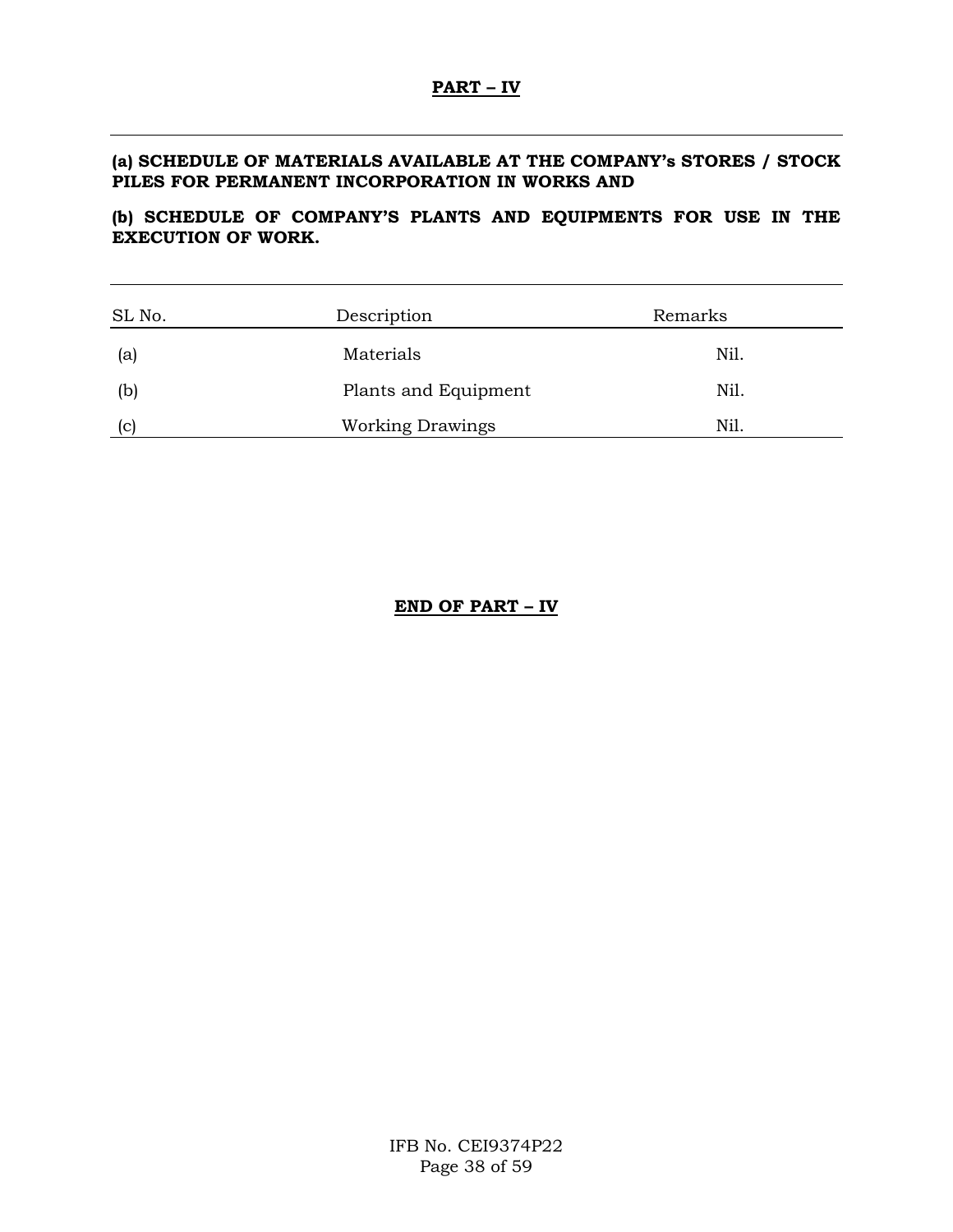## **PART – V**

## **BID EVALUATION CRITERIA**

The bid shall conform generally to the specifications and terms and conditions given in this bid document. Bids shall be rejected in case the services offered do not conform to required parameters stipulated in the technical specifications. Notwithstanding the general conformity of the bids to the stipulated specifications, the following requirements will have to be particularly met by the Bidders without which the same will be considered as non-responsive and rejected.

## **A. TECHNICAL EVALUATION CRITERIA:**

**1.0** Bidder should meet the following minimum criteria:

1.1 One successfully completed similar work of minimum value **Rs. 1,13,75,343.00**  tender with CPWD, Railways, MES, ONGCL, OIL or any other Government Organization / Public Sector Undertakings / Public Limited Company during the last seven (07) years reckoned from the original bid closing date.

### **Notes**:

(i) "Similar work" mentioned above means "Construction of Drilling Location or Road Work or R.C.C Building".

(ii) For proof of requisite experience of SIMILAR work, Job Completion Certificate clearly mentioning Gross value of job done, Nature of works, Contract period / Contract Start and Completion date issued by CPWD, Railways, MES, ONGCL, OIL or any other Government Organization / Public Sector Undertakings / Public Limited Company must be submitted along with the bid.

(iii) Similar work executed by a bidder for its own organization / subsidiary will not be considered as experience for the purpose of meeting BEC.

(iv) The Certifying Authority for completion certificates should be not below the level of Chief Engineer / Chief Manager in case of PSUs and equivalent levels in Govt. organizations / Public Limited organizations.

(v) Firms who have successfully executed and completed similar work with Oil India Limited, need not submit any documentary evidence. However, they shall give details of such executed works with Contract No.

(vi) Oil India Limited (OIL) reserves the right to contact the Client(s) referred by the Bidder for authentication of the documents submitted by the Bidder. OIL may contact the clients / operators under intimation / copy to the respective Bidder. OIL will not be responsible for Client(s) not conforming or not replying to OIL's request for information. If OIL does not get an affirmative response within the stipulated time, then such Bidder's technical bid will be considered as non-responsive. It will be the responsibility of the Bidder to take up the matter with his client(s) and arrange for the confirmation as desired by OIL.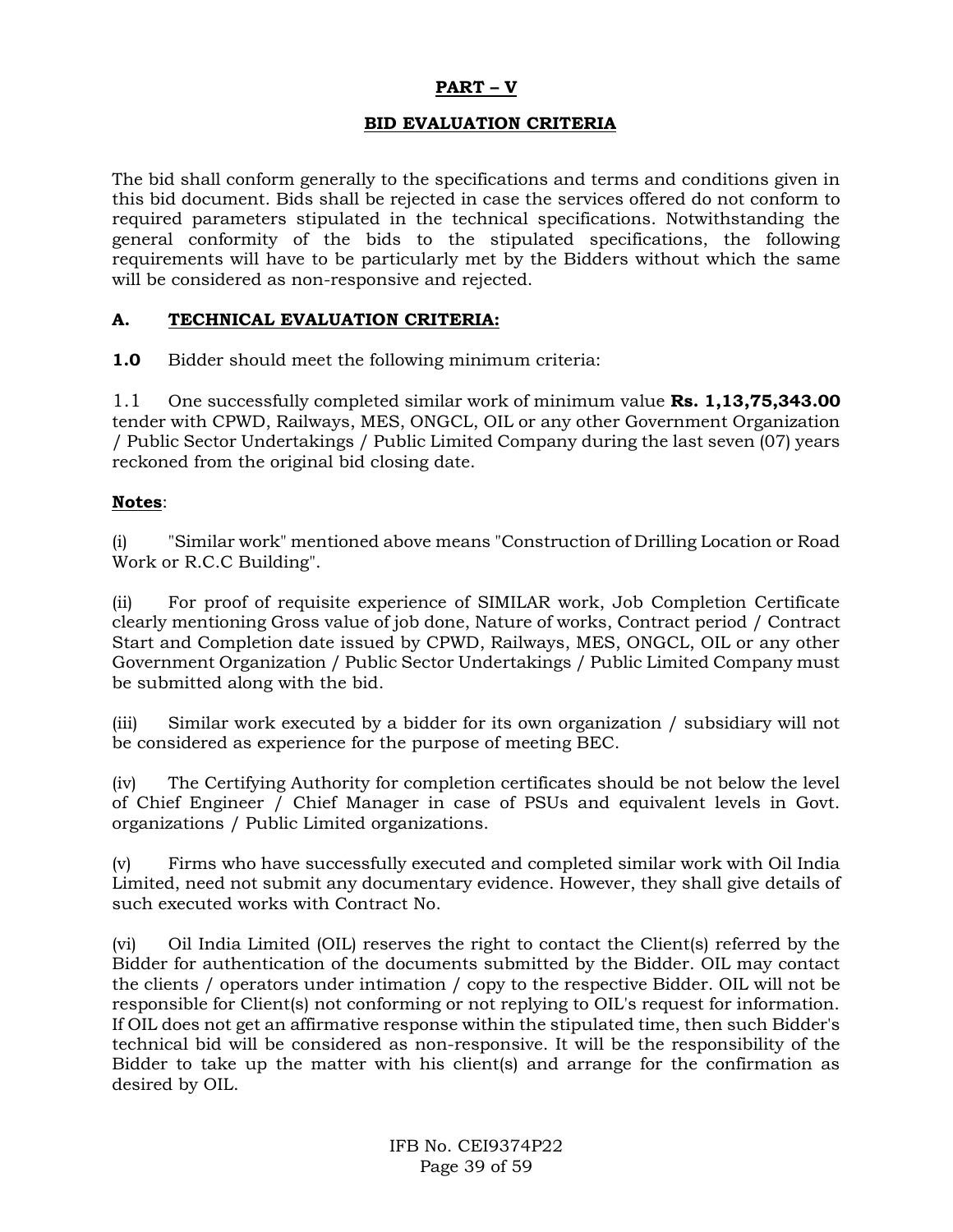## **B. FINANCIAL EVALUATION CRITERIA**

**2.1** Annual Financial Turnover of the Bidder during any of preceding three financial / accounting years from the original bid closing date should be at least **Rs. 68,25,206.00**

**2.2** The Net worth of the bidder should be positive for the preceding financial / accounting year.

**2.3** Considering the time required for preparation of Financial Statements, if the last date of preceding financial / accounting year falls within the preceding six months reckoned from the original bid closing date and the Financial Statements of the preceding financial / accounting year are not available with the bidder, then the financial turnover of the previous three financial / accounting years excluding the preceding financial / accounting year will be considered. In such cases, the Net worth of the previous financial / accounting year excluding the preceding financial / accounting year will be considered. However, the bidder has to submit an affidavit/undertaking certifying that "the balance sheet / Financial Statements" for the financial year …… (as the case may be) has actually not been audited so far.

## **Notes**:

**a)** For proof of Annual Turnover & Net worth any one of the following documents must be submitted along with the bid:

(i) A certificate issued by a practicing Chartered / Cost Accountant (with Membership Number and Firm Registration Number), certifying the Annual turnover & Net worth as per prescribed format **(ANNEXURE-F)**.

#### OR

(ii) Audited Balance Sheet along with Profit & Loss account.

**b)** In case the bidder is Central Govt. organization / PSU / State Govt. organization / Semi-State Govt. Organization or any other Central / State Govt. Undertaking, where the auditor is appointed only after the approval of Comptroller and Auditor General of India and the Central Government, their certificates may be accepted even though FRN is not available. However, bidder has to provide documentary evidence for the same.

**2.4** All the certificates and documentary evidence required to be submitted in support of Para 1.1 to 2.3 above should be legible. Illegible / incomplete certificates or documents will not be considered for evaluation.

**2.5** Contractors / Firms must fully mobilize all equipment and personnel and be prepared to commence work within 7 (seven) days from the date of issue of Letter of award / Mobilization Notice, whichever is later. Contractors / Firms must provide categorical confirmation of their capability and intent to meet this timing in their Bid.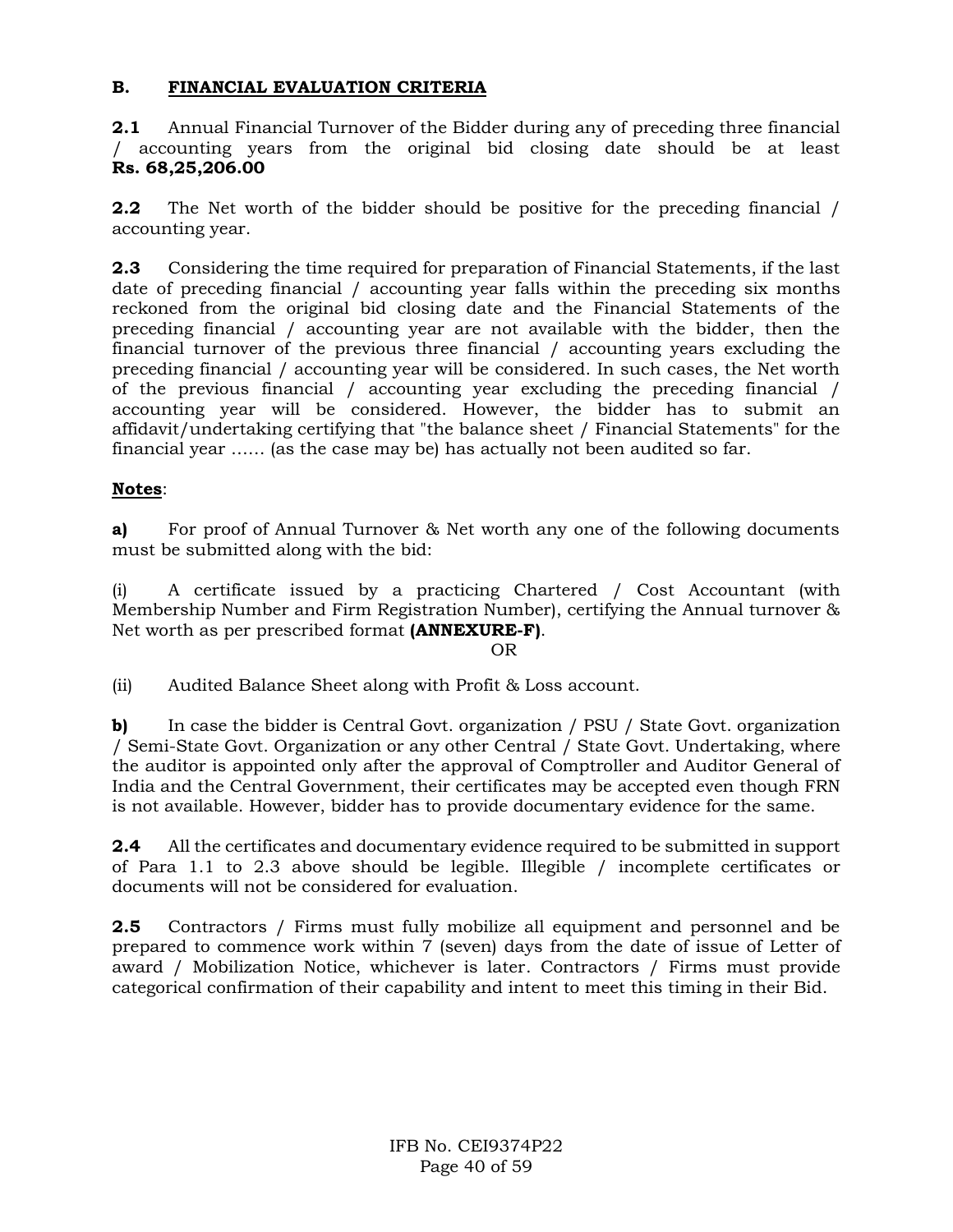## **C. GENERAL EVALUATION CRITERIA**

**3.1** No deviation or exception will be accepted in the clauses covered under BEC.

**3.2** To determine the substantial compliance of a Bid, Company reserves the right to ask the Bidder for clarification of clauses covered by the BEC. Such clarifications to ensure compliance with the BEC clauses must be received on or before the deadline given by Company or the Bid will be rejected.

**3.3** If any clauses in the BEC contradict clauses elsewhere in the Bid Document, then the clauses in the BEC shall prevail.

**3.4** Any additional information, terms or conditions included in the Priced-Bid will not be considered by OIL for evaluation of the Tender.

**3.5** Original Bid Closing Date shall be considered by OIL for evaluation of BEC criteria in case of any extension of the Original Bid Closing Date.

## **D. COMMERCIAL EVALUATION CRITERIA**

**1.0** Bids shall be submitted under Single stage Two Bid system i.e., Technical Bid and Priced Bid separately in the OIL's e-Tender portal within the Bid closing date & Time stipulated in the e-tender portal. The Technical Bid is to be uploaded as per Scope of Work & Technical Specification of the tender in "Technical RFx Response" Tab and Priced Bid as per "Price Bidding Format" uploaded in the "Notes & Attachments" Tab in the main bidding engine of OIL's e-tender portal**. Bids shall be rejected outright if the prices are indicated in the technical bids.** Bids not conforming to this two-bid system shall be rejected outright.

**2.0** Bidder shall offer firm prices. Price quoted by the successful bidder must remain firm during the execution of the Contract and not subject to variation on any account.

**3.0** Bids with shorter validity (i.e., less than 120 days from the scheduled bid closing date) will be rejected as being non-responsive.

**4.0** Bidders shall furnish "Bid Security" for the amount as specified in covering letter. Any bid not accompanied by Bid Security will be rejected.

**5.0** The Integrity Pact must be uploaded in OIL's E-Procurement portal along with the Technical Bid digitally signed by the same signatory who digitally signed the Bid i.e., who is duly authorized to sign the Bid. If any bidder refuses to sign Integrity Pact or declines to submit the Integrity Pact, their bid will be rejected.

**6.0** Bids submitted after the Bid Closing Date and Time will be rejected.

**7.0** Bids received through the e-procurement portal shall only be accepted. Bids received in any other form shall not be accepted.

**8.0** Bid documents are non-transferable. Bid can only be submitted in the name of the bidder in whose name the User ID and Password have been issued. Unsolicited bids will not be considered and will be straightway rejected.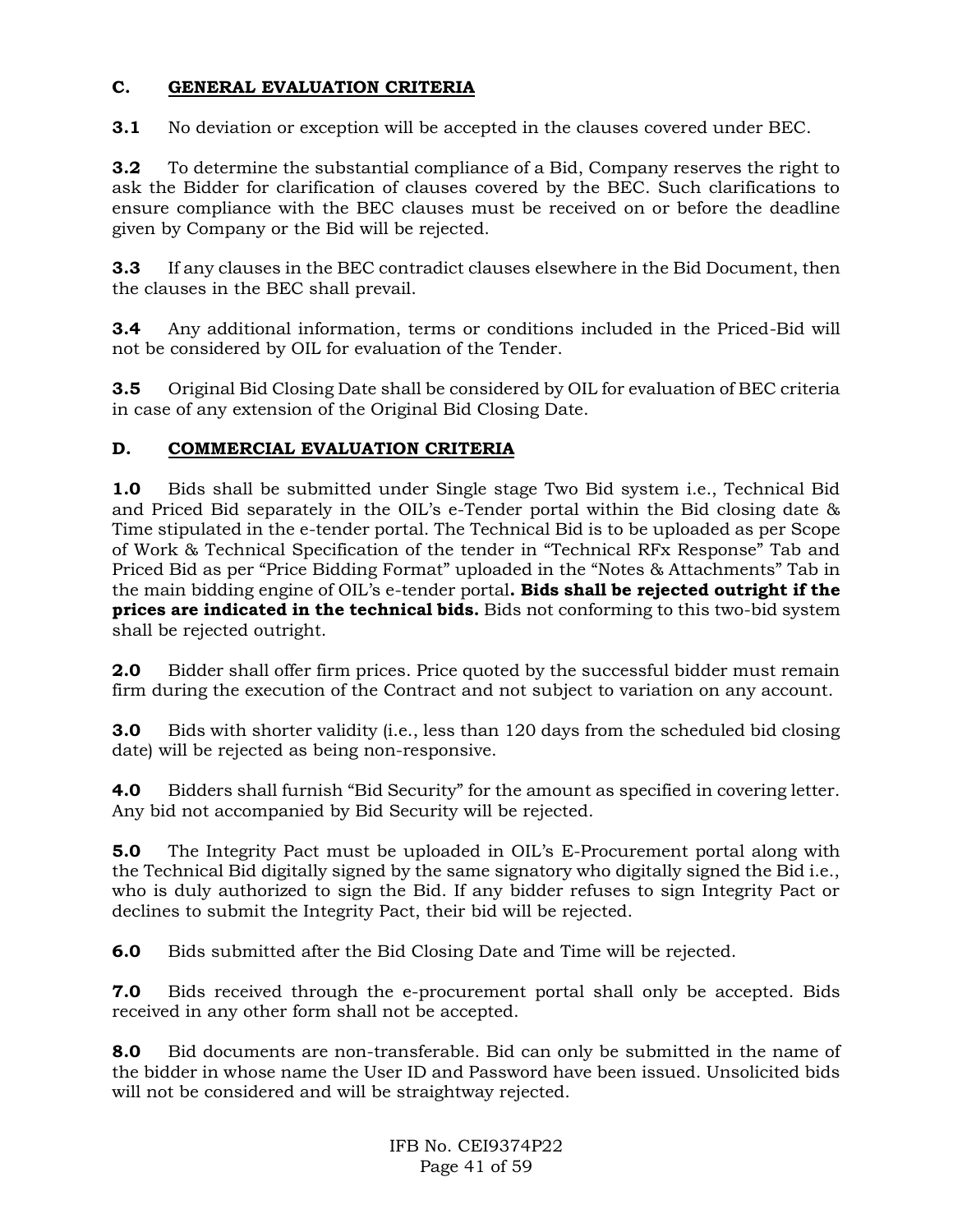**9.0** Bids shall be typed or written in indelible ink and shall be digitally signed by the bidder or his authorized representative.

**10.0** Any physical documents wherever called for, submitted by bidders shall contain no interlineations, white fluid erasures or overwriting except as necessary to correct errors made by the Bidder, in which case such correction shall be initialled by the person or persons who has / have digitally signed the Bid.

**11.0** Any Bid containing false statement will be rejected.

**12.0** Bidders shall quote their rates against individual items. The rates quoted shall be in figures up to two decimal places only.

**13.0** Bidders must quote clearly and strictly in accordance with the price schedule outlined in "Price Bid Format" of Bid Document; otherwise, the Bid will be summarily rejected.

**14.0** Bidder must accept and comply with the following clauses as given in the Bid Document in toto failing which bid will be rejected.

- **a)** Bid Security Clause
- **b)** Performance Guarantee Clause.
- **c)** Force Majeure Clause.
- **d)** Tax Liabilities Clause.
- **e)** Arbitration Clause.
- **f)** Acceptance of Jurisdiction and Applicable Law.
- **g)** Liquidated damage and penalty clause.
- **h)** Safety & Labour Law.
- **i)** Termination Clause.
- **j)** Period of validity of bids
- **k)** Completion Schedule

**15.0** The Bids and all uploaded documents must be digitally signed using "Class 3" digital certificate [e-commerce application (Certificate with personal verification and Organization name)] as per Indian IT Act obtained from the licensed Certifying Authorities operating under the Root Certifying Authority of India (RCAI), Controller of Certifying Authorities (CCA) of India[except copies of the documents required in physical form] should invariably be submitted in the 'Technical Attachment Tab' through OIL's e-bidding portal, before the scheduled date and time for the tender closing. All the documents uploaded shall be digitally signed by the authorized signatory of the bidder.

## **E. PRICE BID EVALUATION CRITERIA**

**1.0** Bids will be technically evaluated on the requirements of the tender. The Offer should meet the requirements and specifications in the Bid Document.

**2.0** Bids conforming to the technical specifications, the terms and conditions stipulated in the tender and conforming to the Bid Rejection Criteria will be evaluated using the Bid Evaluation Criteria.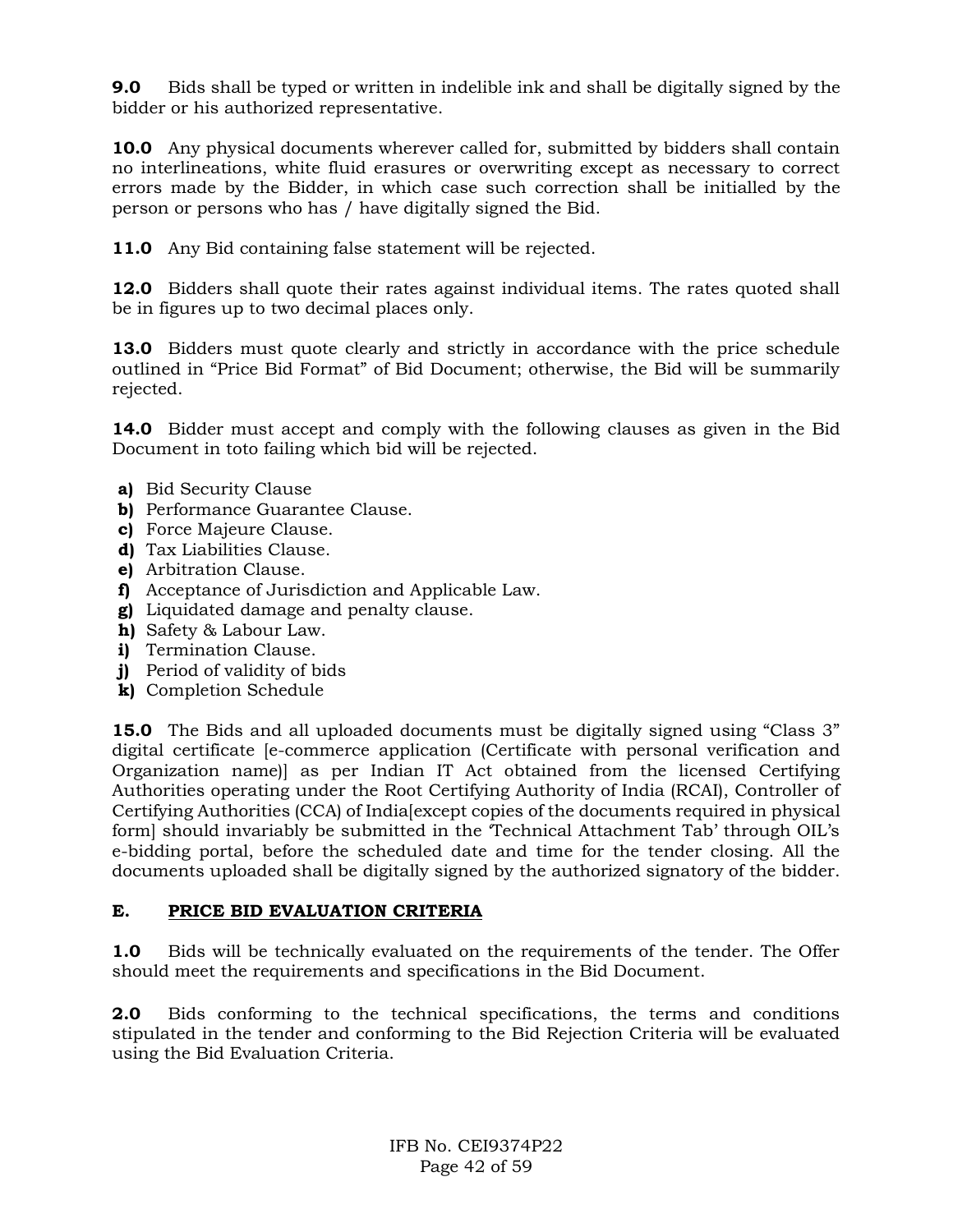**3.0** The Priced-Bids will be evaluated using the rates quoted in the PRICE BID FORMAT & SCHEDULE OF WORK (PART-II) on the following basis: The quantities given in the SCHEDULE OF WORK (PART-II) against each item are requirements for tendered services. For the purpose of bid evaluation, the estimated quantities against items will be multiplied by the rates quoted by the bidders and the total amount against each item will be added to evaluate the grand total estimated value of the contract. Successful bidder will be decided based on the lowest evaluated bid including GST amount.

**4.0** The estimated quantities indicated in PART-II against each item are for evaluation purposes only. The actual work to be carried out may be more or less depending upon actual site requirement and payment will be made for the actual work done / materials supplied.

## **END OF PART – V**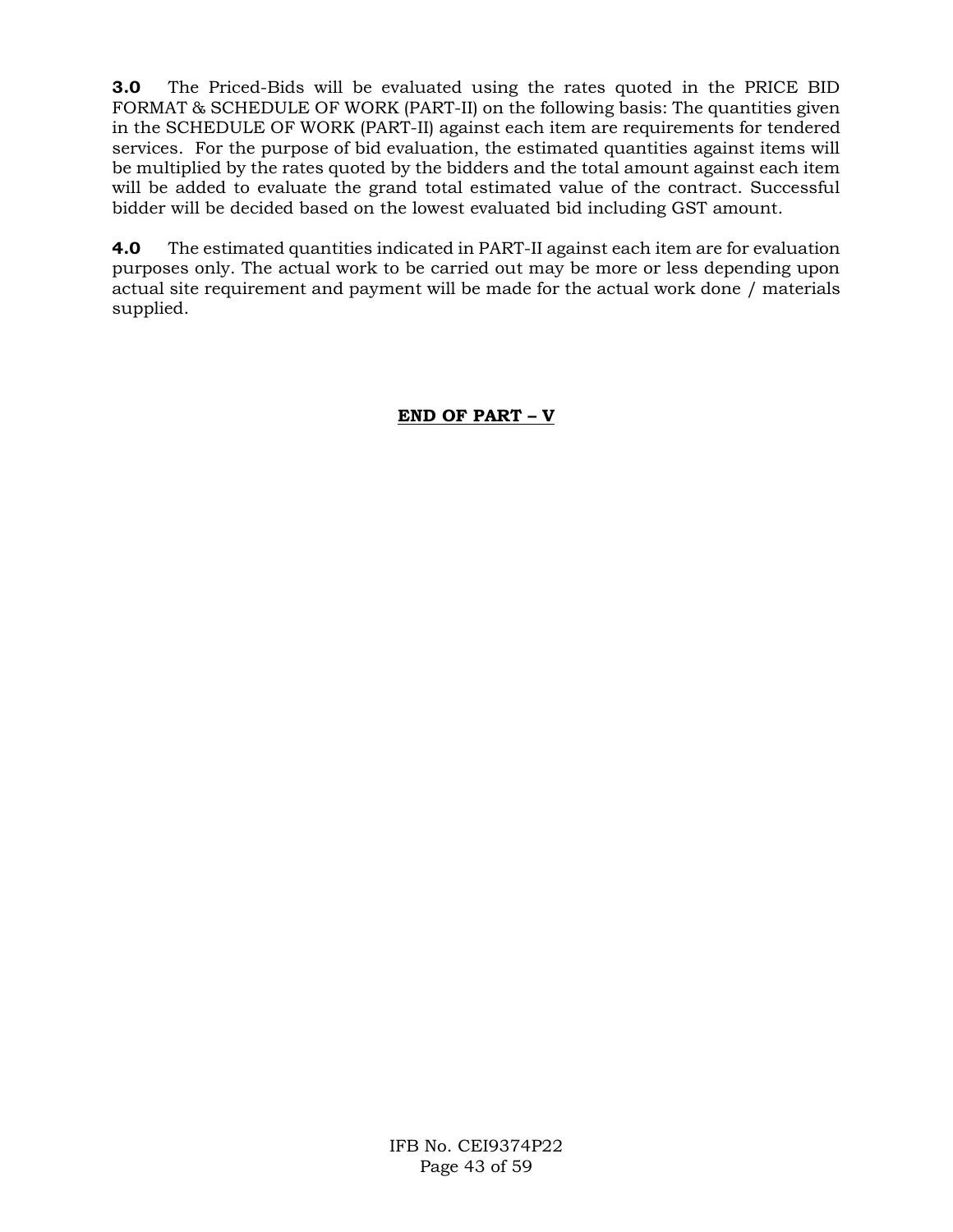### **OIL INDIA LIMITED (A Govt. of India Enterprise)**

### **EXECUTIVE DIRECTOR (KGB&BEP) OIL INDIA LIMITED, KAKINADA**

Sub: Safety Measures against Contract no:

Description of Work / Services: **----------------------------------------------------------------------**

Sir,

We hereby confirm that we have fully understood the safety measures to be adopted during execution of the above contract and that the same has been explained to us by the concerned authorities. We also give the following assurances.

a) Only experience and competent persons shall be engaged by us for carrying out our work under the same contract.

b) The names of the authorized persons who would be supervising the jobs on dayto-day basis from our end are the following.



The above personnel are fully familiar with the nature of jobs assigned and safety precautions required.

c) Due notice would be given for any change of personnel under item (b) above.

d) We hereby accept the responsibility for the safety of all the personnel engaged by us and for the safety of the company's personnel and property involved during the course of our working under this contract. We would ensure that all the provisions under the Oil mines Regulations, 1984 and other safety rules related to execution of our work would be strictly followed by our personnel. Any violation pointed out by the company's Engineers would be rectified forthwith or the work suspended till such time the rectification is completed by us and all expenditure towards this would be on our account.

e) We confirm that all persons engaged by us would be provided with the necessary Safety Gears at our cost.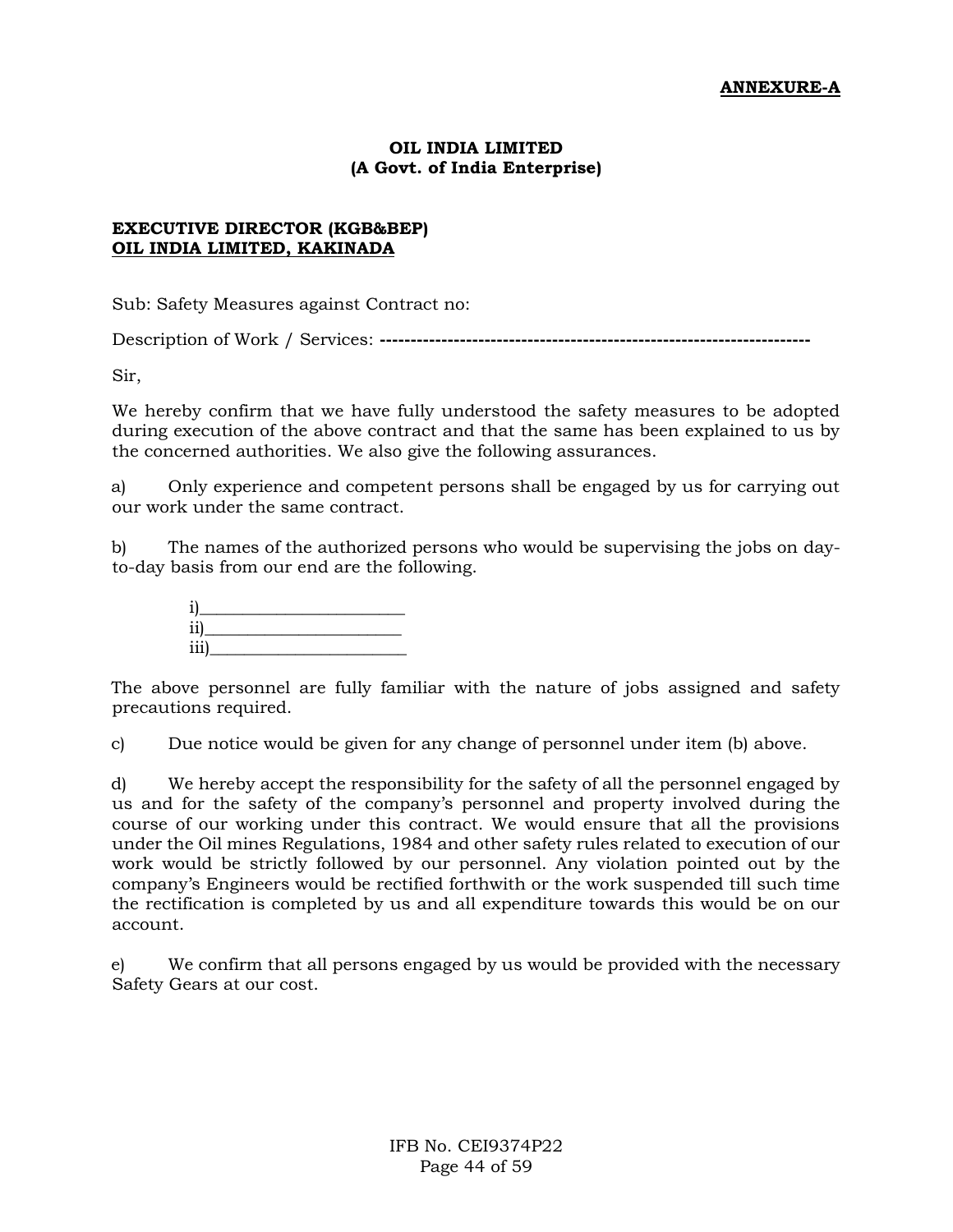f) All losses caused due to inadequate safety measures or lack of supervision on our part would be fully compensated by us and the company will not be responsible for any lapses on our part in this regard.

Yours faithfully,

 $\overline{\phantom{a}}$  ,  $\overline{\phantom{a}}$  ,  $\overline{\phantom{a}}$  ,  $\overline{\phantom{a}}$  ,  $\overline{\phantom{a}}$  ,  $\overline{\phantom{a}}$  ,  $\overline{\phantom{a}}$  ,  $\overline{\phantom{a}}$  ,  $\overline{\phantom{a}}$  ,  $\overline{\phantom{a}}$  ,  $\overline{\phantom{a}}$  ,  $\overline{\phantom{a}}$  ,  $\overline{\phantom{a}}$  ,  $\overline{\phantom{a}}$  ,  $\overline{\phantom{a}}$  ,  $\overline{\phantom{a}}$ For & On Behalf of Contractor

Seal: \_\_\_\_\_\_\_\_\_\_\_\_\_\_\_\_\_\_

Date: \_\_\_\_\_\_\_\_\_\_\_\_\_\_\_\_\_\_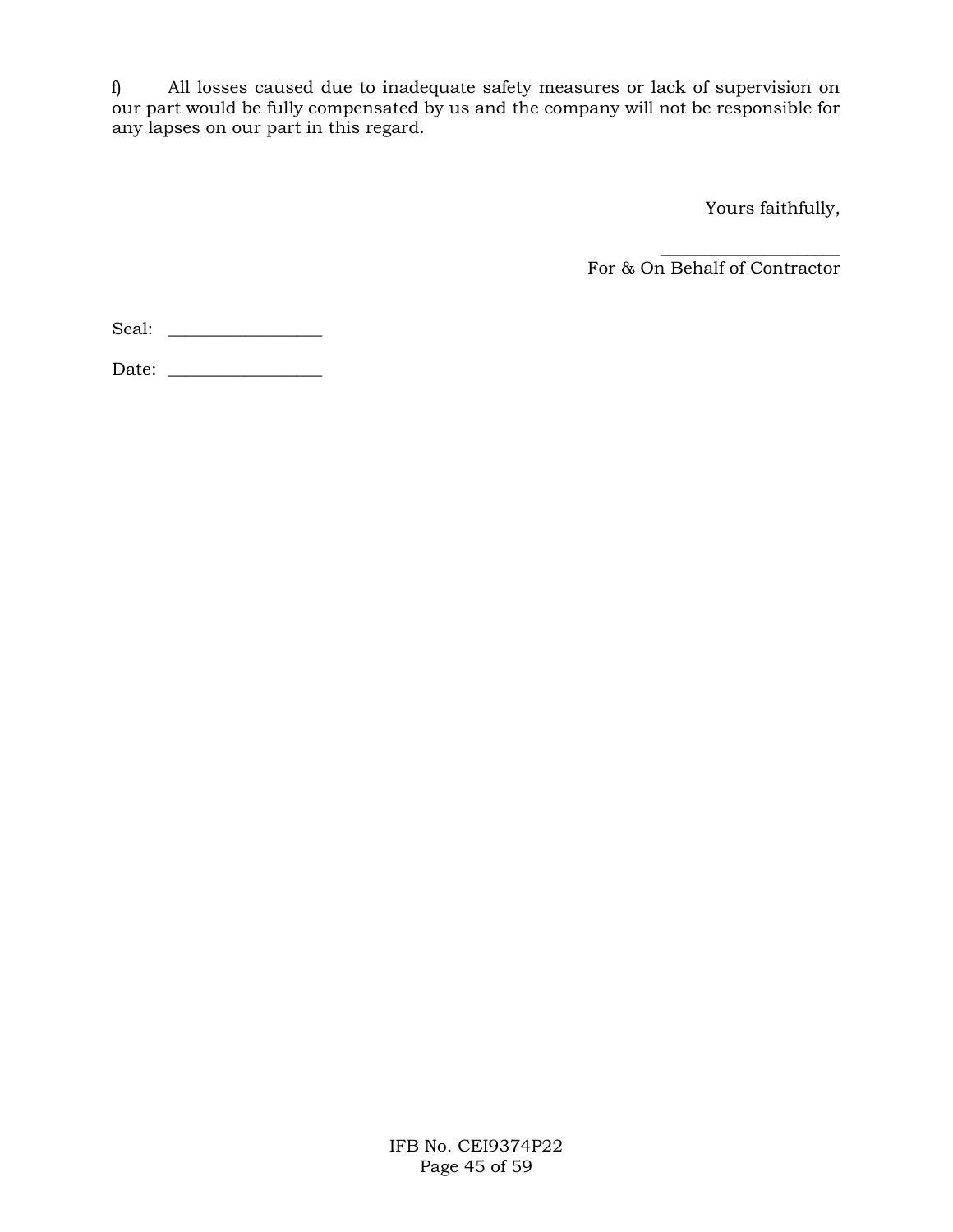#### **ANNEXURE-B**

#### **FORM OF PERFORMANCE BANK GUARANTEE**

To: M/s. OIL INDIA LIMITED, KG Project, Kakinada

WHEREAS \_\_\_\_\_\_\_\_\_\_\_\_\_\_\_\_\_\_\_\_\_\_\_\_\_\_\_\_\_\_\_\_\_\_\_\_\_\_ (Name and address of Contractor) (hereinafter called "Contractor") had undertaken, in pursuance of Contract No. \_\_\_\_\_\_\_\_\_\_\_\_\_\_\_\_\_\_\_\_\_\_\_ to execute (Name of Contract and Brief Description of the Work) (hereinafter called "the Contract").

AND WHEREAS it has been stipulated by you in the said Contract that the Contractor shall furnish you with a Bank Guarantee as security for compliance with Contractor's obligations in accordance with the Contract.

AND WHEREAS we (Name of Bank) ……………… of (Name of country) …………… having our registered office at …………… (hereinafter called "the Bank") have agreed to give the Contractor such a Bank Guarantee.

NOW THEREFORE we hereby affirm that we are Guarantors on behalf of the Contractor, up to a total of (Amount of Guarantee in figures) \_\_\_\_\_\_\_\_\_\_\_\_\_ (in words \_\_\_\_\_\_\_\_\_\_\_\_\_\_\_\_\_\_\_), such amount being payable in the types and proportions of currencies in which the Contract price is payable, and we undertake to pay you, upon your first written demand and without cavil or argument, any sum or sums within the limits of guarantee sum as aforesaid without your needing to prove or to show grounds or reasons for your demand for the sum specified therein. We hereby waive the necessity of your demanding the said debt from the Contractor before presenting us with the demand.

We further agree that no change or addition to or other modification of the terms of the Contract or the work to be performed thereunder or of any of the Contract documents which may be made between you and the Contractor shall in any way cease us from any liability under this guarantee, and we hereby waive notice of such change, addition or modification.

This guarantee is valid until the ------------day of ----------------

The details of the Issuing Bank and Controlling Bank are as under:

A. Issuing Bank: BANK FAX NO: BANK EMAIL ID: BANK TELEPHONE NO.: IFSC CODE OF THE BANK: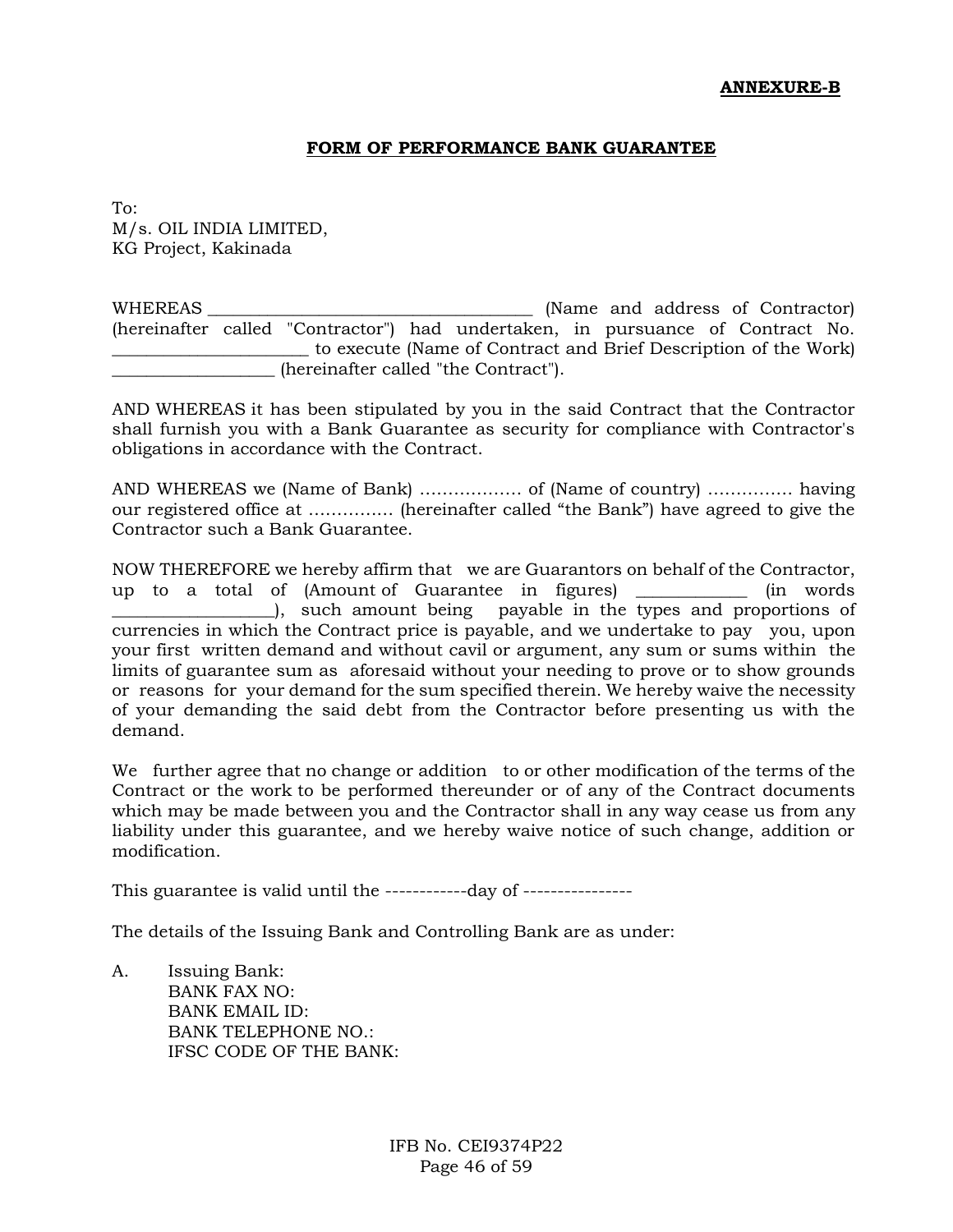B. Controlling Office:

Address of the Controlling Office of the BG issuing Bank: Name of the Contact Person at the Controlling Office with Mobile No. and e-mail address:

SIGNATURE AND SEAL OF THE GUARANTORS \_\_\_\_\_\_\_\_\_\_\_\_\_\_\_\_\_\_\_\_\_

| Designation:  |  |
|---------------|--|
| Name of Bank: |  |
| Address:      |  |

| Witness: |  |
|----------|--|
| Address: |  |
|          |  |

Date: \_\_\_\_\_\_\_\_\_\_\_\_\_\_ Place: \_\_\_\_\_\_\_\_\_\_\_\_\_\_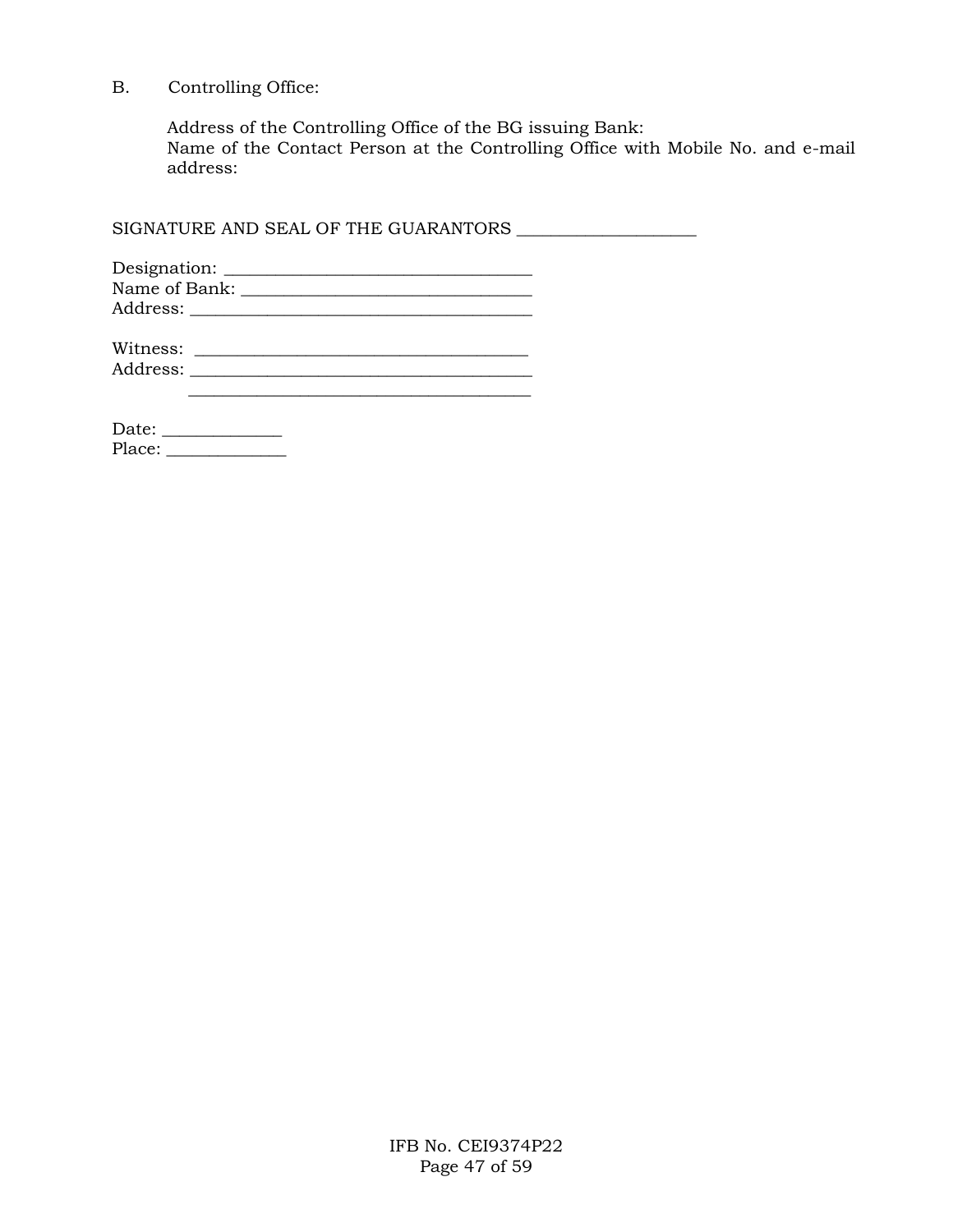#### **INTEGRITY PACT**

### Between Oil India Limited (OIL) hereinafter referred to as "The Principal"

#### And

(Name of the bidder)......................................................hereinafter referred to as "The Bidder/Contractor"

#### **Preamble**:

The Principal intends to award, under laid down organizational procedures, Contract/s for certain services under Tender No. **CEI8988P22.** The Principal values full compliance with all relevant laws and regulations, and the principles of economic use of resources, and of fairness and transparency in its relations with its Bidder/s and Contractor/s.

In order to achieve these goals, the Principal cooperates with the renowned international Non-Governmental Organization "Transparency International" (TI). Following TI's national and international experience, the Principal will appoint an external independent Monitor who will monitor the tender process and the execution of the Contract for compliance with the principles mentioned above.

### **Section: 1 -Commitments of the Principal**

**(1)** The Principal commits itself to take all measures necessary to prevent corruption and to observe the following principles:

(i) No employee of the Principal, personally or through family members, will in connection with the tender for, or the execution of a Contract, demand, take a promise for or accept, for him/herself or third person, any material or immaterial benefit which he/she is not legally entitled to.

(ii) The Principal will, during the tender process treat all Bidders with equity and reason. The Principal will in particular, before and during the tender process, provide to all Bidders the same information and will not provide to any Bidder confidential/additional information through which the Bidder could obtain an advantage in relation to the tender process or the Contract execution.

(iii) The Principal will exclude from the process all known prejudiced persons.

**(2)** If the Principal obtains information on the conduct of any of its employees which is a criminal offence under the relevant Anti-Corruption Laws of India, or if there be a substantive suspicion in this regard, the Principal will inform the Chief Vigilance Officers and in addition can initiate disciplinary actions.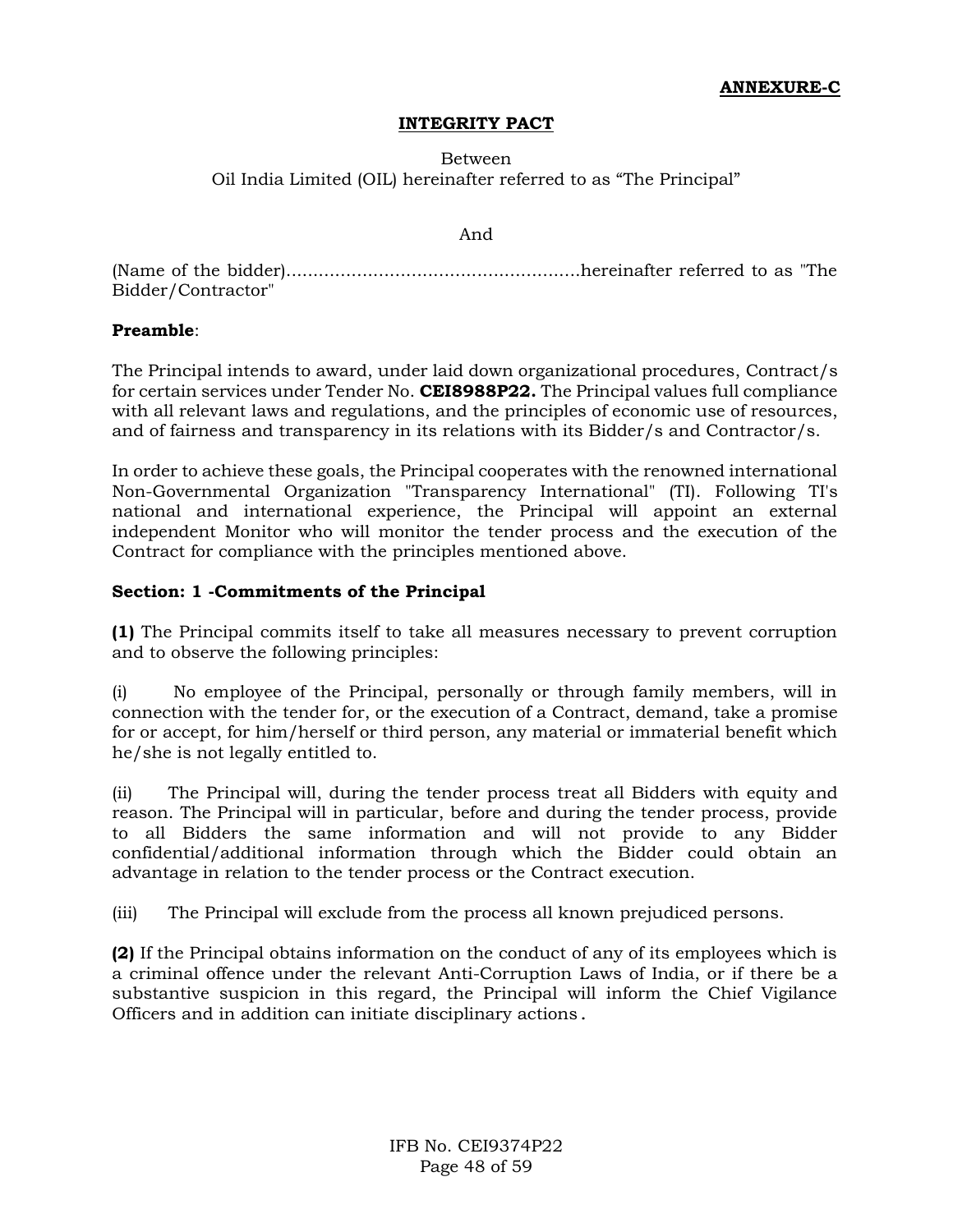## **Section: 2 -Commitments of the Bidder/Contractor**

**(1)** The Bidder/Contractor commits itself to take all measures necessary to prevent corruption. He commits himself to observe the following principles during his participation in the tender process and during the Contract execution.

(i) The Bidder/Contractor will not, directly or through any other person or firm, offer, promise or give to any of the Principal's employees involved in the tender process or the execution of the Contract or to any third person any material or immaterial benefit which h e/she is not legally entitled to, in order to obtain in exchange any advantage of any kind whatsoever during the tender process or during the execution of the Contract.

(ii) The Bidder/Contractor will not enter with other Bidders into any undisclosed agreement or understanding, whether formal or informal. This applies in particular to prices, specifications, certifications, Subsidiary contracts, submission or nonsubmission of bids or any other actions to restrict competitiveness or to introduce cartelization in the bidding process.

(iii) The Bidder (s) / Contractor (s) will not commit any offence under the relevant Anticorruption Laws of India, further, the Bidder (s) / Contractor (s) will not use improperly, for purposes of competition or personal gain, or pass on to others, any information or document provided by the Principal as part of the business relationship, regarding plans, technical proposals and business details, including information contained or transmitted electronically.

(iv) The Bidder/Contractor will, when presenting his bid, disclose any and all payments he has made, is committed to or intends to make to agents, brokers or any other intermediaries in connection with the award of the Contract.

(v) Bidders to disclose any transgressions with any other Company that may impinge on the anti-corruption principle.

(vi) The Bidder (s)/ Contractor (s) of foreign origin shall disclose the name and address of the Agents/ representatives in India, if any. Similarly, the Bidder (s)/ Contractor (s) of Indian Nationality shall furnish the name and address of the foreign principals, if any. Further, all the payments made to the Indian agent/ representative have to be in India Rupees only.

(vii) Bidders not to pass any information provided by Principal as part of business relationship to others and not to commit any offence under PC/ IPC Act;

**(2)** The Bidder/Contractor will not instigate third persons to commit offences outlined above or be an accessory to such offences.

**(3)** The Bidder/Contractor signing Integrity Pact shall not approach the Courts while representing the matters to IEMs and he/she will await their decision in the matter.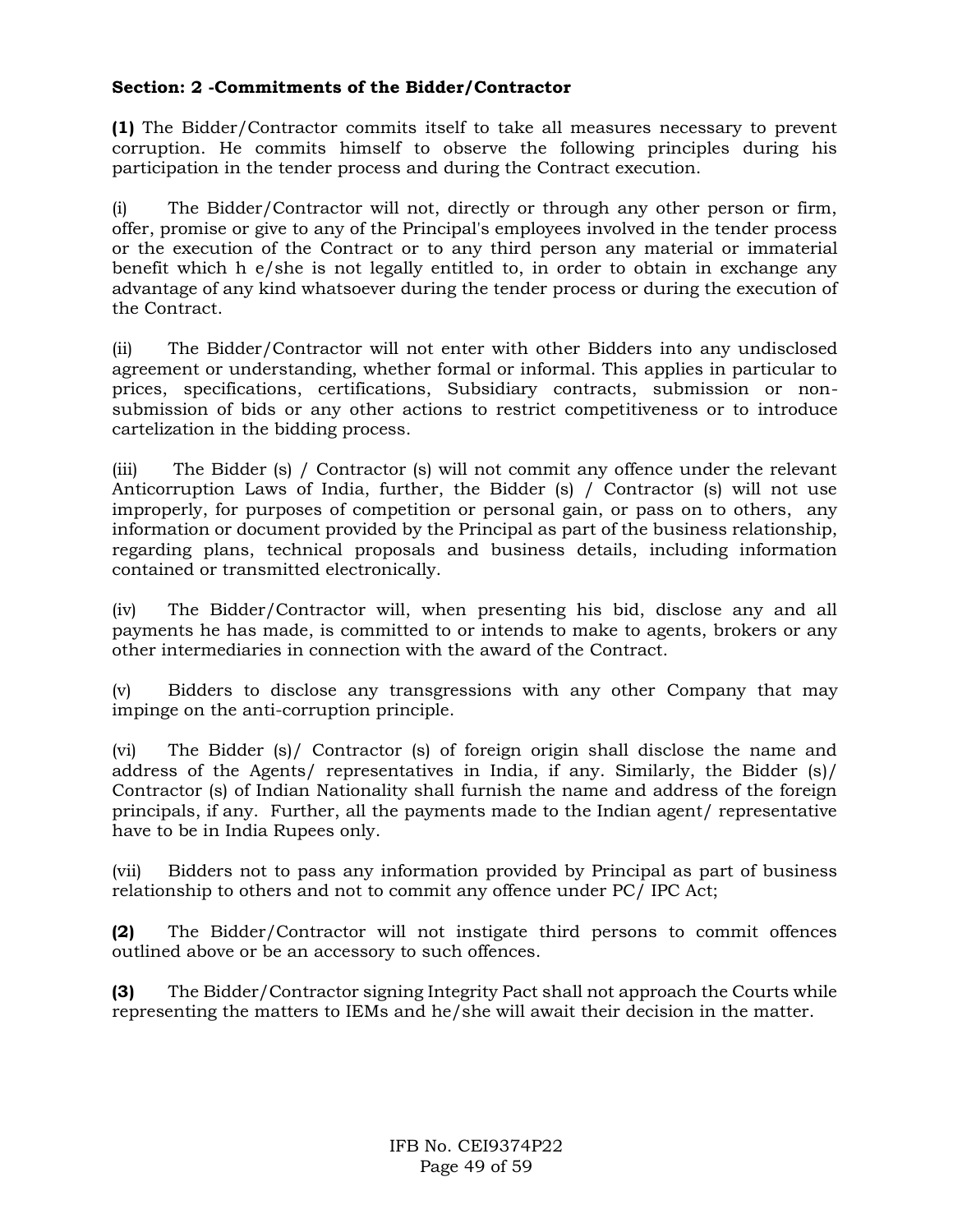## **Section 3 -Disqualification from tender process and exclusion from future Contracts**

If the Bidder, before Contract award has committed a transgression through a violation of Section 2 or in any other form such as to put his reliability or risibility as Bidder into question, the Principal is entitled to disqualify the Bidder from the tender process or to terminate the Contract, if already signed, for such reason.

1. If the Bidder/Contractor has committed a transgression through a violation of Section 2 such as to put his reliability or credibility into question, the Principal is entitled also to exclude the Bidder/Contractor from future Contract award processes. The imposition and duration of the exclusion will be determined by the severity of the transgression. The severity will be determined by the circumstances of the case, in particular the number of transgressions, the position of the transgressions within the Company hierarchy of the Bidder and the amount of the damage. The exclusion will be imposed for a minimum of 6 months and maximum of 3 years.

2. The Bidder accepts and undertakes to respect and uphold the Principal's Absolute right to resort to and impose such exclusion and further accepts and undertakes not to challenge or question such exclusion on any ground, including the lack of any hearing before the decision to resort to such exclusion is taken. This undertaking is given freely and after obtaining independent legal advice.

3. If the Bidder/Contractor can prove that he has restored/recouped the Damage caused by him and has installed a suitable corruption prevention system, the Principal may revoke the exclusion prematurely.

4. A transgression is considered to have occurred if in light of available evidence no reasonable doubt is possible.

5. Integrity Pact, in respect of a particular Contract, shall be operative from the date Integrity Pact is signed by both the parties till the final completion of the Contract **or as mentioned in Section 9- Pact Duration whichever is later**. Any violation of the same would entail disqualification of the bidders and exclusion from future business dealings. Any issue relating to execution of Contract, if specifically raised before the IEMs shall be looked into by IEMs.

### **Section 4 -Compensation for Damages**

1. If the Principal has disqualified the Bidder from the tender process prior to the award according to Section 3, the Principal is entitled to demand and recover from the Bidder liquidated damages equivalent to Earnest Money Deposit / Bid Security.

2. If the Principal has terminated the Contract according to Section 3, or if the Principal is entitled to terminate the Contract according to Section 3, the principal shall be entitled to demand and recover from the Contractor liquidated damages equivalent to Security Deposit / Performance Bank Guarantee.

3. The bidder agrees and undertakes to pay the said amounts without protest or demur subject only to condition that if the Bidder/Contractor can prove and establish that the exclusion of the Bidder from the tender process or the termination of the Contract after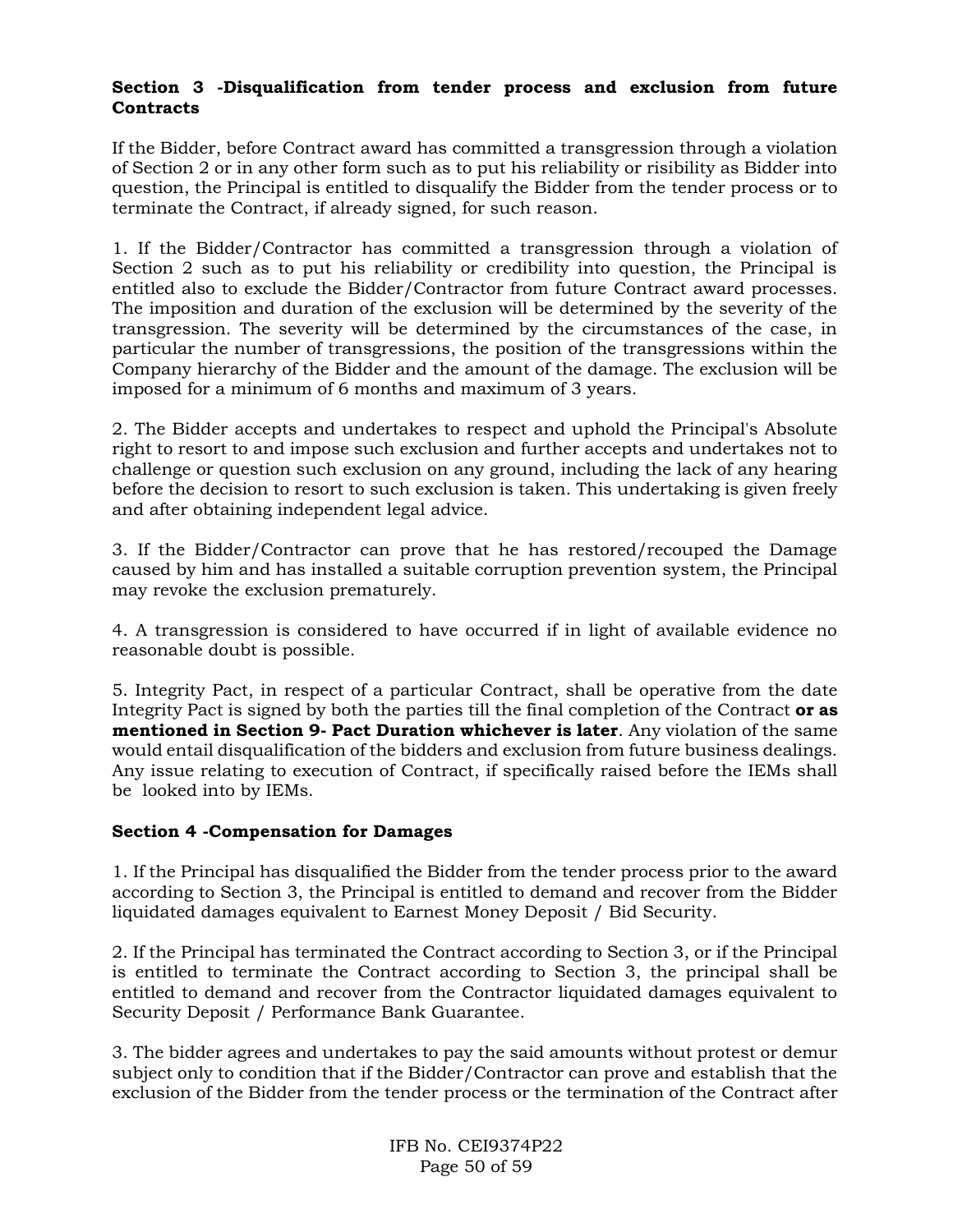the Contract award has caused no damage or less damage than the amount or the liquidated damages, the Bidder/Contractor shall compensate the Principal only to the extent of the damage in the amount proved.

### **Section 5 -Previous transgression**

1. The Bidder declares that no previous transgression occurred in the last 3 years with any other Company in any country conforming to the TI approach or with any other Public Sector Enterprise in India that could justify his exclusion from the tender process.

2. If the Bidder makes incorrect statement on this subject, he can be disqualified from the tender process or the Contract, if already awarded, can be terminated for such reason.

### **Section: 6 -Equal treatment of all Bidders/Contractor/Subcontractors**

1. The Principal will enter into Pacts on identical terms with all bidders and contractors.

2. The Bidder / Contractor undertake(s) to procure from all subcontractors a commitment in conformity with this Integrity Pact. The Bidder/Contractor shall be responsible for any violation(s) of the provisions laid down in this agreement/Pact by any of its sub-contractors/sub-vendors.

3. The Principal will disqualify from the tender process all bidders who do not sign this Pact or violate its provisions.

### **Section: 7 -Criminal charges against violating Bidders/contractors/ Subcontractors**

If the Principal obtains knowledge of conduct of a Bidder, Contractor or Subcontractor, or of an employee or a representative or an associate of a Bidder, Contractor or Subcontractor, which constitutes corruption, or if the Principal has substantive suspicion in this regard, the Principal will inform the Vigilance Office.

### **Section: 8 -External Independent Monitor/Monitors**

1. The Principal appoints competent and credible external independent Monitor for this Pact. The task of the Monitor is to review independently and objectively, whether and to what extent the parties comply with the obligations under this agreement.

2. The Monitor is not subject to instructions by the representatives of the parties and performs his functions neutrally and independently. He reports to the Chairperson of the Board of the Principal.

3. The Contractor accepts that the Monitor has the right to access without restriction to all Project documentation of the Principal including that provided by the Contractor. The Contractor will also grant the Monitor, upon his request and demonstration of a valid interest, unrestricted and unconditional access to his project documentation. The same is applicable to Subcontractors. The Monitor is under contractual obligation to treat the information and documents of the Bidder/Contractor/Subcontractor with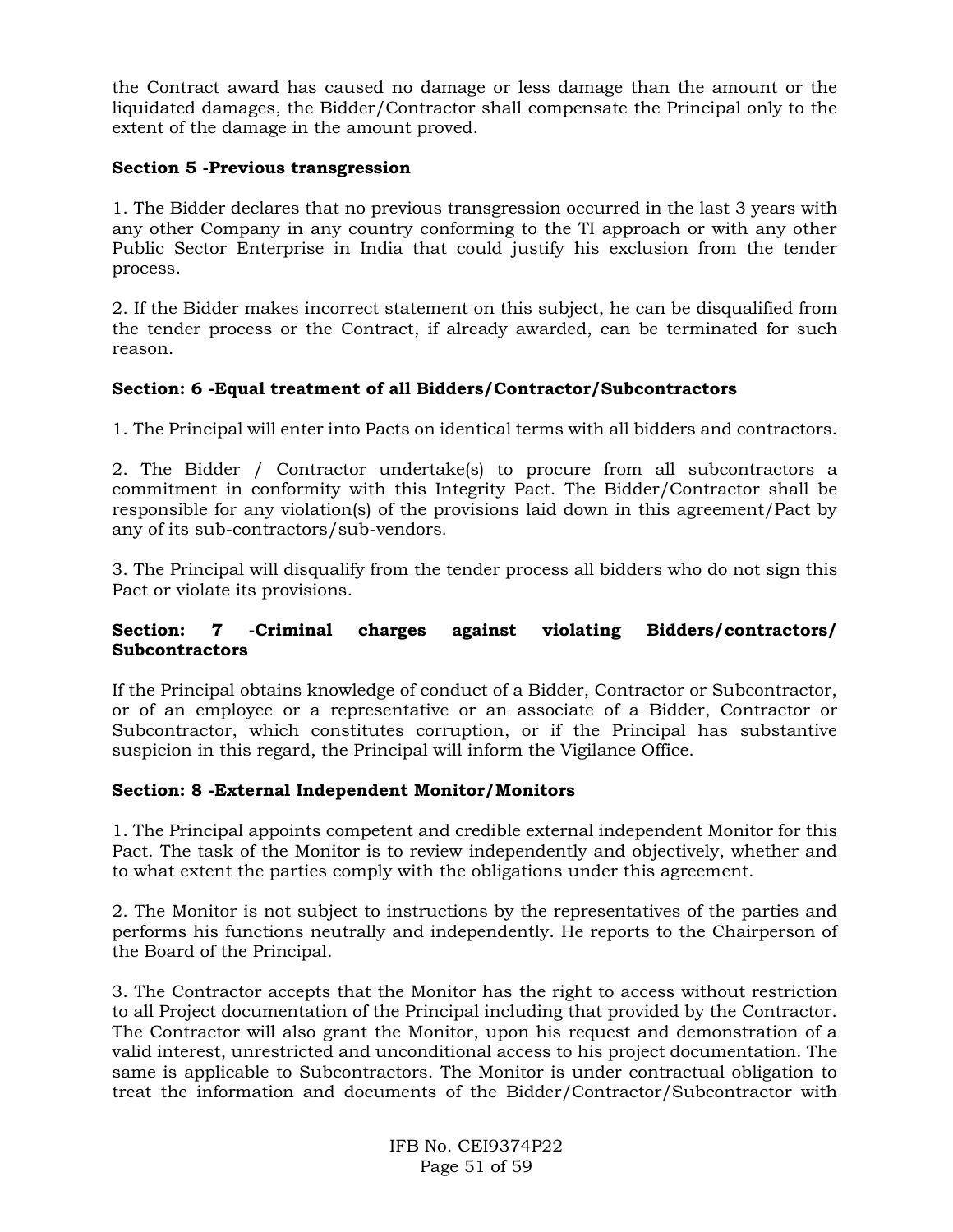confidentiality. However, the documents/records/information having National Security implications and those documents which have been classified as Secret/Top Secret are not to be disclosed.

4. The Principal will provide to the Monitor sufficient information about all meetings among the parties related to the Project provided such meetings could have an impact on the contractual relations between the Principal and the Contractor. The parties offer to the Monitor the option to participate in such meetings.

5. As soon as the Monitor notices, or believes to notice, a violation of this agreement, he will so inform the Management of the Principal and request the Management to discontinue or heal the violation, or to take other relevant action. The monitor can in this regard submit non-binding recommendations. Beyond this, the Monitor has no right to demand from the parties that they act in a specific manner, refrain from action or tolerate action. However, the Independent External Monitor shall give an opportunity to the bidder / Contractor to present its case before making its recommendations to the Principal.

6. The Monitor will submit a written report to the Chairperson of the Board of the Principal within 8 to 10 weeks from the date of reference or intimation to him by the 'Principal' and, should the occasion arise, submit proposals for correcting problematic situations.

7. If the Monitor has reported to the Chairperson of the Board a Substantiated suspicion of an offence under relevant Anti-Corruption Laws of India, and the Chairperson has not, within reasonable time, taken visible action to proceed against such offence or reported it to the Vigilance Office, the Monitor may also transmit this information directly to the Central Vigilance Commissioner, Government of India.

8. The word 'Monitor' would include both singular and plural.

9. In case of any complaints referred under IP Program, the role of IEMs is advisory and would not be legally binding and it is restricted to resolving the issues raised by an intending bidder regarding any aspect of the tender which allegedly restricts competition or bias towards some bidder.

### **Section:9 -Pact Duration**

This Pact begins when both parties have legally signed it. It expires for the Contractor 12 months after the last payment under the respective Contract, and for all other Bidders 6 months after the Contract has been awarded.

If any claim is made/ lodged during this time, the same shall be binding and continue to be valid despite the lapse of this pact as specified above, unless it is discharged/determined by Chairperson of the Principal.

### **Section:10 -Other provisions**

1. This agreement is subject to Indian Law. Place of performance and jurisdiction is the Registered Office of the Principal. The Arbitration clause provided in the main tender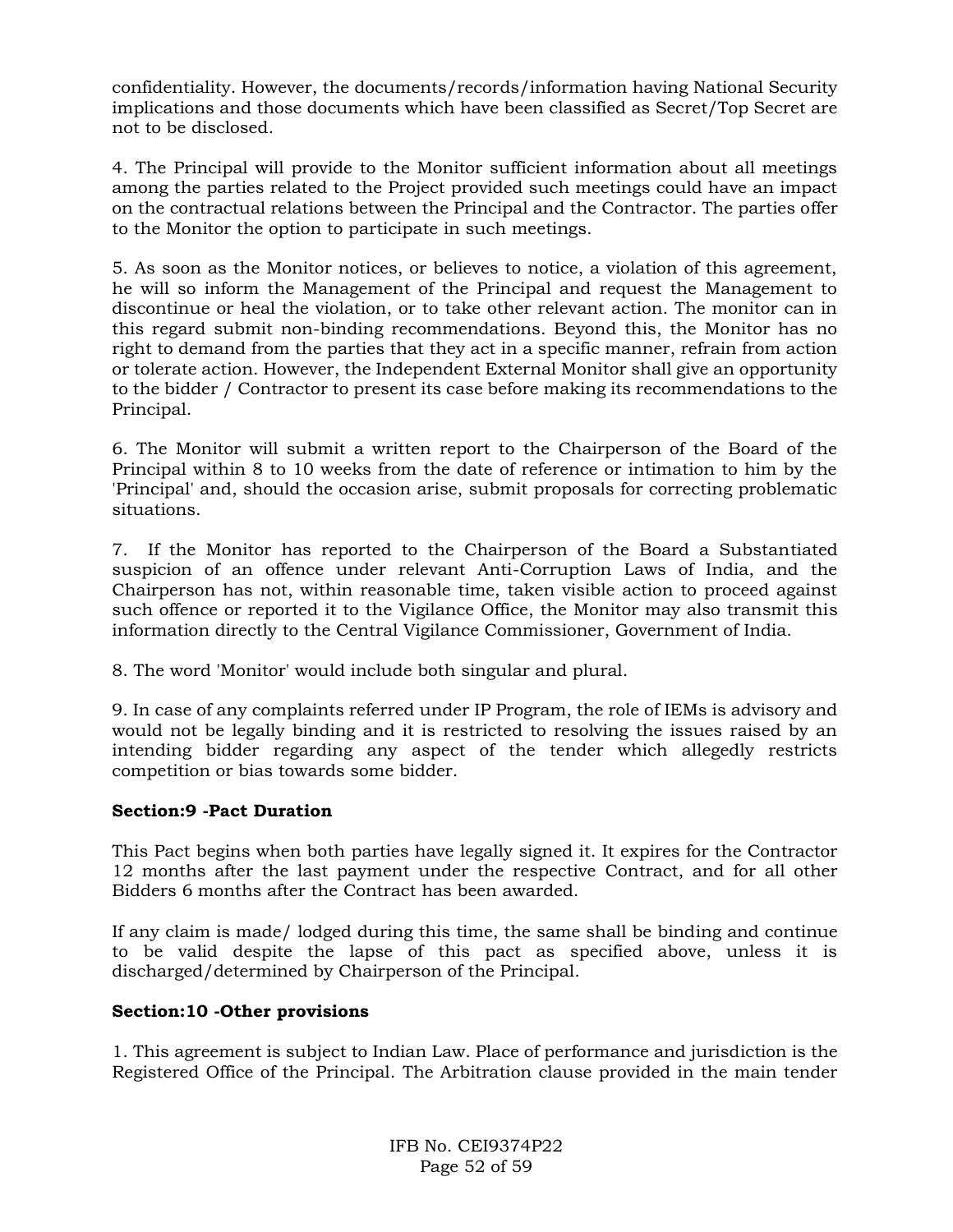document / Contract shall not be applicable for any issue / dispute arising under Integrity Pact.

2. Changes and supplements as well as termination notices need to be made in writing. Side agreements have not been made.

3. If the Contractor / Bidder is a Joint Venture or a partnership concern or a consortium, this agreement must be signed by all partners or consortium members. In case of sub-contracting, the Principal Contractor shall take the responsibility of the adoption of IP by the sub-Contractor and all sub-contractors shall also sign the IP.

4. Should one or several provisions of this agreement turn out to be invalid, the remainder of this agreement remains valid. In this case, the parties will strive to come to an agreement to their original intensions.

5. Issues like warranty / guarantee, etc. shall be outside the purview of IEMs.

| $Sd$ .                                   |                           |
|------------------------------------------|---------------------------|
| (Tanushree Agrawal)<br>For the Principal | For the Bidder/Contractor |
| Date:<br>Place:                          | Witness 1:<br>Witness 2:  |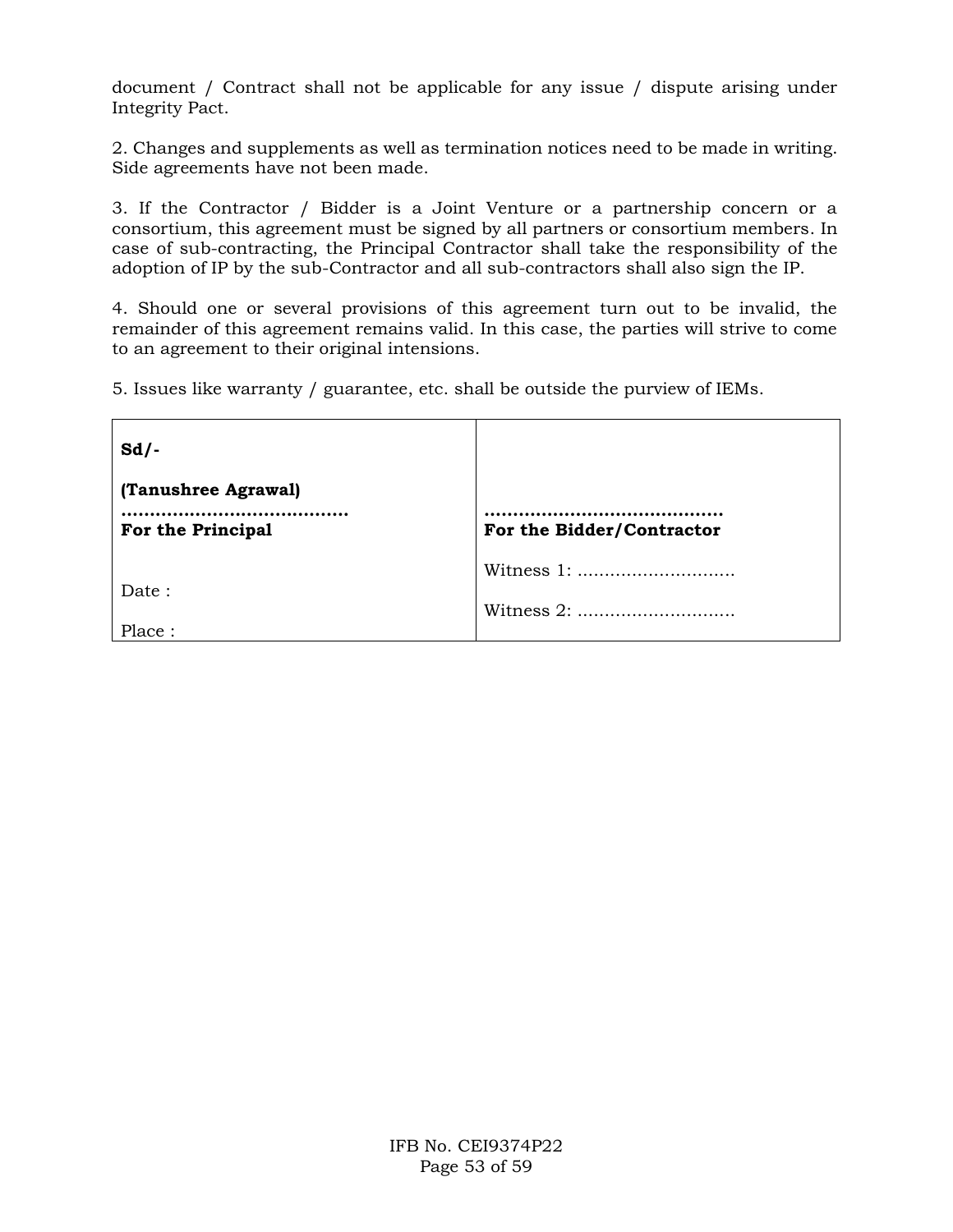## **TAXES AND DUTIES CLAUSE - FOR VENDOR / SUPPLIER / CONTRACTOR (For Supplies / Services during GST Regime)**

#### **Goods and Services Tax**:

"GST" shall mean Goods and Services Tax charged on the supply of material(s) and services. The term "GST" shall be construed to include the Integrated Goods and Services Tax (hereinafter referred to as "IGST") or Central Goods and Services Tax (hereinafter referred to as "CGST") or State Goods and Services Tax (hereinafter referred to as "SGST") or Union Territory Goods and Services Tax (hereinafter referred to as "UTGST") depending upon the import/interstate or intrastate supplies, as the case may be. It shall also mean GST compensation Cess, if applicable.

**1)** Where the OIL is entitled to avail the input tax credit of GST:

OIL will reimburse the GST to the Supplier of Goods / Services (Service Provider) at actual against submission of Invoices as per format specified in rules / regulation of GST to enable OIL to claim input tax credit of GST paid. In case of any variation in the executed quantities, the amount on which the GST is applicable shall be modified in same proportion. Returns and details required to be filled under GST laws & rules should be timely filed by supplier with requisite details.

**2)** Where the OIL is not entitled to avail/take the full input tax credit of GST:

OIL will reimburse GST to the Supplier of Goods / Services (Service Provider) at actual against submission of Invoices as per format specified in rules/ regulation of GST subject to the ceiling amount of GST as quoted by the bidder. In case of any variation in the executed quantities (If directed and/or certified by the In-Charge) the ceiling amount on which GST is applicable will be modified on pro-rata basis.

**3)** The Contractor will be under obligation for charging correct rate of tax as prescribed under the respective tax laws. Further the Contractor shall avail and pass on benefits of all exemptions/concessions available under tax laws. Any error of interpretation of applicability of taxes/ duties by the Contractor shall be to Contractor's account.

**4)** In case of statutory variation in GST, other than due to change in turnover, payable on the Contract value during Contract period, the Supplier of Goods/ Services (Service Provider) shall submit a copy of the 'Government Notification' to evidence the rate as applicable on the Bid due date and on the date of revision.

**5)** Beyond the Contract period, in case OIL is not entitled for input tax credit of GST, then any increase in the rate of GST beyond the contractual delivery period shall be to Service provider's account whereas any decrease in the rate GST shall be passed on to the OIL.

**6)** Beyond the Contract period, in case OIL is entitled for input tax credit of GST, then statutory variation in applicable GST on supply and on incidental services, shall be to OIL's account.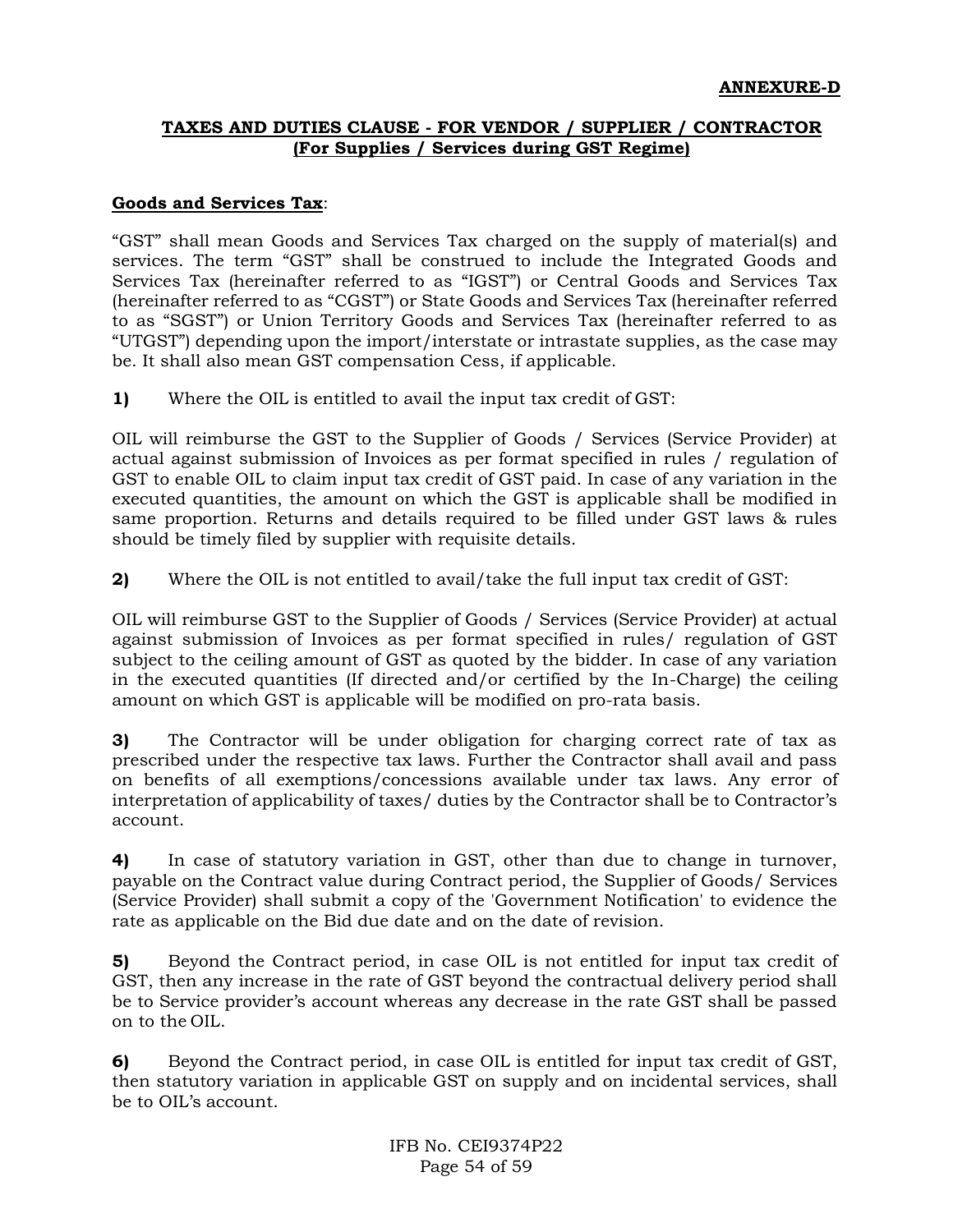**7)** Claim for payment of GST / Statutory variation, should be raised within two [02] months from the date of issue of 'Government Notification' for payment of differential (in %) GST, otherwise claim in respect of above shall not be entertained for payment of arrears.

**8)** The base date for the purpose of applying statutory variation shall be the Bid Opening Date.

**9)** The Contractor will be liable to ensure to have registered with the respective tax authorities, wherever applicable and to submit self- attested copy of such registration certificate(s) and the Contractor will be responsible for procurement of material in its own registration (GSTIN) and also to issue its own Road Permit/ E-way Bill, if applicable etc.

## **10) Anti-profiteering clause**

In case rating of Contractor is negative /black listed after award of work for supply of goods/services, then OIL shall not be obligated or liable to pay or reimburse GST to such vendor / Contractor and shall also be entitled to deduct / recover such GST along with all penalties/interest, if any, incurred by OIL.

**11)** OIL will prefer to deal with registered bidder under GST. Therefore, bidders are requested to get themselves registered under GST, if not registered yet.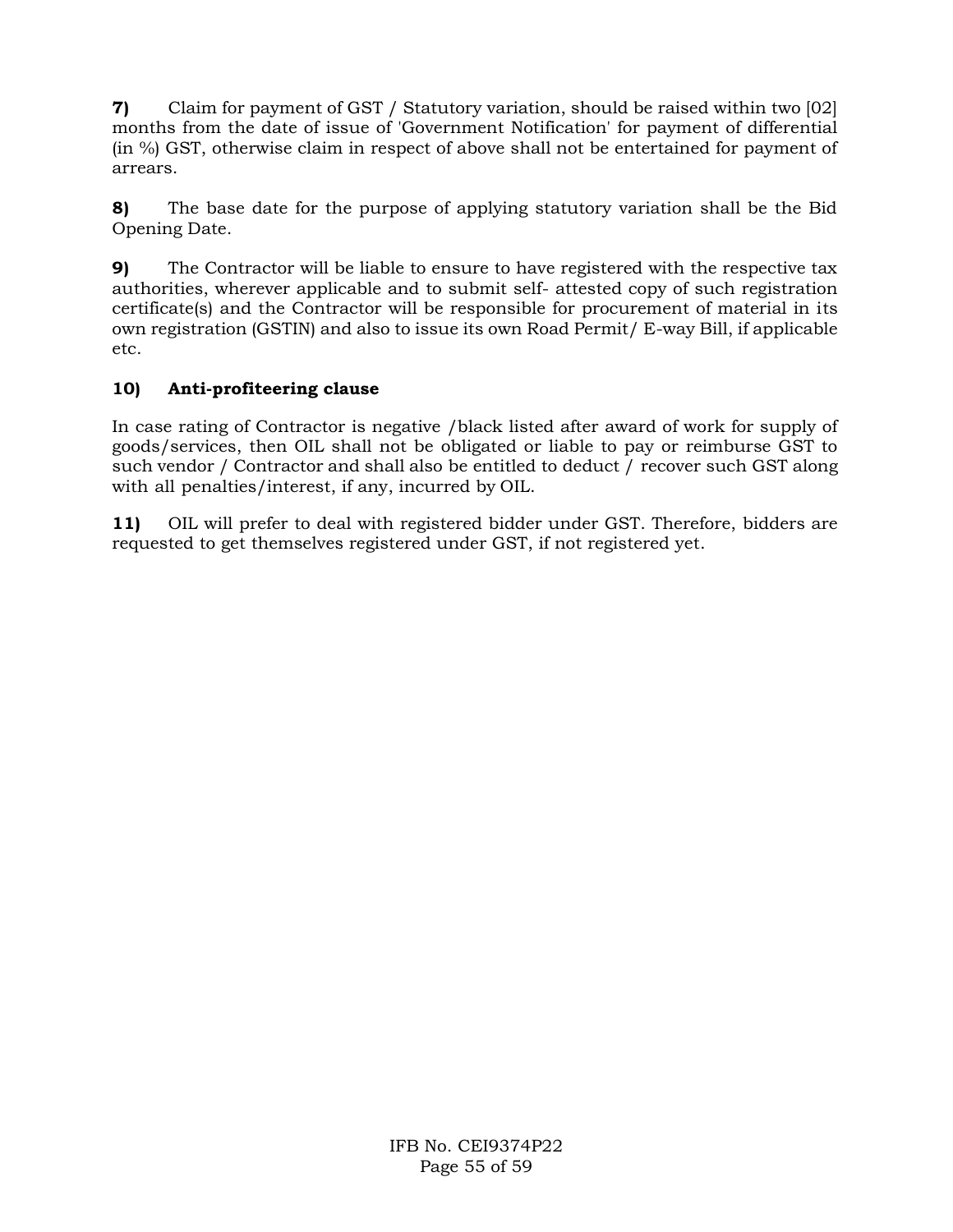## **Format of undertaking by Bidders towards submission of authentic information / documents**

(To be typed on the letter head of the bidder)

Ref. No Date

## **Sub: Undertaking of authenticity of information/documents submitted**

### **Ref: Your Tender No:**

To,

 $\overline{\phantom{a}}$ 

Oil India Limited KG Basin Project, Kakinada, India

**Sir,**

With reference to our Bid/Offer against your above-referred tender, we hereby undertake that no fraudulent information/documents have been submitted by us.

We take full responsibility for the submission of authentic information/documents against the above cited bid.

We also agree that, during any stage of the tender/contract agreement, in case any of the information/documents submitted by us are found to be false/forged/fraudulent, OIL has right to reject our bid at any stage including forfeiture of our EMD and/or PBG and/or cancel the award of contract and/or carry out any other penal action on us, as deemed fit.

Yours faithfully,

For (type name of the firm here)

| Signature of Authorised Signatory                    |
|------------------------------------------------------|
| Name :                                               |
| Designation :                                        |
| Phone No.                                            |
| Place :                                              |
| Date :                                               |
| (Affix Seal of the Organization here, if applicable) |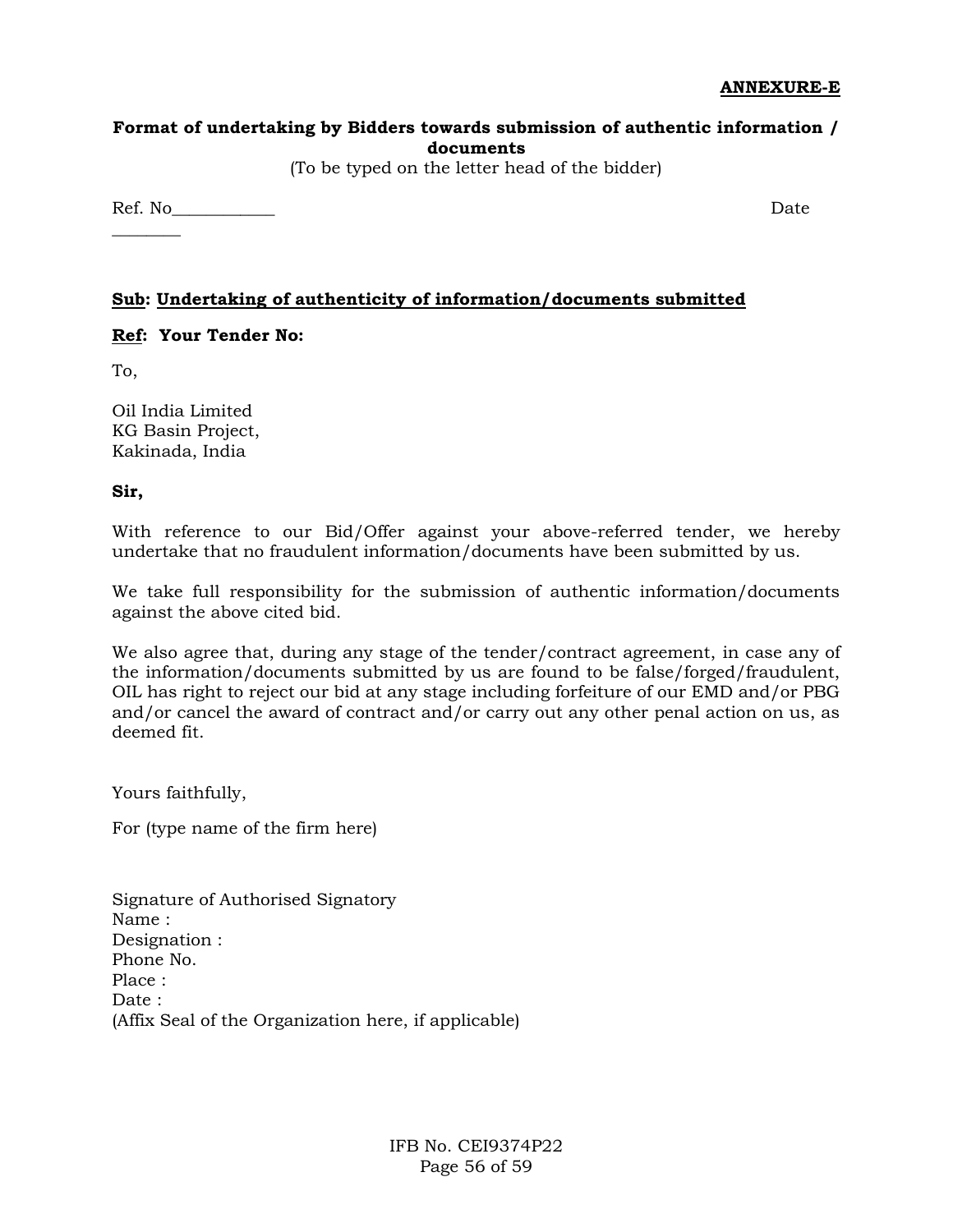#### **CERTIFICATE OF ANNUAL TURNOVER & NET WORTH**

[TO BE ISSUED BY PRACTISING CHARTERED ACCOUNTANTS' FIRM ON THEIR LETIER HEAD]

#### **TO WHOM IT MAY CONCERN**

This is to certify that the following financial positions extracted from the audited financial statements of  $M/s$  [Name of the Bidder) for the last three (3) completed accounting years up to \_\_\_\_\_\_\_\_\_\_ (as the case may be) are correct.

| <b>YEAR</b> | <b>TURN OVER</b><br>In INR Crores | <b>NET WORTH</b><br>In INR Crores |
|-------------|-----------------------------------|-----------------------------------|
|             |                                   |                                   |
|             |                                   |                                   |
|             |                                   |                                   |

| Place |  |
|-------|--|
|       |  |

Date : \_\_\_\_\_\_\_\_\_\_\_\_\_\_

| зеят |  |
|------|--|
| v.   |  |

| Membership No. |  |
|----------------|--|
|----------------|--|

Registration Code : \_\_\_\_\_\_\_\_\_\_\_\_\_

Signature : \_\_\_\_\_\_\_\_\_\_\_\_\_\_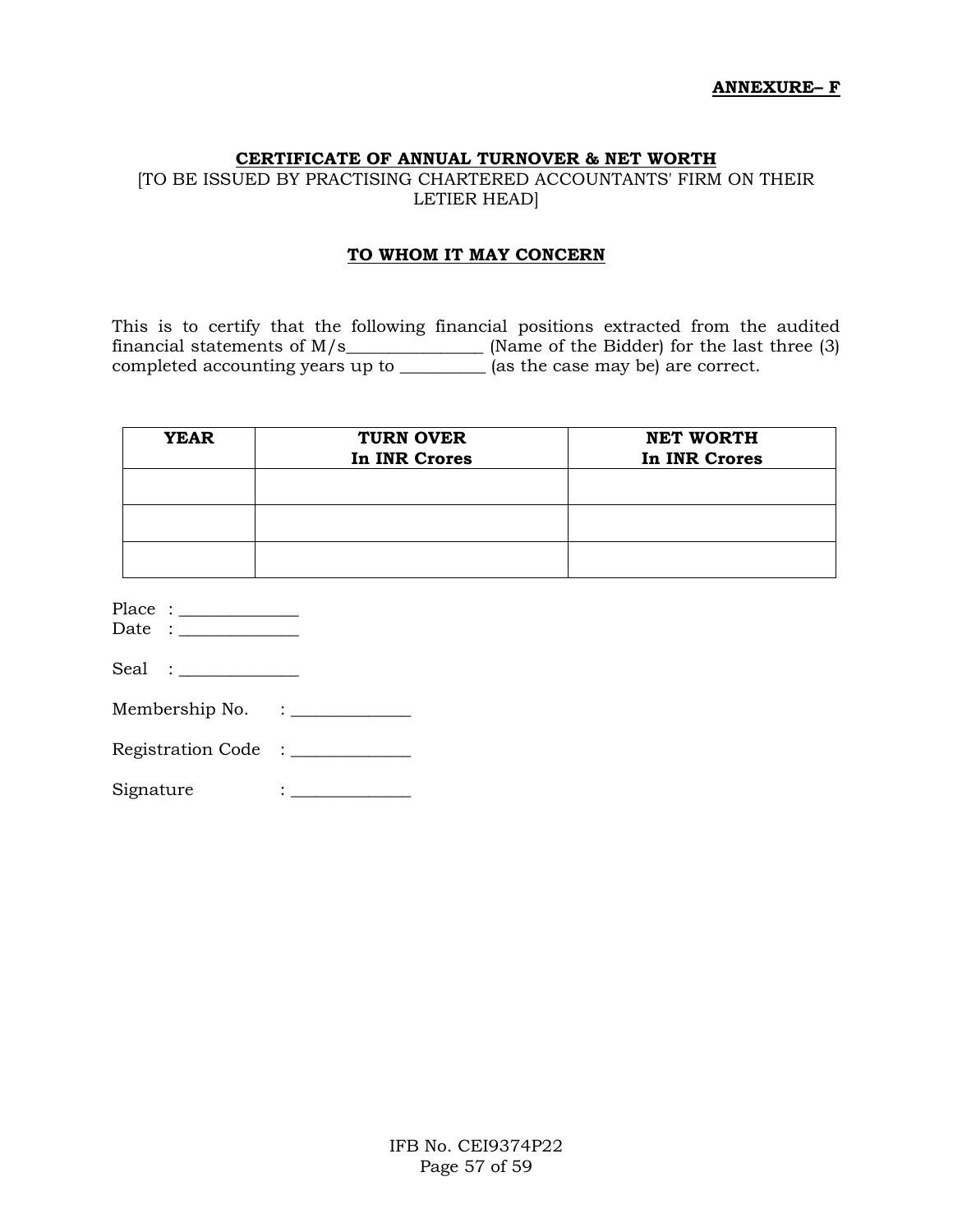### **FORM OF BID SECURITY (BANK GUARANTEE)**

Ref. No. Bank Guarantee No.

TO

OIL INDIA LIMITED KG Basin Project Kakinada, India

WHERAS, (Name of Bidder) ……………………… (hereinafter called "the Bidder") has submitted their Bid No. ...... dated ………for the provision of certain oilfield services (hereinafter called "the Bid") against OIL INDIA LIMITED, KG Project, Kakinada (hereinafter called the "Company")'s IFB No…...

KNOW ALL MEN by these presents that we (Name of Bank) ……………… having our registered office at …………… (hereinafter called "the Bank") are bound unto the Company in the sum of  $($ ...........)<sup>\*</sup> for which payment well and truly to be made to Company, the Bank binds itself, its successors and assignees by these presents.

THE CONDITIONS of this obligation are:

- 1. If the Bidder withdraws their Bid within its original / extended validity; or
- 2. The Bidder modifies/revises their bid suo moto; or
- 3. The Bidder does not accept the contract; or
- 4. The Bidder does not furnish Performance Security Deposit within the stipulated time as per tender/contract; or
- 5. If it is established that the Bidder has submitted fraudulent documents or has indulged into corrupt and fraudulent practice.

We undertake to pay to Company up to the above amount upon receipt of its first written demand (by way of letter/fax/cable/email), without Company having to substantiate its demand, provided that in its demand Company will note that the amount claimed by it is due to it owing to the occurrence of one or two or all of the conditions, specifying the occurred condition or conditions.

This guarantee will remain in force up to and including the date (\*\*) and any demand in respect thereof should reach the bank not later than the above date.

SEALED with the common seal of the said Bank this ………. Day of ………, 2022.